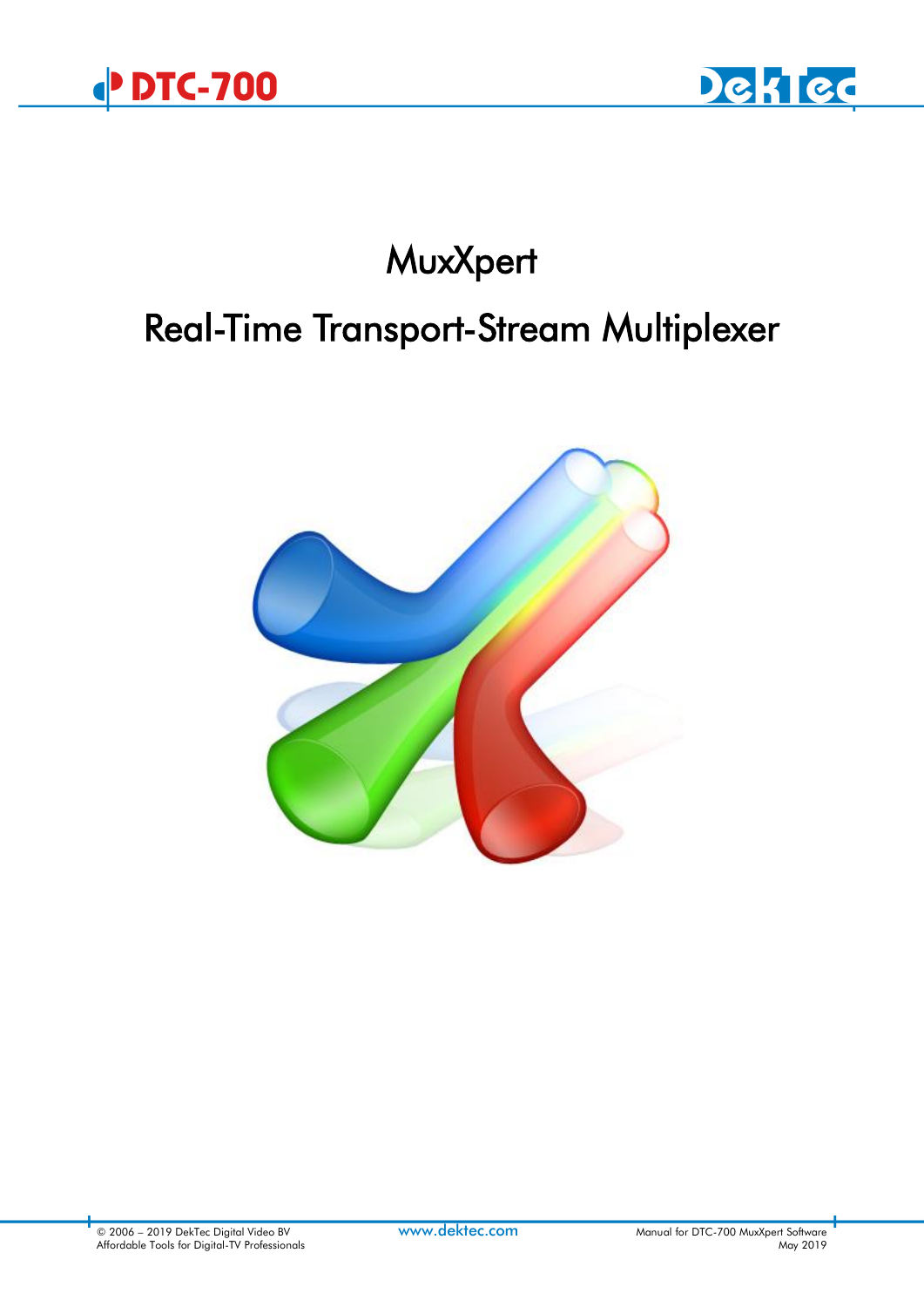

# **Table of Contents**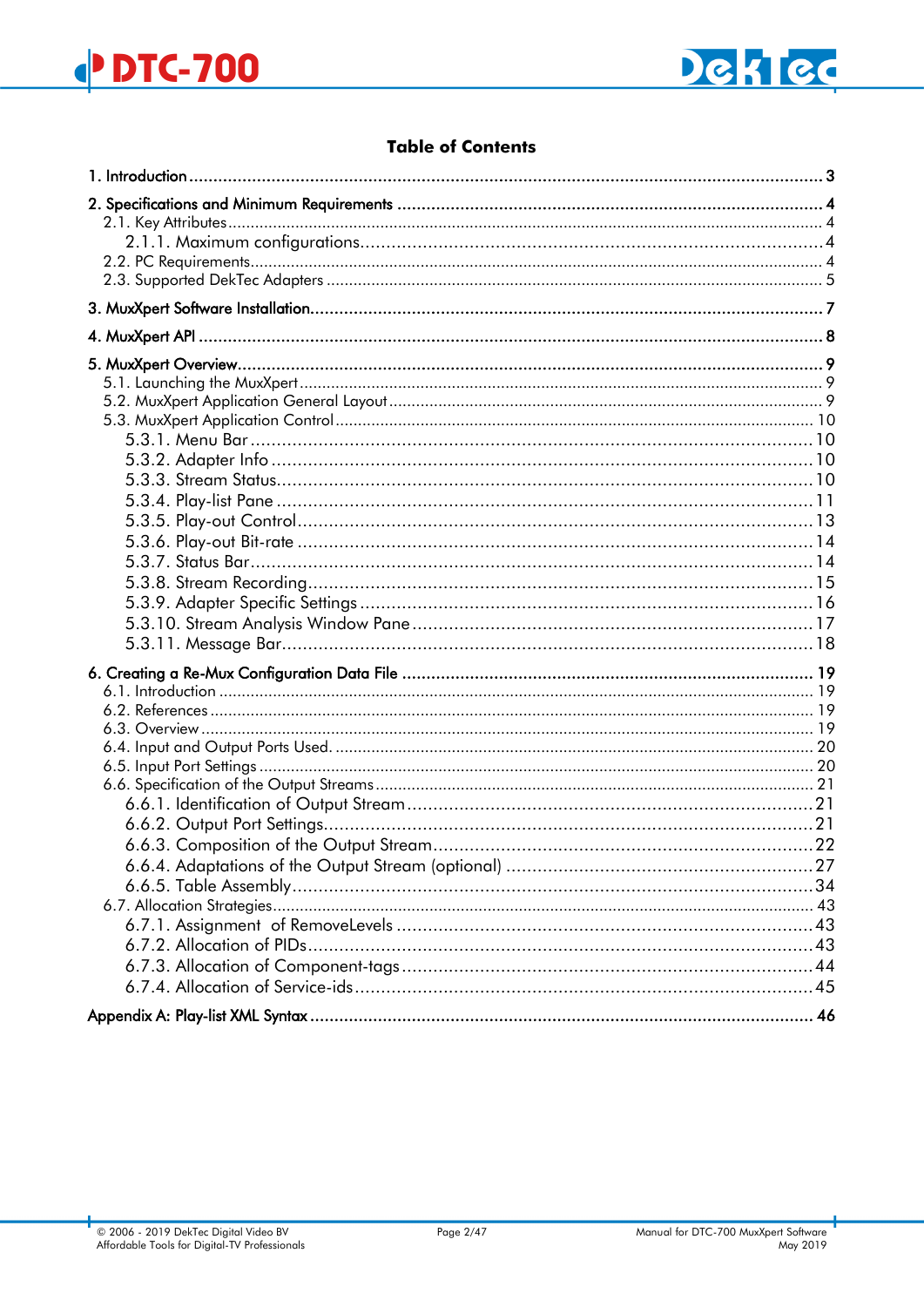

# <span id="page-2-0"></span>**1. Introduction**

The DTC-700 MuxXpert is a comprehensive software package designed to (re-)multiplex MPEG-2 Transport Streams. The MuxXpert is intended to be installed by the user on any qualifying PC and work in conjunction with DekTec input and output devices. The specifications can be found in chapter [2.](#page-3-0)

The application has integrated Transport-Stream file players for inserting local content from disk into live streams. The players can be manually controlled from the GUI and from a play list. The GUI of the MuxXpert displays information about the services, service components and bit-rates present in the input and output Transport Streams. Chapter [5](#page-8-0) gives an overview of the GUI and clarifies the options.

Flexible configuration allows the user to specify the newly created Transport Stream, including PIDremapping, PID-filtering, service-remapping, descriptor filtering and addition, generation and insertion of PSI/SI tables and more. Chapter [6](#page-18-0) explains how to create your own configuration.

The MuxXpert is the ideal application for many scenarios requiring (re-)multiplexing. In head ends of all sizes the application is perfectly suited for generating new Transport Streams from existing live streams. In the lab one can generate fully customized Transport Streams from files, in any mixture with live feeds. In all applications it doesn't matter whether the Transport Streams are carried on DVB-ASI, IP or RF modulated.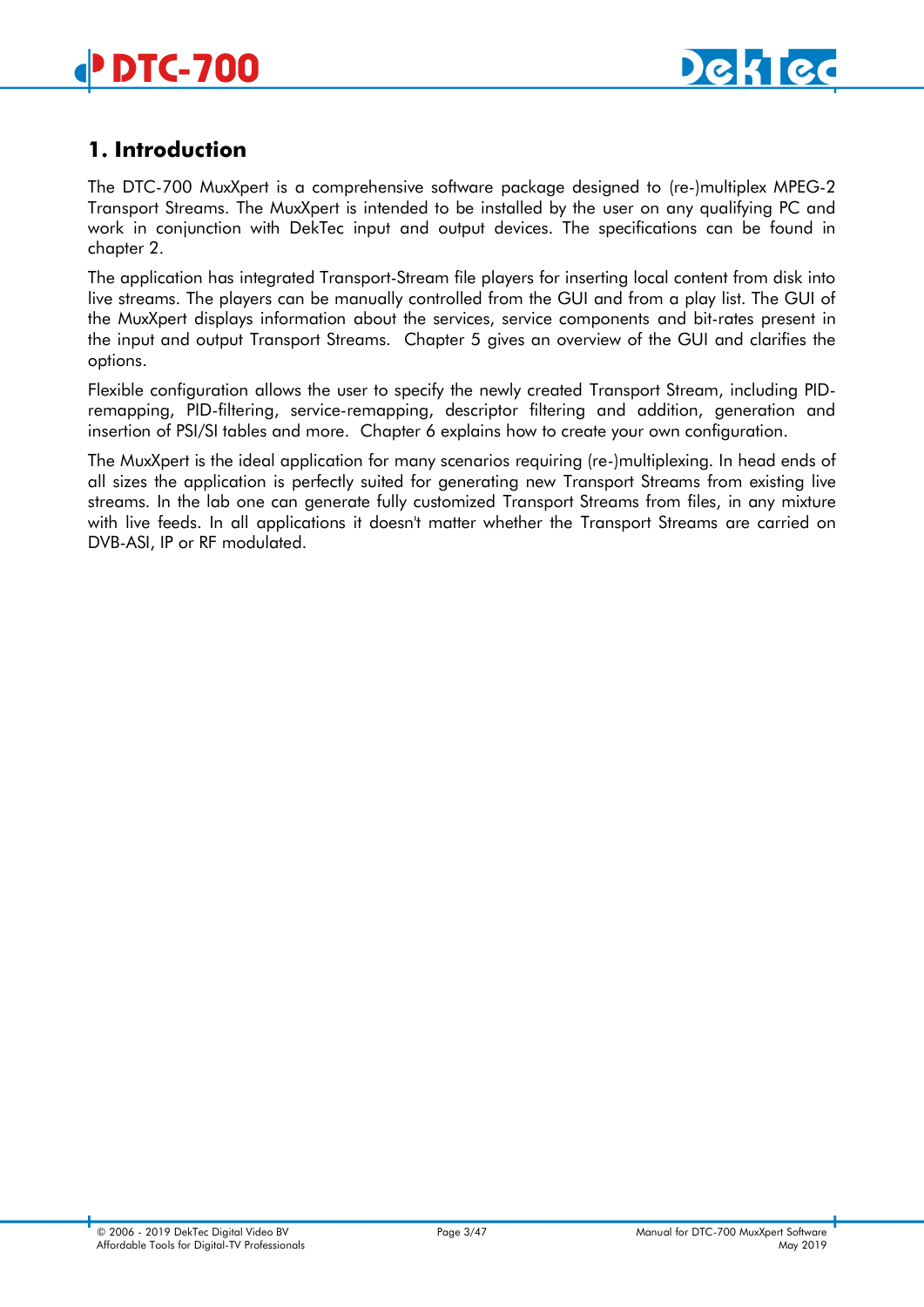

# <span id="page-3-4"></span><span id="page-3-0"></span>**2. Specifications and Minimum Requirements**

# <span id="page-3-1"></span>**2.1. Key Attributes**

#### <span id="page-3-2"></span>*2.1.1. Maximum configurations*

| Number of TS inputs | <b>Number of File Players</b> | <b>Number of TS Outputs</b> |
|---------------------|-------------------------------|-----------------------------|
| $064*$              | 0.8                           |                             |
| $0.48*$             | 0.12                          |                             |
| 0.32                | 0.16                          | 12                          |
| 0.16                | 0.8                           | 14                          |
| 0.16                | 0.4                           | 18                          |
| 0.24                | $\Omega$                      | 18                          |
| 0.8                 | 0.32                          | 12                          |
| 0.8                 | 0.16                          | 14                          |
| 0.4                 | 0                             | $164*$                      |

\* In combination with DekTec TS-over-IP and ASI adapters

#### **Note: A limited number of channels are shown in the GUI.**

| <b>Parameter</b>    | Value         |
|---------------------|---------------|
| Sum of Input Rates  | $0300$ Mbit/s |
| Sum of Output Rates | $0300$ Mbit/s |

# <span id="page-3-3"></span>**2.2. PC Requirements**

| Platform   | Windows XP/2k3/Vista/7/8/10                                                                |
|------------|--------------------------------------------------------------------------------------------|
| Processor  | Core $i5^*$ minimum;                                                                       |
|            | Core i7 <sup>*</sup> if the number of inputs, outputs<br>and file players is more than 24. |
| <b>RAM</b> | 2GB                                                                                        |
|            | 3GB if the number of inputs, outputs and file<br>players is more than 24                   |

\* Or equivalent AMD processor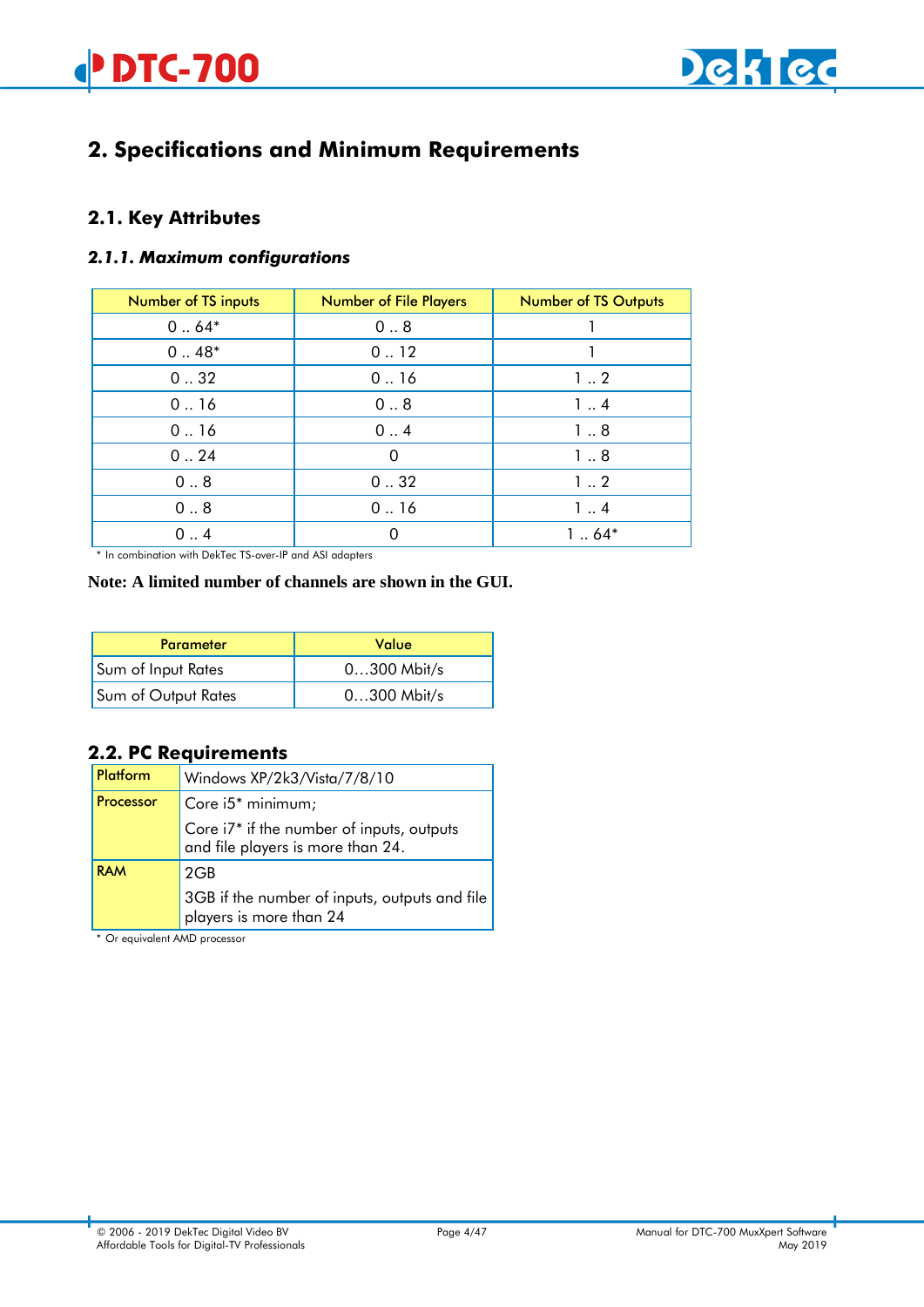# **2.3. Supported DekTec Adapters**

The MuxXpert supports a mix of DekTec input and output adapters. The following DekTec PCI cards are supported:

| <b>Type</b>        | - - - - - - -<br><b>Description</b><br>Input(s)<br><b>Output(s)</b> |                          |                            |
|--------------------|---------------------------------------------------------------------|--------------------------|----------------------------|
| <b>PCI</b>         |                                                                     |                          |                            |
| DTA-100            | <b>DVB-ASI Output Adapter</b>                                       |                          | 1x ASI                     |
| DTA-102            | DVB-SPI (LVDS) Output Adapter                                       | 1x SPI                   |                            |
| DTA-105            | Dual DVB-ASI Output Adapter                                         |                          | 2x ASI                     |
| DTA-107            | <b>DVB-S Modulator</b>                                              |                          | 1x L band                  |
| DTA-107S2          | <b>DVB-S2 Modulator</b>                                             |                          | 1x L band                  |
| DTA-110            | ATSC/QAM modulator                                                  |                          | 1x UHF                     |
| DTA-111            | Multi-standard modulator                                            |                          | 1x VHF, UHF                |
| DTA-112            | ATSC/DVB-T/QAM modulator                                            |                          | 1x VHF, UHF                |
|                    |                                                                     | $1x$ ASI $*$             |                            |
| DTA-115            | Multi-standard modulator                                            |                          | 1x VHF, UHF                |
|                    |                                                                     | $1x$ ASI $*$             |                            |
| DTA-116            | Multi-standard modulator                                            |                          | 1x 36-MHz I/F, digital I/Q |
|                    |                                                                     | $1x$ ASI $*$             |                            |
| DTA-117            | Multi-standard modulator                                            |                          | 1x 44-MHz I/F, digital I/Q |
|                    |                                                                     | $1x$ ASI $*$             |                            |
| DTA-120            | DVB-ASI Input Adapter                                               | 1x ASI                   |                            |
| DTA-122            | DVB-SPI (LVDS) Input Adapter                                        | 1x SPI                   |                            |
| DTA-124            | Quad ASI/SDI Input Adapter                                          | 4x ASI                   |                            |
| DTA-140            | DVB-ASI Input+Output Adapter                                        | $1x$ ASI                 | $1x$ ASI                   |
| DTA-145            | Dual ASI/SDI Adapter                                                | $2x$ ASI**               |                            |
| DTA-160            | Gigabit TS-over-IP + Triple ASI Ports                               | 1x TSoIP***<br>$3x$ ASI* |                            |
| <b>PCI Express</b> |                                                                     |                          |                            |
| DTA-2107           | Multi-standard L-band modulator                                     |                          | 1x L band                  |
| DTA-2111           | Multi-standard modulator                                            |                          | 1x VHF, UHF                |
| DTA-2115           | All-standard, all band modulator                                    |                          | 1x VHF, UHF, L band /      |
|                    |                                                                     |                          | 8x VHF, UHF                |
| DTA-2131           | Multi-standard SDR Receiver                                         | 1x VHF, UHF              |                            |
| DTA-2135           | <b>DVB-T Receiver</b>                                               | 2x VHF, UHF              |                            |
| DTA-2136           | Dual-Channel QAM Receiver                                           | 2x VHF, UHF              | $2x$ ASI                   |
| DTA-2137(C)        | Dual-Channel DVB-S2 Receiver                                        | 2x L band                | $2x$ ASI                   |
| DTA-2138(B)        | DVB-C2/DVB-T2 Receiver                                              | 1x VHF, UHF              |                            |
| DTA-2139(B)        | Twelve-Channel QAM Receiver                                         | 12x VHF, UHF             |                            |
| DTA-2144           | Quad ASI/SDI Adapter                                                | $4x$ ASI*                |                            |
| DTA-2145           | Dual ASI/SDI Adapter                                                | $2x$ ASI**               |                            |
| DTA-2152           | Dual HD-SDI Adapter                                                 | $2x$ ASI**               |                            |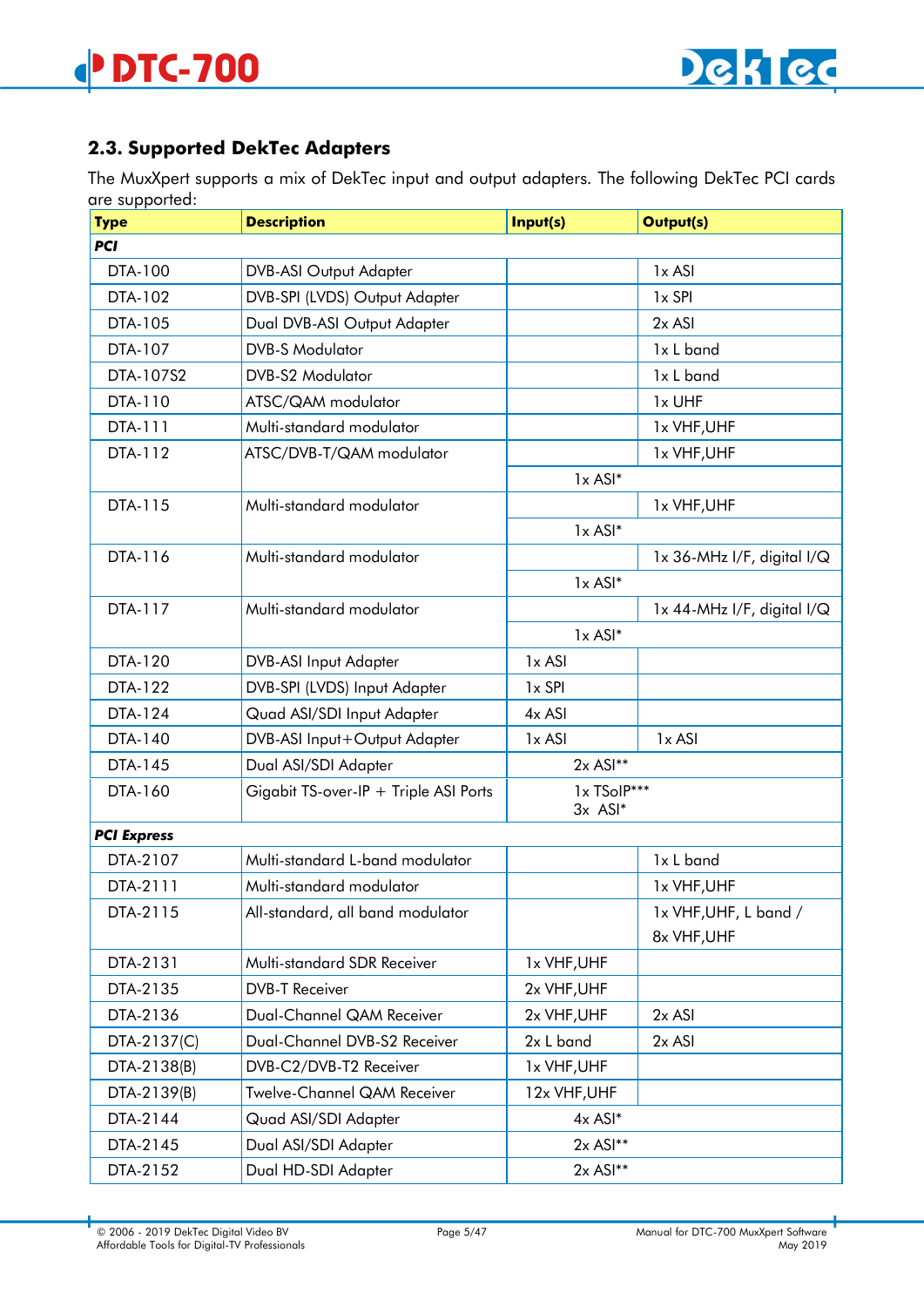# **DTC-700**



| DTA-2154                                                       | Quad HD-SDI Adapter                   | $4x$ ASI**               |                     |
|----------------------------------------------------------------|---------------------------------------|--------------------------|---------------------|
| DTA-2160                                                       | Gigabit TS-over-IP + Triple ASI Ports | 1x TSolP***<br>$3x$ ASI* |                     |
| DTA-2162                                                       | Dual Gigabit TS-over-IP               | 2x TSolP***              |                     |
| DTA-2172                                                       | Dual 3G-SDI/ASI Adapter               | $2x$ ASI                 |                     |
| DTA-2174                                                       | Quad 3G-SDI/ASI Adapter               | 4x ASI                   |                     |
| DTA-2175                                                       | HD-SDI/ASI input+output Adapter       | 2x ASI                   |                     |
| DTA-2179                                                       | Twelve HD-SDI/ASI Adapter             | $12x$ ASI                |                     |
| DTA-2180                                                       | H.264 HD contribution encoder         | 1x Encoder               |                     |
| <b>USB****</b>                                                 |                                       |                          |                     |
| DTU-205****                                                    | FantASI ASI/SDI output<br>1x ASI      |                          |                     |
| DTU-215****                                                    | Multi-standard VHF+UHF modulator      | 1x VHF, UHF              |                     |
| DTU-225 ****                                                   | FantASI ASI/SDI input                 | $1x$ ASI                 |                     |
| DTU-245****                                                    | FantASI ASI/SDI input+output          | $1x$ ASI                 | 1x ASI              |
| DTU-315****<br>All-standard, all band modulator for<br>$USB-3$ |                                       |                          | 1x VHF, UHF, L band |
| <b>Networked Adapters</b>                                      |                                       |                          |                     |
| DTE-3100                                                       | Networked ASI Output                  |                          | 1x ASI              |
| DTE-3120                                                       | Networked ASI Input                   | $1x$ ASI                 |                     |
| DTE-3137                                                       | Networked DVB-S2 Receiver             | 1x L band                |                     |

\* Each port can be used as Output or Input

\*\* 2x Output, or 1x Input + 1x Output

\*\*\* The Gig-E can carry multiple TS Inputs and TS Outputs

\*\*\*\* For evaluation and demos, not recommended for operational use.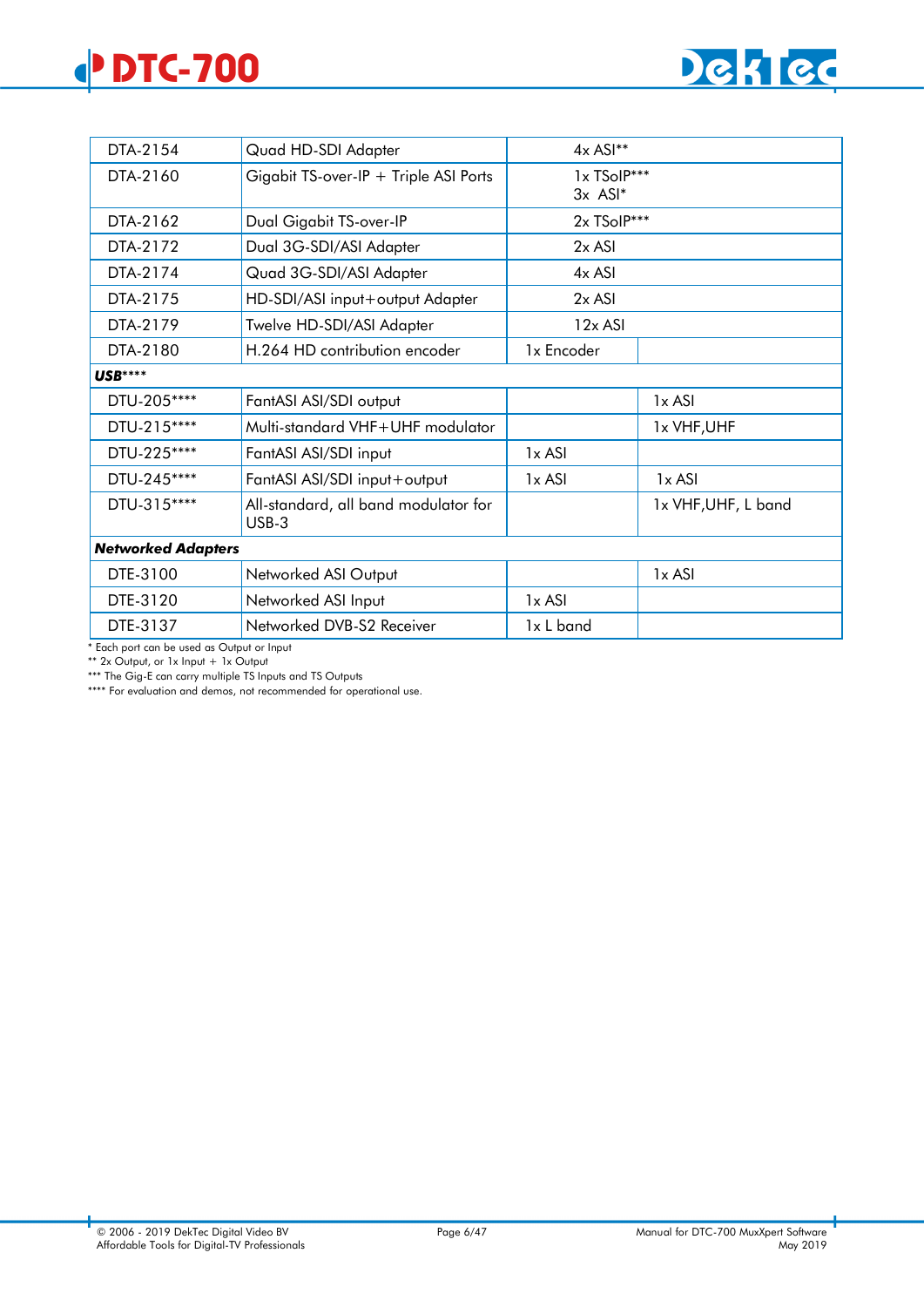

# <span id="page-6-0"></span>**3. MuxXpert Software Installation**

For the MuxXpert Software installation and the MuxXpert license installation instructions, see the 'DTC-700 Installation' document, which is included in the install package.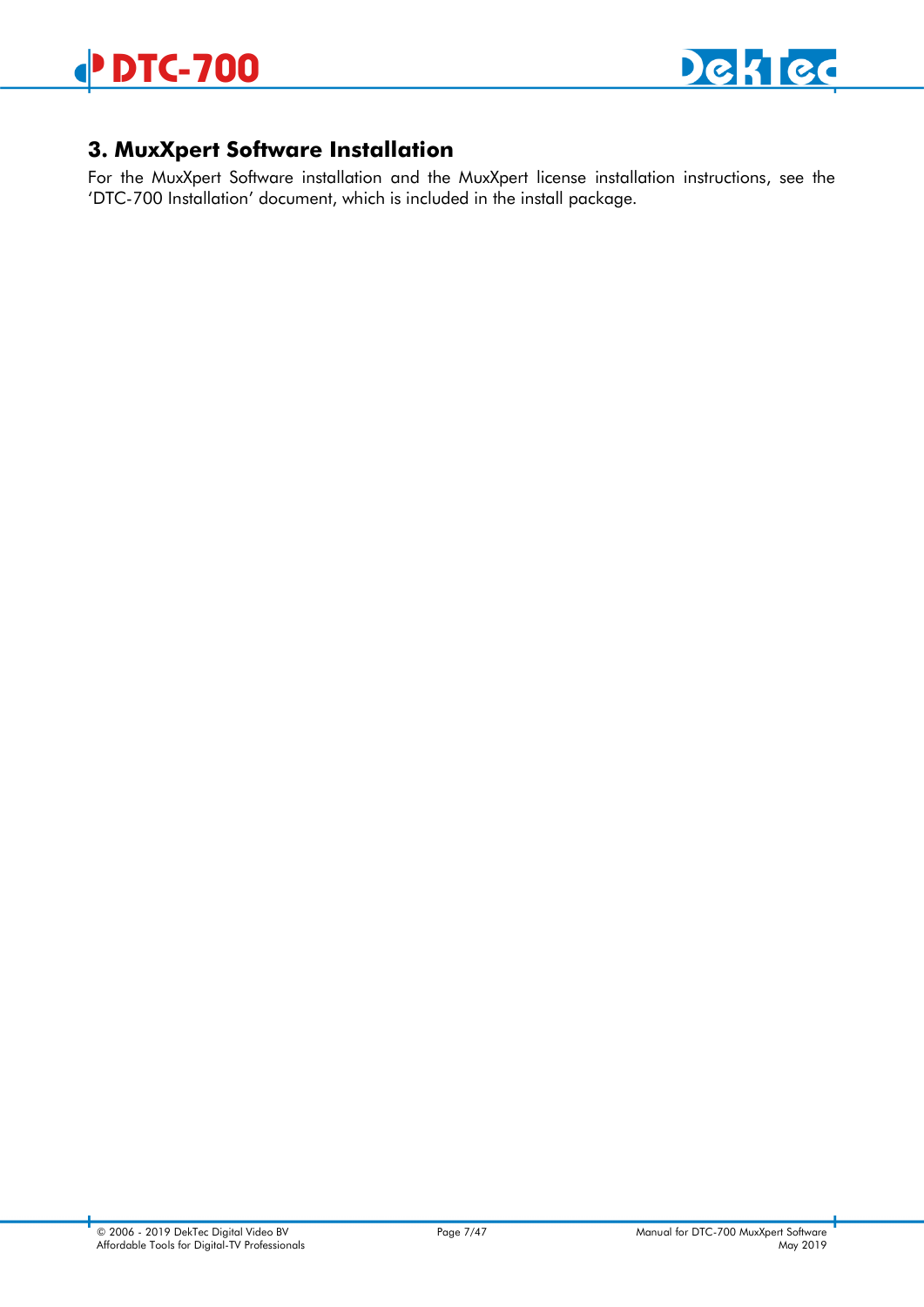

# <span id="page-7-0"></span>**4. MuxXpert API**

The MuxXpert API is intended for developers integrating real-time Transport-Stream multiplexing functions into their own application. It provides a number of class libraries that allow users to use the MuxXpert multiplexing functions. For the MuxXpert API documentation, see the 'MuxXpert-API Help', which is installed when during installation the MuxXpert-API SDK feature is selected.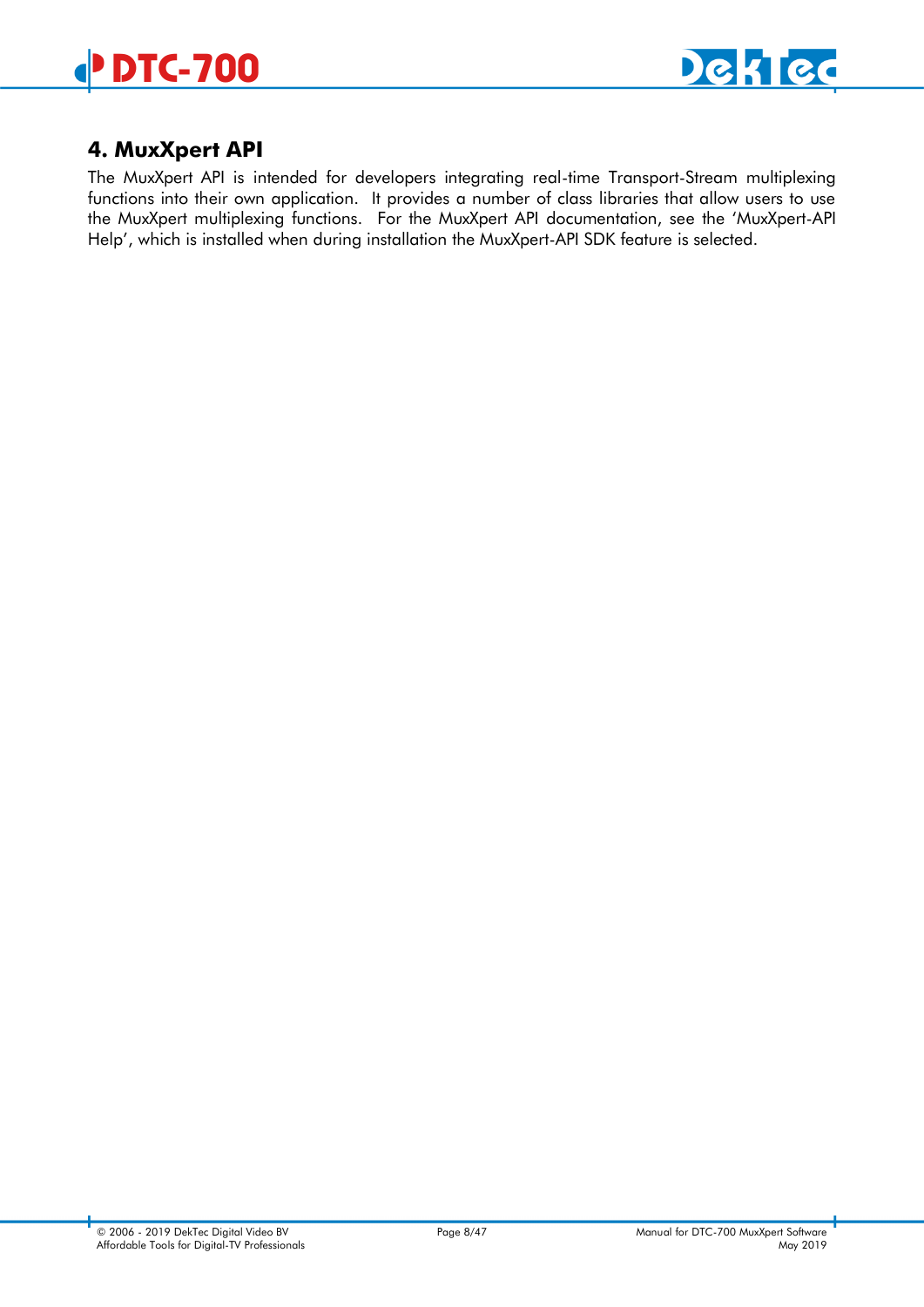

# <span id="page-8-0"></span>**5. MuxXpert Overview**

# <span id="page-8-1"></span>**5.1. Launching the MuxXpert**

Start the MuxXpert program from the Start Menu: start >> All Programs >> DEKTEC >> MuxXpert. This will launch the MuxXpert software.

# <span id="page-8-2"></span>**5.2. MuxXpert Application General Layout**



1. Menu Bar: The top area of the MuxXpert application contains three menus: Configuration, Settings and Help.

2. Adapter Info: This area displays the information of the adapter used for the outgoing/incoming Transport Stream

3. Stream Status: This area displays the status of the outgoing/incoming Transport Streams.

4. Play-list Pane: This area provides control of the play-list. It also contains information regarding the current play-out operation.

5. Play-out Control: This area provides control of the play-out process.

6. Play-out Bit-rate: This area of the application displays and allows you to modify play-out bit-rate.

7. Status Bar: This area displays the status of the re-multiplexing application.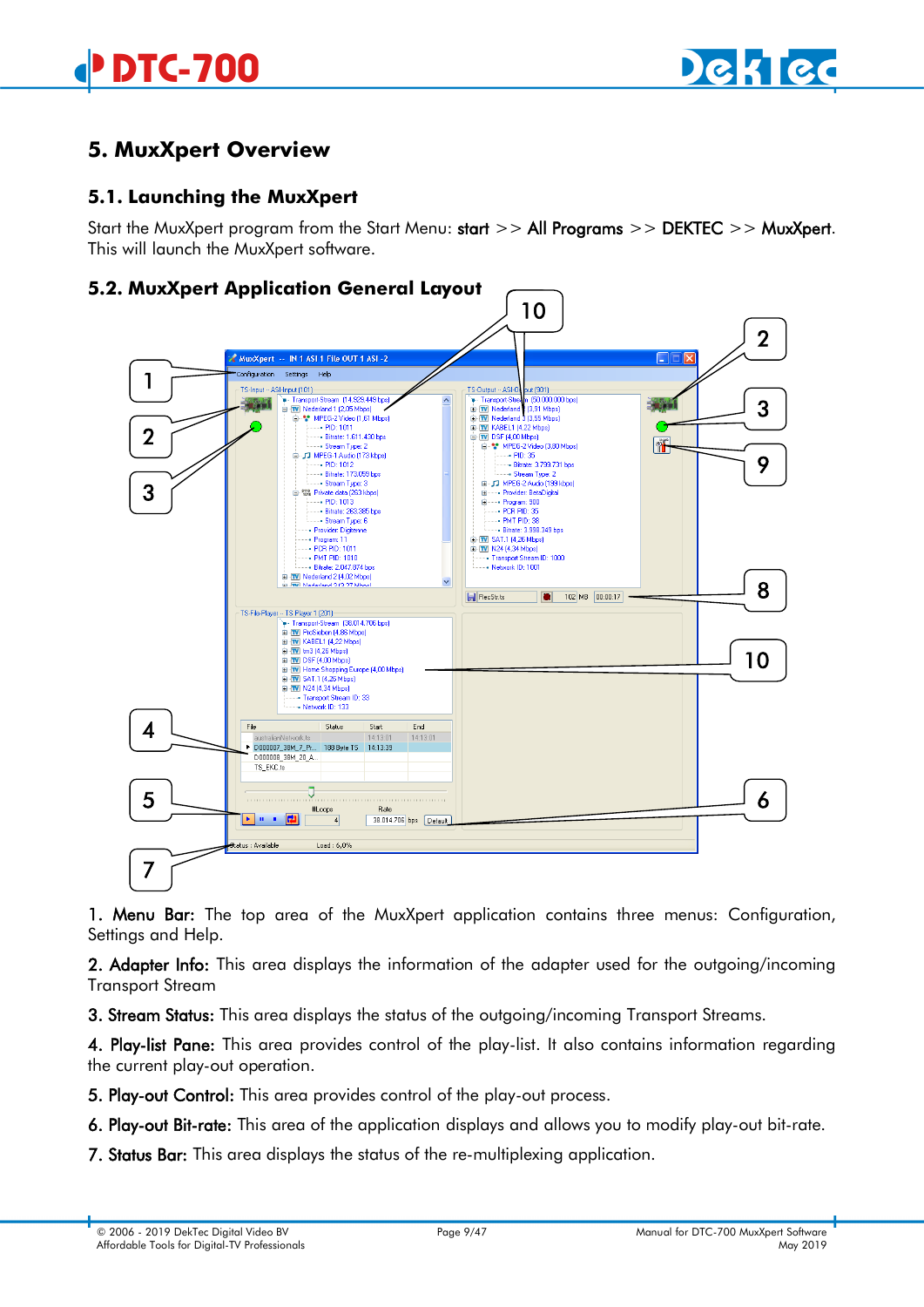

8. Stream Recording: This area provides control of the Transport Stream recording.

9. Adapter Specific Settings: This button provides control of the adapter specific settings.

10. Stream Analysis Window Pane: This area displays the contents and the basic parameters of the incoming/outgoing Transport Stream

# <span id="page-9-0"></span>**5.3. MuxXpert Application Control**

#### <span id="page-9-1"></span>*5.3.1. Menu Bar*

The menu bar contains three menus:

- 1. **Configuration**. From the configuration menu the user can browse to and select a (new) remultiplexer configuration file. In case a new or different configuration of input and output ports is used, the application has to restart.
- 2. Settings. From the settings menu the user can perform the following settings:
	- a. Enable/disable the display of event messages. Event messages show unexpected events and can indicate possible configuration errors.
	- b. Detailed logging can be enabled by selecting a log-level. Setting a log-level will decrease the performance of the application. Therefore, it should not be used in normal operation.
	- c. Enable/disable remote control of the file players in the MuxXpert and specifying the IP port at which the file players will listen.
	- d. Enable/disable the MuxXpert API and specifying the IP port that will be used.
	- e. Character Code Table selection. The selected Character Code Table will be used for decoding of the service name and service provider.
- 3. Help. From the help menu the user can start the License Manager to show the currently available licenses and to install new licenses. Further, the version of the currently running MuxXpert can be displayed.

#### <span id="page-9-2"></span>*5.3.2. Adapter Info*

This are displays the information of the adapter used for the outgoing/incoming Transport Stream.

When the mouse is moved over the adapter picture, detailed information about the adapter is shown in a tooltip.

|                                                            | Transport-Stree<br><b>⊟</b> ™ Nederland<br>d…❤ MPEG- |  |
|------------------------------------------------------------|------------------------------------------------------|--|
| Adapter Info<br>Type<br>Serial#<br>PCI Bus<br>Slot<br>Port | : DTA-2145<br>: 2145000019<br>: 4<br>: 1             |  |

#### <span id="page-9-3"></span>*5.3.3. Stream Status*

This area indicates the status of the incoming/outgoing Transport Stream. The status of the Transport Stream is indicated by a globe. A green globe defines a valid Transport-Stream input or output. A yellow globe with an exclamation mark defines a bad input or output condition and needs attention.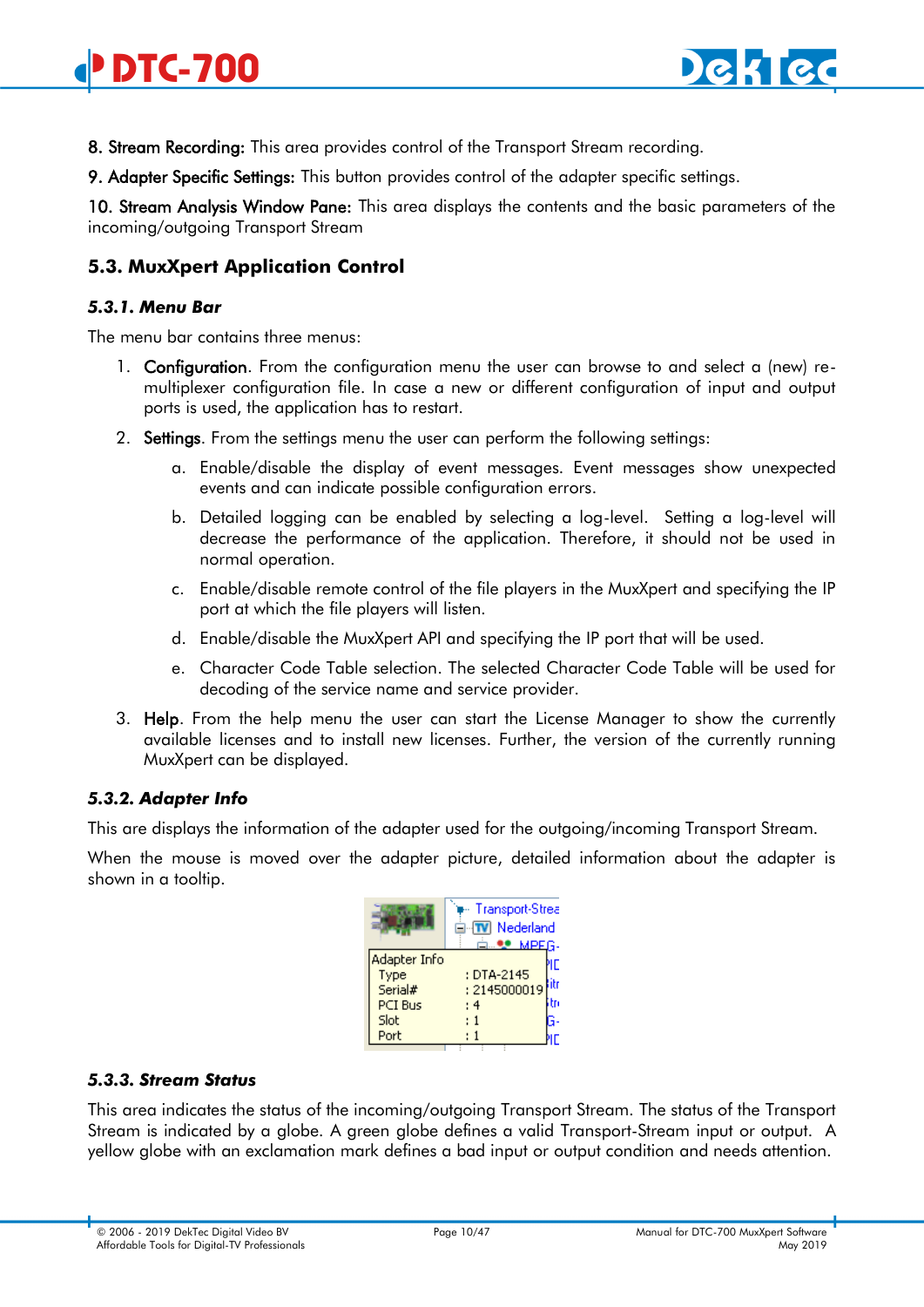

When the mouse is moved over the Stream status box, detailed information about the stream is shown in a tooltip.



#### <span id="page-10-0"></span>*5.3.4. Play-list Pane*

The play list pane shows the status of the played-out files, their start and end times. The currently playing file is marked light blue, files that were played out in the past are marked light grey and files that will be played out in the future are not marked.

| File                 | Status      | Start    | End      |
|----------------------|-------------|----------|----------|
| australianNetwork.ts |             | 14:13:01 | 14:13:01 |
| ▶ D000007_38M_7_Pr   | 188 Byte TS | 14:13:39 |          |
| D000008_38M_20_A     |             |          |          |
| TS EKC.ts            |             |          |          |
|                      |             |          |          |

Detailed information in a tooltip will be displayed when the mouse cursor is moved over a file in the play-list.

| File<br><b>Bitrate</b> | : C:\Data\Local Streams\D000007_38M_7_ProSieben.TS  <br>$: 38.014.706$ bps |
|------------------------|----------------------------------------------------------------------------|
| <b>Start Pos</b>       | : 0                                                                        |
| End Pos                | : 0                                                                        |
| Num Loops              | : 0                                                                        |
| Requested Start: ASAP  |                                                                            |

#### **5.3.4.1. Play-list Control**

To see the options for the play-list control, place the mouse cursor in the play-list pane and press the right-mouse button. Invalid options are light grey and can not be selected.

| Open Playlist |
|---------------|
| Save Playlist |
| Up            |
| Down          |
| Goto          |
| hhA           |
| Remove        |
| Modify        |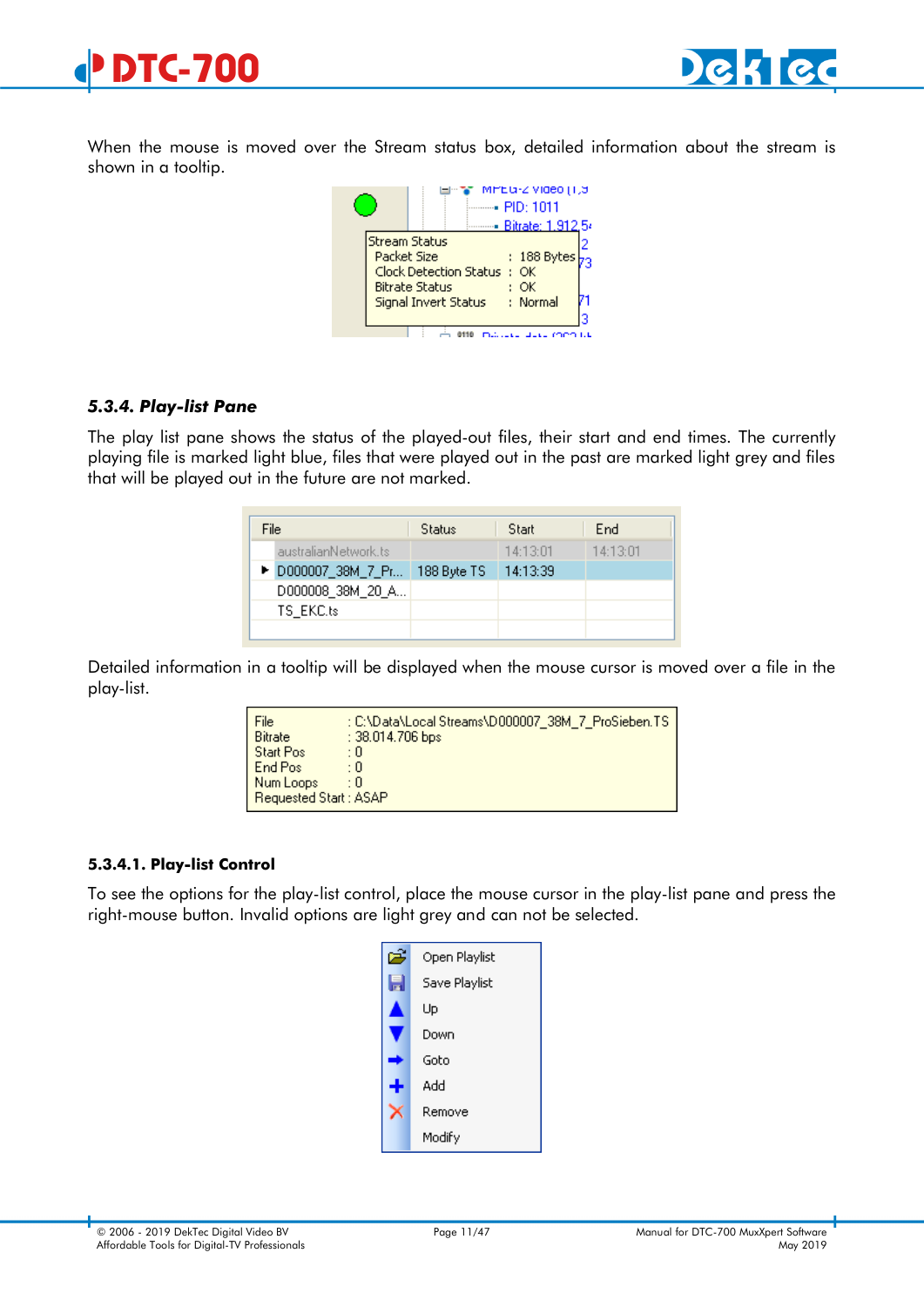#### **5.3.4.2. Open Playlist Command**

The Open Playlist command will prompt you to browse for a play-list file on your PC. The MuxXpert will, by default, look for files of \*.xml extensions. However, you may select a play-list file with any extension by selecting "All Files" in the file of type pull-down. Keep in mind that although the file does not need to have a \*.xml extension, it must be a valid play-list file. See appendix A.

In case the content of a selected play-list file is modified, the new play-list is loaded automatically.

#### **5.3.4.3. Save Playlist Command**

The Save Playlist command will prompt you to browse for the file on your PC, were the current playlist is stored.

#### **5.3.4.4. Up Command**

The Up command will move the selected file in the play-list one position up. When the position of the selected file becomes earlier than the currently playing-out file, then the selected file is marked grey and it will not be played-out. In case a start-time is attached to the selected file then it is not possible to move this file up such that its start-time is later than the start-time of a file later in the play-list.

#### **5.3.4.5. Down Command**

The Down command will move the selected file in the play-list one position down. When the position of the selected file becomes after the currently playing-out file, then the possible grey mark is removed and the selected file will be played-out again. In case a start-time is attached to the selected file then it is not possible to move this file down such that its start-time is earlier than the start-time of a file earlier in the play-list.

#### **5.3.4.6. Goto Command**

The Goto command will stop the play-out of the current file, and will start playing-out the selected file.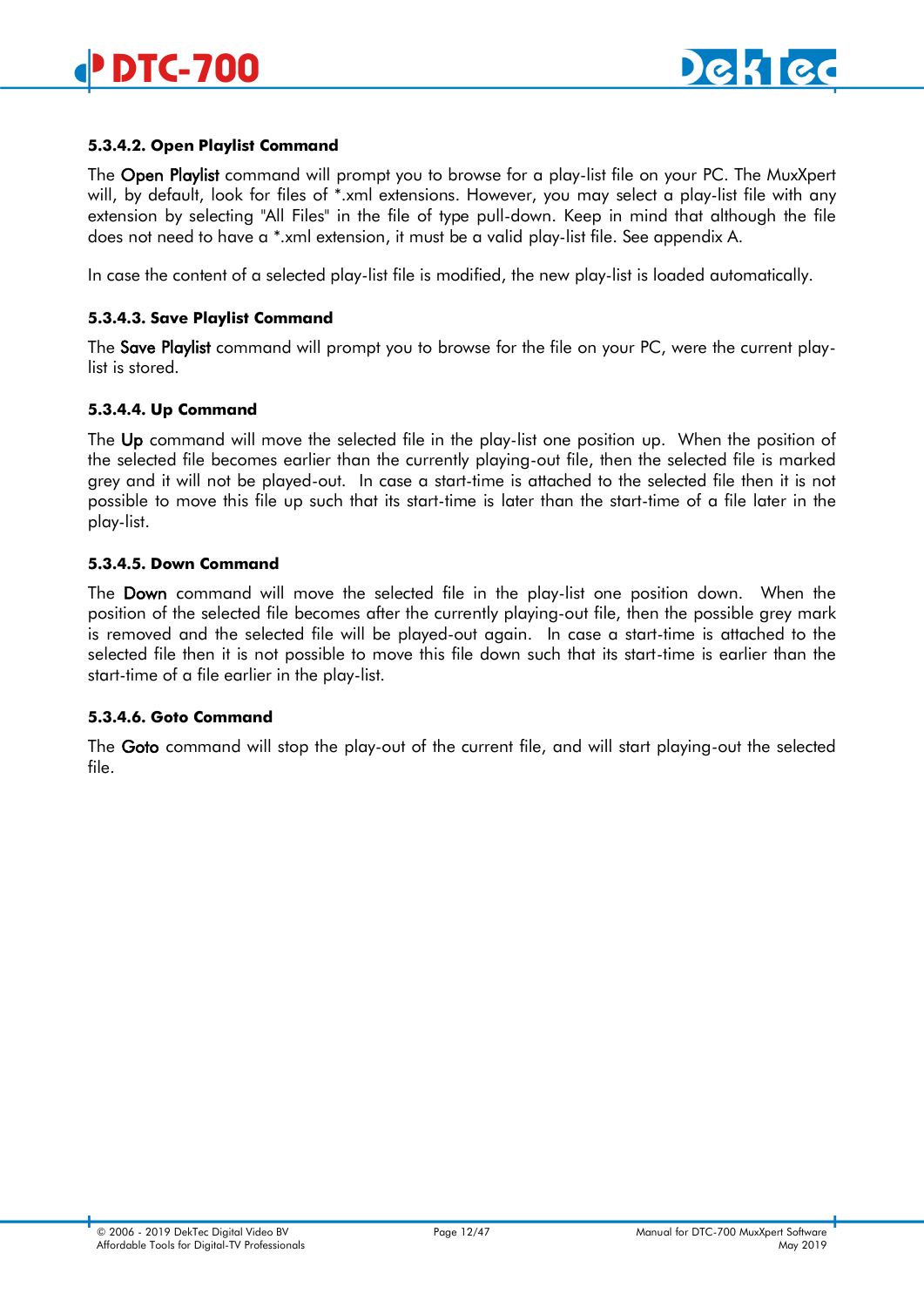#### **5.3.4.7. Add Command**

The Add command will allow you to browse for a file on your PC that has to be added to the playlist. You must enter play-out bit-rate for the selected file.

The Start Position and End Position allow you to select a part of the file to be played-out. If the End Position is set to "0" the file is played-out till the end of the file.

The Repetitions field allows you to select the number of times the file has to be repeated.

If you check the Select Date and Time checkbox, you can enter a start-date and start-time for the selected file. In case the checkbox is unchecked the file will be played-out as soon as possible when the files earlier in the play-list are finished.

| <b>New PlayList Item</b> |               |
|--------------------------|---------------|
| File                     | Browse        |
| <b>Bitrate</b>           | ٥             |
| <b>Start Position</b>    | 0             |
| <b>End Position</b>      | 0             |
| Repetitions              | 0             |
| Select Date and Time     | M             |
| 2007.08.24<br>v.         | ٠<br>14:39:58 |
| OΚ                       | Cancel        |

#### **5.3.4.8. Remove Command**

The Remove command will remove the selected file from the play-list. If the currently playing-out file is removed, the next file in the play-list will start.

#### **5.3.4.9. Modify Command**

The Modify command will allow you to modify the settings of the selected file. Items as file, bit-rate, start-position and end-position, number of repetitions and start date and time can be modified.

#### <span id="page-12-0"></span>*5.3.5. Play-out Control*

The Play-out Control portion of the MuxXpert application is where you can manipulate the play-out operation of a file. This area also provides information regarding play-out progress.

| #Loops | <b>Bate</b>             |
|--------|-------------------------|
|        | 38.014.706 bps<br>Defau |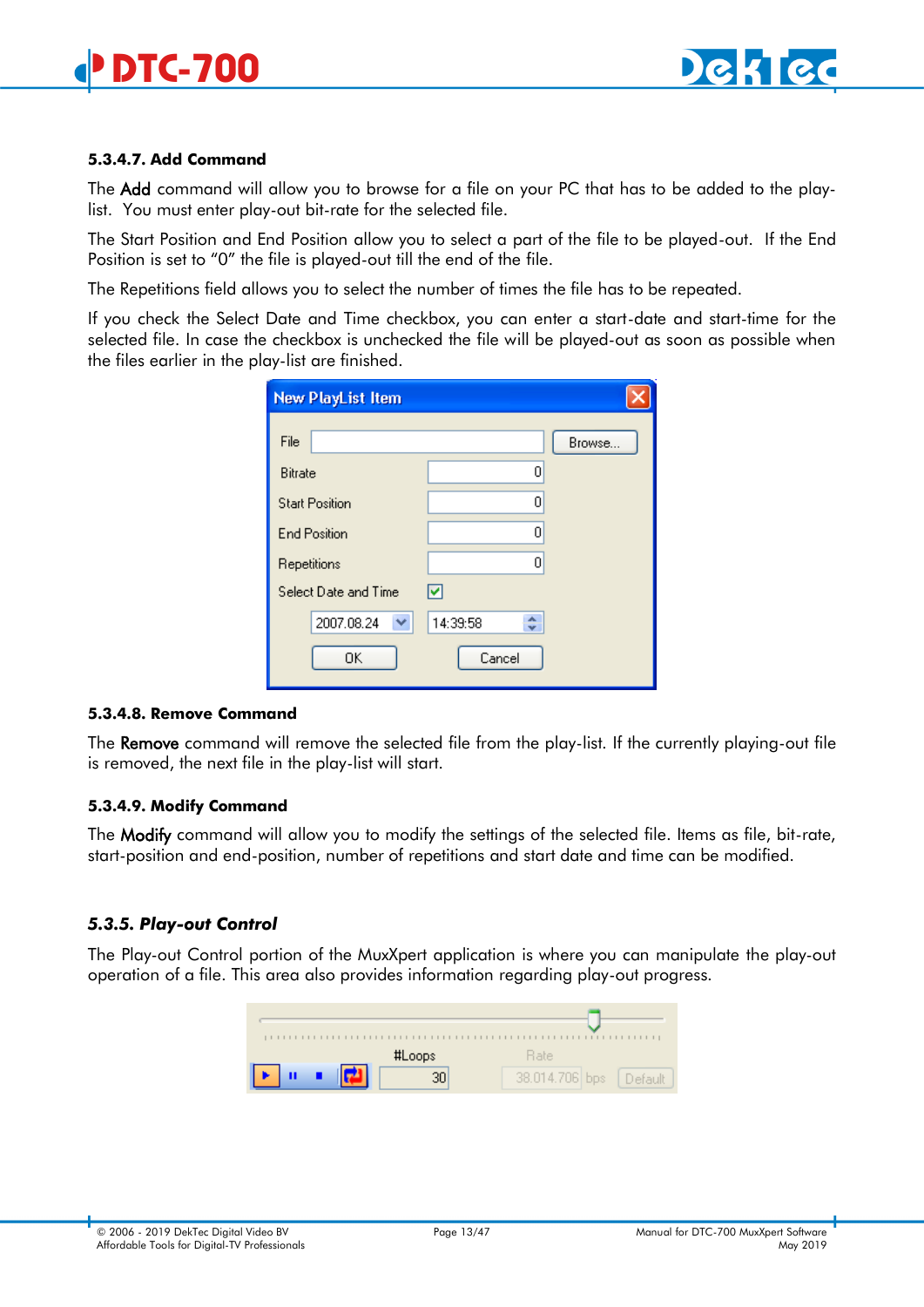

#### **5.3.5.1. Sliding Pointer**

The Sliding Pointer serves two purposes. The first is to provide a reference indicating the position in the file that is playing. The second is to allow you to start play-out at a specific location. To define a starting location, stop file play-out, and place the mouse cursor over the pointer and hold the leftmouse button down while dragging the pointer. Press the play button to start playing. You may also change the play-out point while the file is playing.

#### **5.3.5.2. Play, Pause and Stop Buttons**

You will left-mouse-click on these buttons to start, pause, or stop a play-out operation.



#### **5.3.5.3. Loop Button**

This button allows you to loop a file or the complete play-list.

#### **5.3.5.4. Number Loops**

The number loops shows you how many times a file has looped since file play-out was originally started.

| #Loops |
|--------|
| 30     |

#### <span id="page-13-0"></span>*5.3.6. Play-out Bit-rate*

This area of the application displays and allows you to modify play-out bit-rate of the file player. The play-out bit-rate textbox shows the currently used play-out bit-rate. Default this is the bit-rate as set in the play-list. A user can overrule the bit-rate in play-list by entering a new bit-rate in the playout bit-rate textbox. In that case, the textbox becomes yellow. To return to the default play-out bitrate as entered in the play-list, the user can use the **Default** button.



#### <span id="page-13-1"></span>*5.3.7. Status Bar*

The Status Bar appears in the lower right corner of the MuxXpert application. The Status Bar gives you a brief overview of re-multiplexing status.



1. Status: This box indicates the status of the re-multiplexing operation. Possible statuses: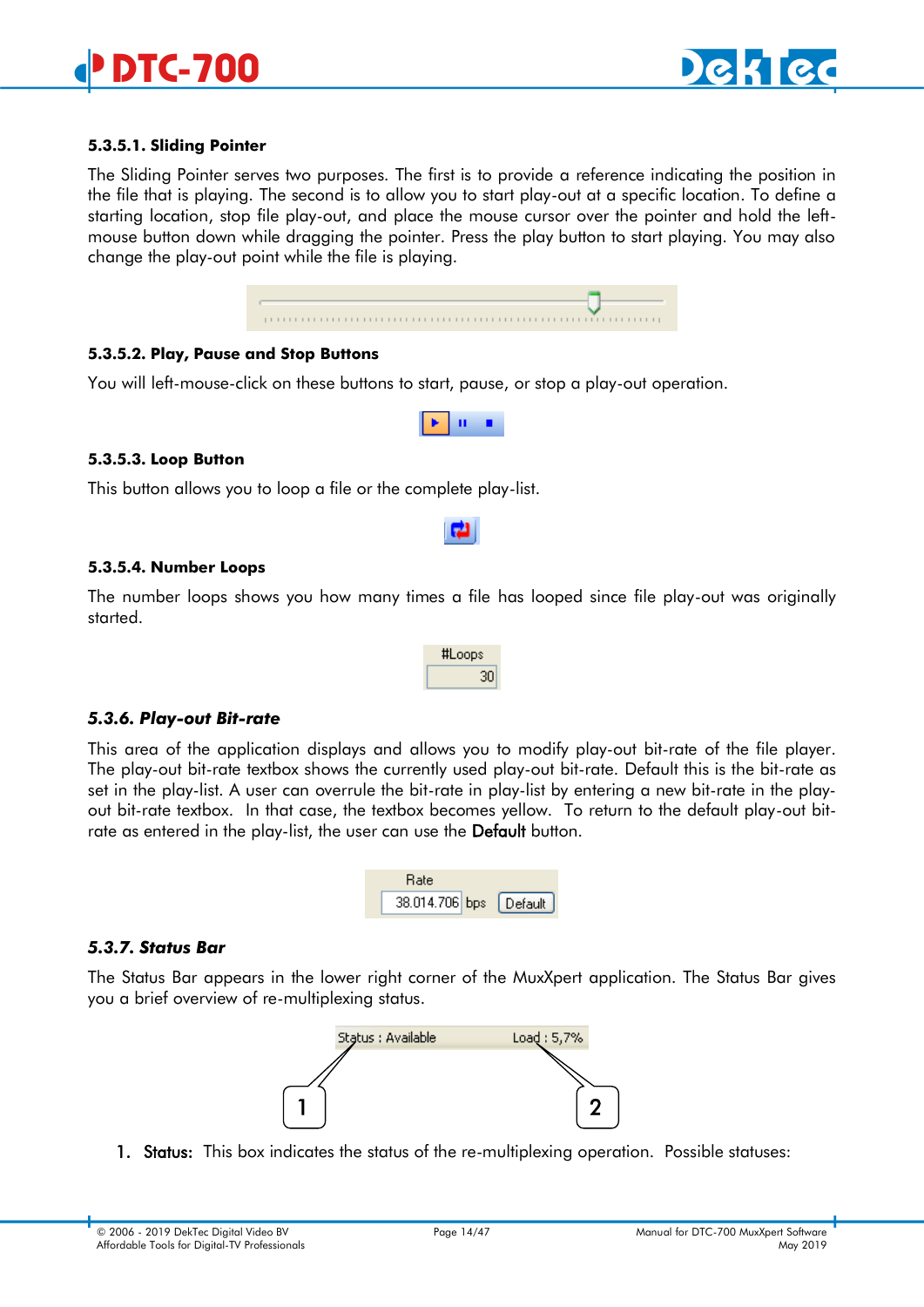

- <span id="page-14-1"></span>a. "Initializing". Indicating that the re-multiplexer is starting up.
- b. "Available". Indicating that the re-multiplexer is up and running.
- c. "Failed". An unrecoverable error has occurred. Possible causes: not enough memory installed, adapter already in use, total input rate is much too high.
- d. "Configuration Mismatch". Indicating a possible installation problem.
- e. "NoLicense". Indicating that no valid license is found.
- 2. Load: The re-multiplexing capabilities are amongst others bounded by processor performance. Therefore the processor load caused by the re-multiplexer is shown in the status bar.

#### <span id="page-14-0"></span>*5.3.8. Stream Recording*

The MuxXpert allows you to record an outgoing Transport Stream. Each outgoing stream is provided with the option to record the stream. You can have multiple recordings at the same time. However the number of recordings and the recorded bit-rate is limited by the disk performance.

#### Note: The record function is an option of the live outputs. It is not possible to have a file-only output.

#### **5.3.8.1. Output File Selection**

This button allows you to select an output file where recorded data is stored. The textbox next to the button shows the current selected file. When the mouse cursor is moved over the textbox is show the full path.

**日** RecStr.ts

#### **5.3.8.2. Start/Stop Recording**

The start recording button **1** allows you to start the recording of the outgoing Transport Stream. When it is pressed it changes into a stop recording button  $\Box$  to stop the recording again.

#### **5.3.8.3. Recording Progress**

The recording progress and activity is shown in different ways: i) the number of Mega-bytes written to file so far; ii) the duration of the recording; iii) a red blinking recording busy indicator; iv) a possible ERROR indication.

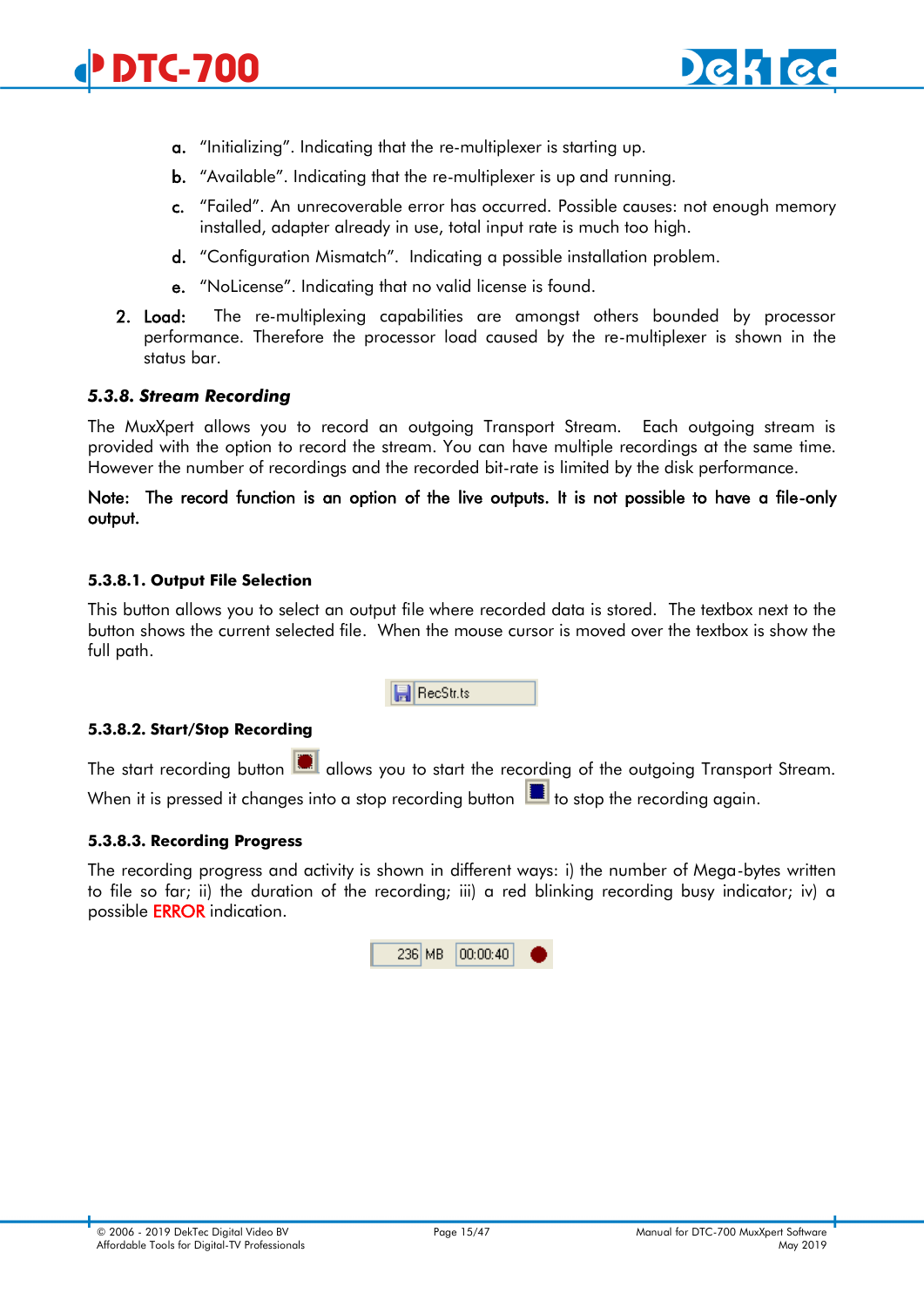### <span id="page-15-0"></span>*5.3.9. Adapter Specific Settings*

The Setting button allows you to read and set the adapter specific settings, such as: bit-rate, IPaddress, RF-frequency etc.

When the Setting button is clicked a setting window pops-up. Here the adapter specific settings can be modified.

Note: The new settings are not saved. Upon (re-) loading of a re-multiplexer configuration file, these settings are lost and overwritten by the ones stored in the configuration file.

| <b>TS over IP Setting</b> |                |   |  |    |
|---------------------------|----------------|---|--|----|
| Out rate                  | 416.087<br>bps |   |  |    |
| IP address                | 192. 168. 39.  |   |  | 58 |
| IP port                   | 5678           |   |  |    |
| Protocol                  | <b>UDP</b>     |   |  |    |
| FEC mode                  | No FEC         |   |  |    |
| TPs/IP (17)               |                | 7 |  |    |
| Time to live              |                | П |  |    |
|                           |                |   |  |    |

When the mouse is moved over the Setting button, the adapter specific settings are shown in a tooltip.

| TS over IP Settings:<br>Bitrate<br>IP address<br>IP port nr<br>Protocol<br>FEC mode | : 416.087 bps<br>: 192.168.39.58<br>: 5678<br>: UDP<br>: No FEC |
|-------------------------------------------------------------------------------------|-----------------------------------------------------------------|
| Num TPs per IP<br>Time to live                                                      | : 7                                                             |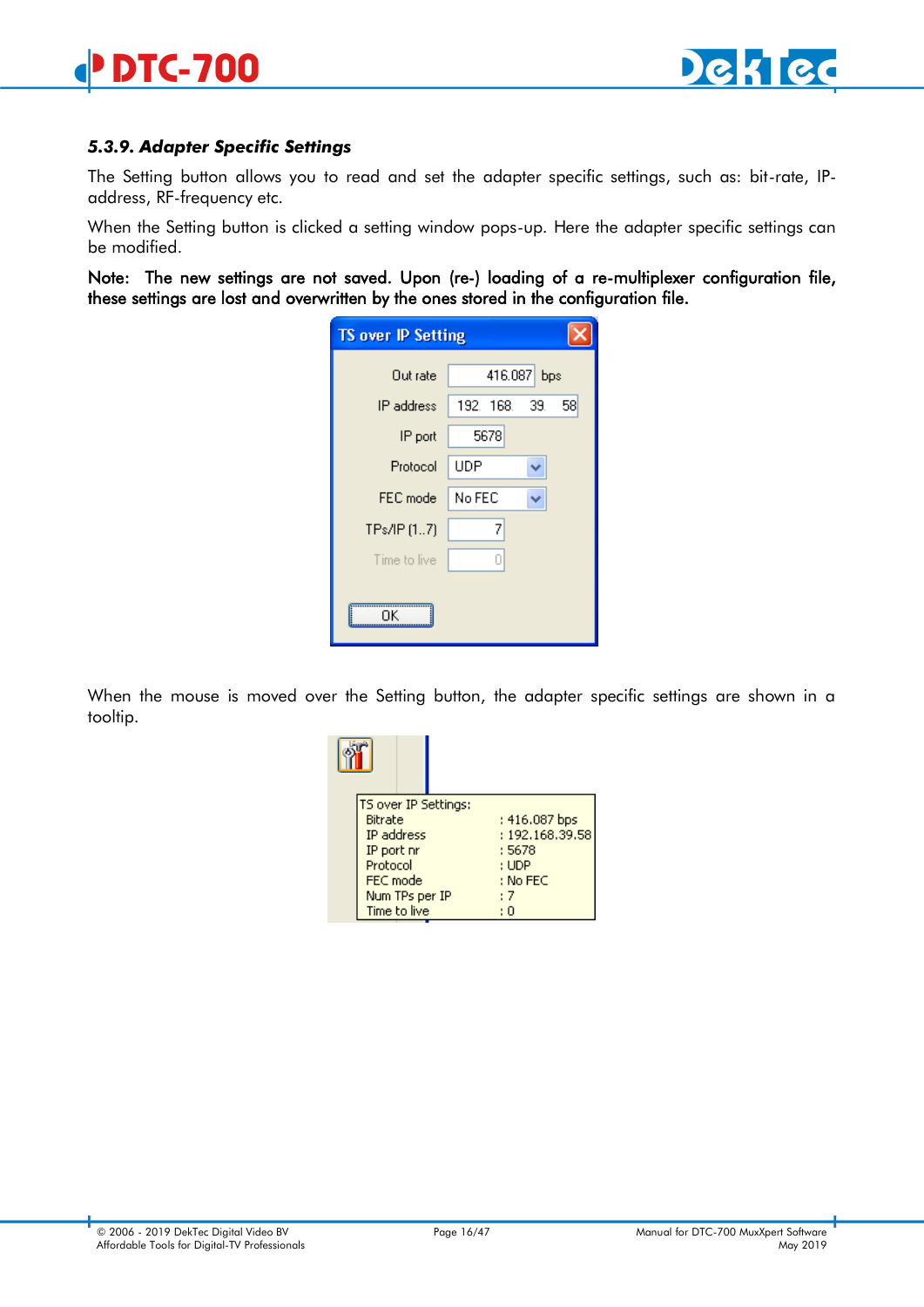### <span id="page-16-0"></span>*5.3.10. Stream Analysis Window Pane*

The MuxXpert application includes a basic analysis feature that allows you to view the make-up of the incoming/outgoing Transport Streams. From this window one can also drag services from an input to an output.

The top line in this pane shows the bit-rate of the incoming/outgoing Transport Stream.

The Transport-Stream pane displays the services (programs) contained in the Transport Stream. You may expand the analysis down to the individual components (PID's) and even further by left-mouse clicking on the "+" signs next to the components.



To select a service from an incoming Transport Stream for the outgoing Transport Stream, place the mouse cursor over the icon of the desired service and hold the left-mouse button down while dragging the service to the output.

To remove a service from an outgoing Transport Stream, select the service to be removed by left mouse clicking on the icon of the service and thereafter pressing the Delete key.

Note: The new service selections are not saved. Upon (re-) loading of a re-multiplexer configuration file, the service selections are lost and overwritten by the ones stored in the configuration file.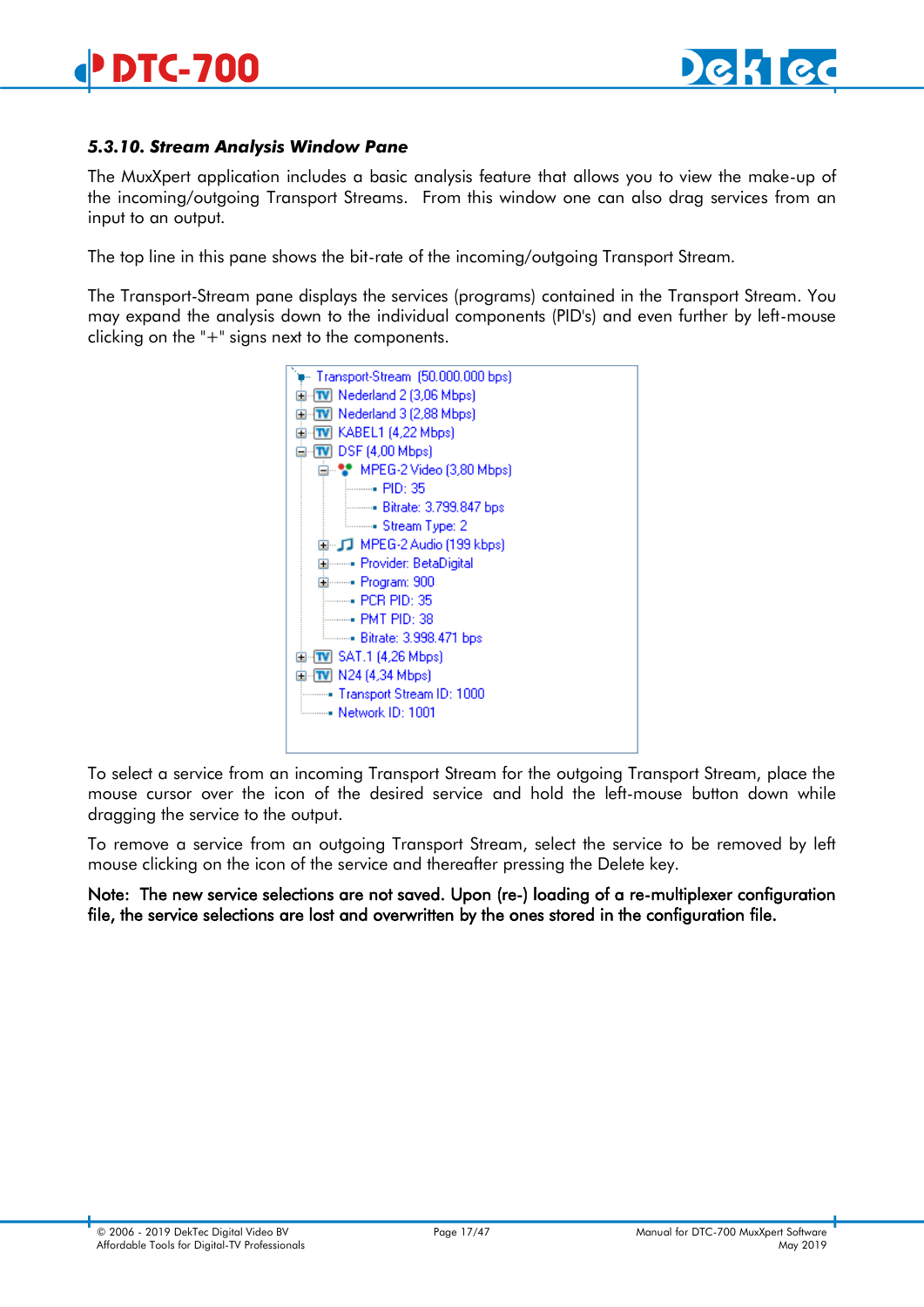

#### *5.3.11. Message Bar*

The Message Bar will be shown if the Messages are enabled in the settings menu in the menu bar (see section [5.3.1\)](#page-9-1). The Message Bar can contain two tabs. The Events tab contains the event message and may indicate possible configuration errors.

| Messages                                                                                                                                                                                                                                                                     |                    |  |
|------------------------------------------------------------------------------------------------------------------------------------------------------------------------------------------------------------------------------------------------------------------------------|--------------------|--|
| [2007.08.24 15:03:01 : SvcAdaptation() Svc: (201,1424) not Found<br>[2007.08.24 15:03:01 : SvcAdaptation[] Svc: (201,1424) not Found<br>[2007.08.24 15:03:01 : SvcAdaptation() Svc: (201,1424) not Found<br>[2007.08.24 15:03:01 : SvcAdaptation() Svc: (201,1424) not Found | Ą<br>$\frac{1}{2}$ |  |
| .oas<br>Event                                                                                                                                                                                                                                                                |                    |  |

Note: Not all event entries indicate an error. For example if a service is not found, this can be because:

- 1. The service is not in the stream. This is possibly an error, for example: no input stream or wrong service is selected
- 2. The service is not yet detected. This can be normal temporary situation. For example: a new configuration is loaded and the MuxXpert has not yet found the service in the stream. When the service is found, it will not show a positive event.

Detailed logging can be enabled by selecting a log-level. The Logs tab contains detailed logging information with respect to the re-multiplexing operation.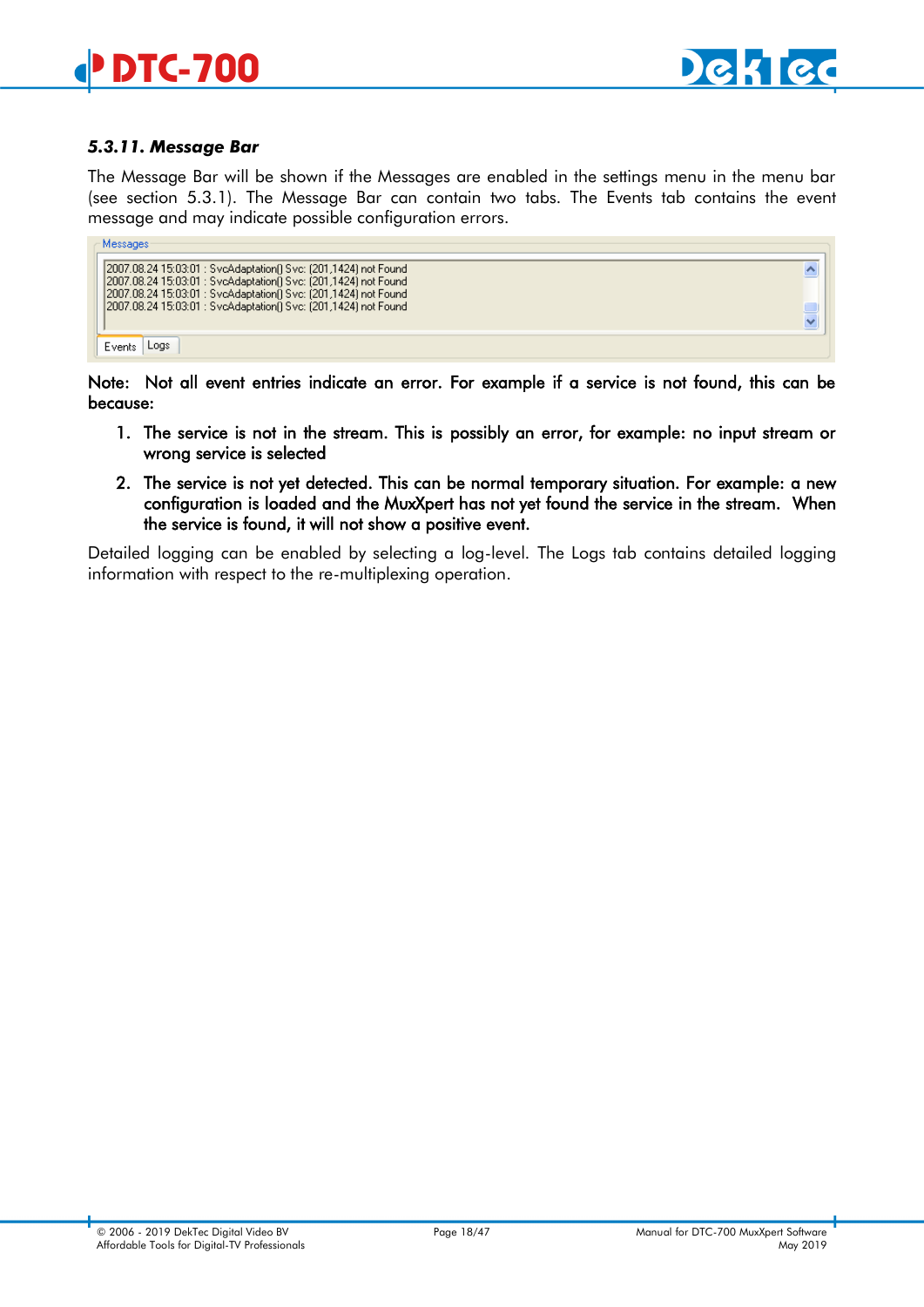# <span id="page-18-0"></span>**6. Creating a Re-Mux Configuration Data File**

# <span id="page-18-1"></span>**6.1. Introduction**

The *Remux Configuration Data* (*RMC-Data*) is used to describe the composition of the outgoing Transport Streams of the MuxXpert application including PSI/SI tables, custom tables, descriptors and table-assembly parameters.

The RMC-Data file is a XML-file. The permissible format of the XML file is defined by XML *Schemas*, written in XML Schema Definition Language [XSDL].

The RMC-Data Schemas are defined in the RmcDataTempl00.xsd file.

The .xsd file enables:

- Conveniently viewing the RMC-Data schemas, using a XML authoring tool;
- Conveniently editing (by hand) of RMC-Data files, using a schema-driven XML editor;
- Automatic validation of the structure of RMC-Data files using a XSDL-enabled validating parser.

The elements and attributes in the schema are described in plain text in the RmcDataTempl00.pdf file which is also included in the MuxXpert installation.

# <span id="page-18-2"></span>**6.2. References**

#### **[DVB SI]**

EN 300 468, Digital Video Broadcasting (DVB); Specification for Service Information (SI) in DVB systems, V1.7.1 (2006-05).

#### **[MPEG-2 SYS]**

ISO/IEC 13818-1, Information technology – Generic coding of moving pictures and associated audio information: Systems, May 27<sup>th</sup>, 1999.

#### **[XSDL]**

XML Schema Definition Language, W3C, Candidate Recommendation, October 24, 2000

#### **[RMC XSD]**

RmcDataTempl00.xsd - XML Schema for RMC Data. This document defines the permissible XML format of the Remux Configuration Data file, written in XML Schema Definition Language. It will be installed in the following directory:  $\leq$  muxxpert install dir $\geq$  Doc.

#### **[RMC DOC]**

RmcDataTempl00.pdf - XML Schema for RMC Data. This document describes the elements and attributes in the RMC-Data Schemas in plain text. It will be installed in the following directory: <muxxpert\_install\_dir>\Doc.

# <span id="page-18-3"></span>**6.3. Overview**

The RMC-Data file is built up from a number of sections. Each section specifies a certain item. This chapter describes step by step how to create your own RMC-Data file, by explaining the different sections in the RMC-Data file and by giving some examples.

The RMC-Data is created by specifying the following items:

- 1. Specification of the input and output ports used in the RMC-Data file (section [6.4\)](#page-19-0).
- 2. Specification of the input settings (section [6.5\)](#page-19-1).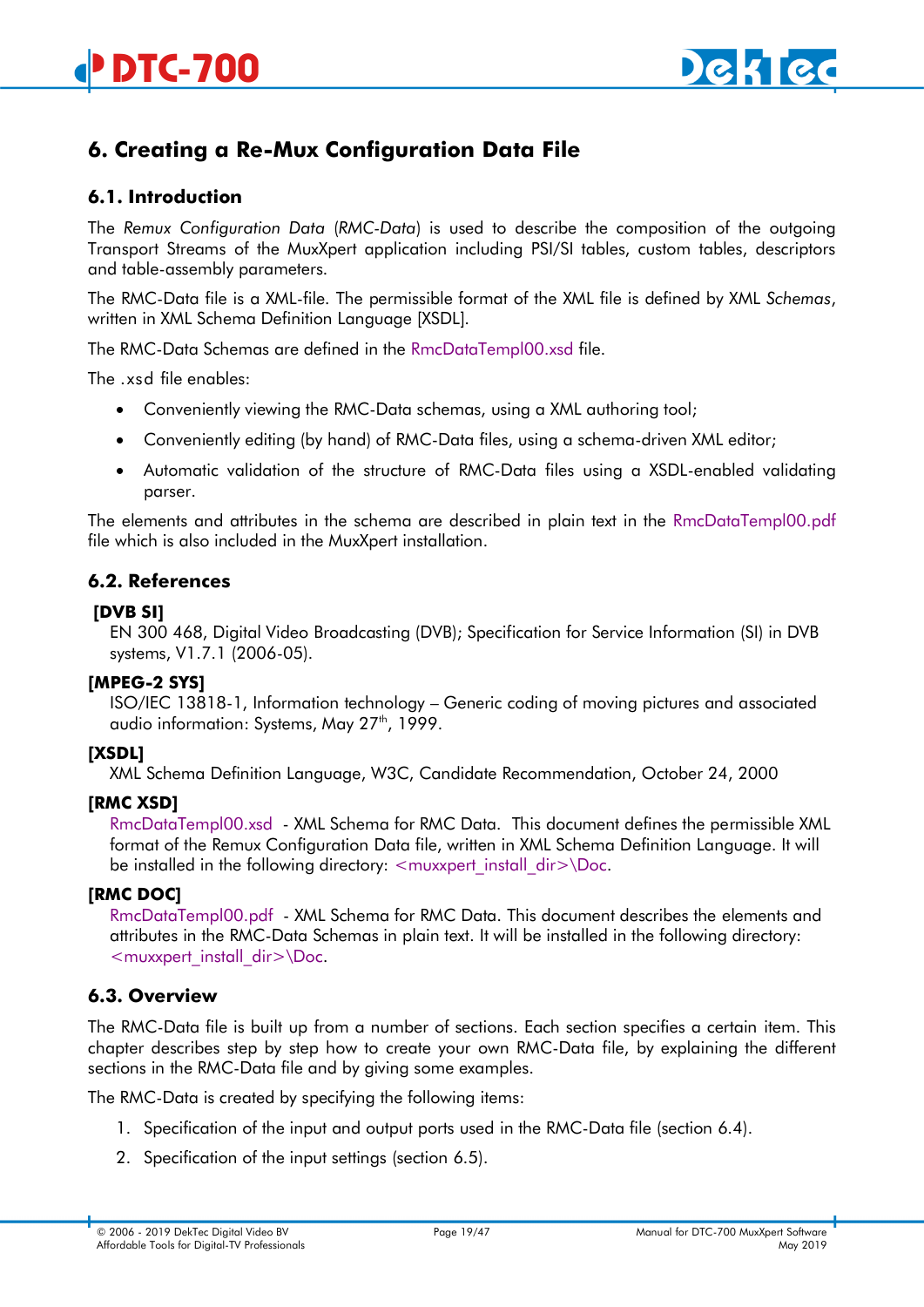

- 3. Specification of the output streams. Per stream the following is specified:
	- a. Identification of output stream (e.g. transport stream id) (section [6.6.1\)](#page-20-1)
	- b. Specification of the output settings (e.g. bit-rate) (section [6.6.2\)](#page-20-2)
	- c. Specification of the composition of the output stream (e.g. services in the output stream) (section [6.6.3\)](#page-21-0)
	- d. Specification of the stream adaptations (e.g. PID remapping) (section [6.6.4\)](#page-26-0)
	- e. Specification of the PSI/SI assembly (e.g. how to create the PMT) (section [6.6.5\)](#page-32-0)

To create a new RMC-Data file it is recommended to start with the Empty RMC-Data-file or one of the example RMC-Data-files that are included in the installation. Thereafter you can edit the different parts.

# <span id="page-19-0"></span>**6.4. Input and Output Ports Used.**

First, the user has to specify the input, output ports and the file-players used by the application. Here the relation is specified between a Logical Transport Stream Identification (LogTsId) and a physical port of a DekTec input or output adapter or a certain file-player. Hereafter, this LogTsId can be used in the RMC-Data to refer to a certain input or output stream. The LogTsId numbers can be chosen arbitrary. However, they need to be unique. Further a descriptive name can be attached to the LogTsId. This descriptive name of the port will be displayed in the MuxXpert's GUI.

```
<!--+=+=+=+=+=+=+=+=+=+=+=+=+=+=+= LogTsIdIoPortMappings +=+=+=+=+=+=+=+=+=+=+=+=+=+=+=+
    Specification of the input and output ports used
-->
<LogTsIdIoPortMappings>
<!-- LogTsId :101 is an ASI input port related to the first DTA140 port 1 -->
   <LogTsIdIoPortMapping LogTsId = "101" DescrName = "ASI In 1">
      <InPort>
         <ASI><DTA140 RelDvcNr = "0" PortNr = "1"/>
         </ASI></InPort>
   </LogTsIdIoPortMapping>
   <!-- LogTsId :901 an ASI output port related to the first DTA140 port 2 -->
   <LogTsIdIoPortMapping LogTsId = "901" DescrName = "ASI Out 1">
      <OutPort>
         <ASI><DTA140 RelDvcNr = "0" PortNr = "2"/>
          </ASI></OutPort>
   </LogTsIdIoPortMapping>
</LogTsIdIoPortMappings>
```
Figure 1. Example of a specification of the input and output ports used.

The example above specifies that a DTA140 ASI input port (port 1 of the first DTA140) and an ASI output port (port 2 of the first DTA140) is used. The LogTsId of the input port is: 101 and the LogTsId of the output port: 901, also a descriptive name is specified for the ports.

# <span id="page-19-1"></span>**6.5. Input Port Settings**

Some input ports require parameter setting to operate. For example the IP-settings for an IP-input port (such as IP-address used for reception) need to be specified. The input port settings are also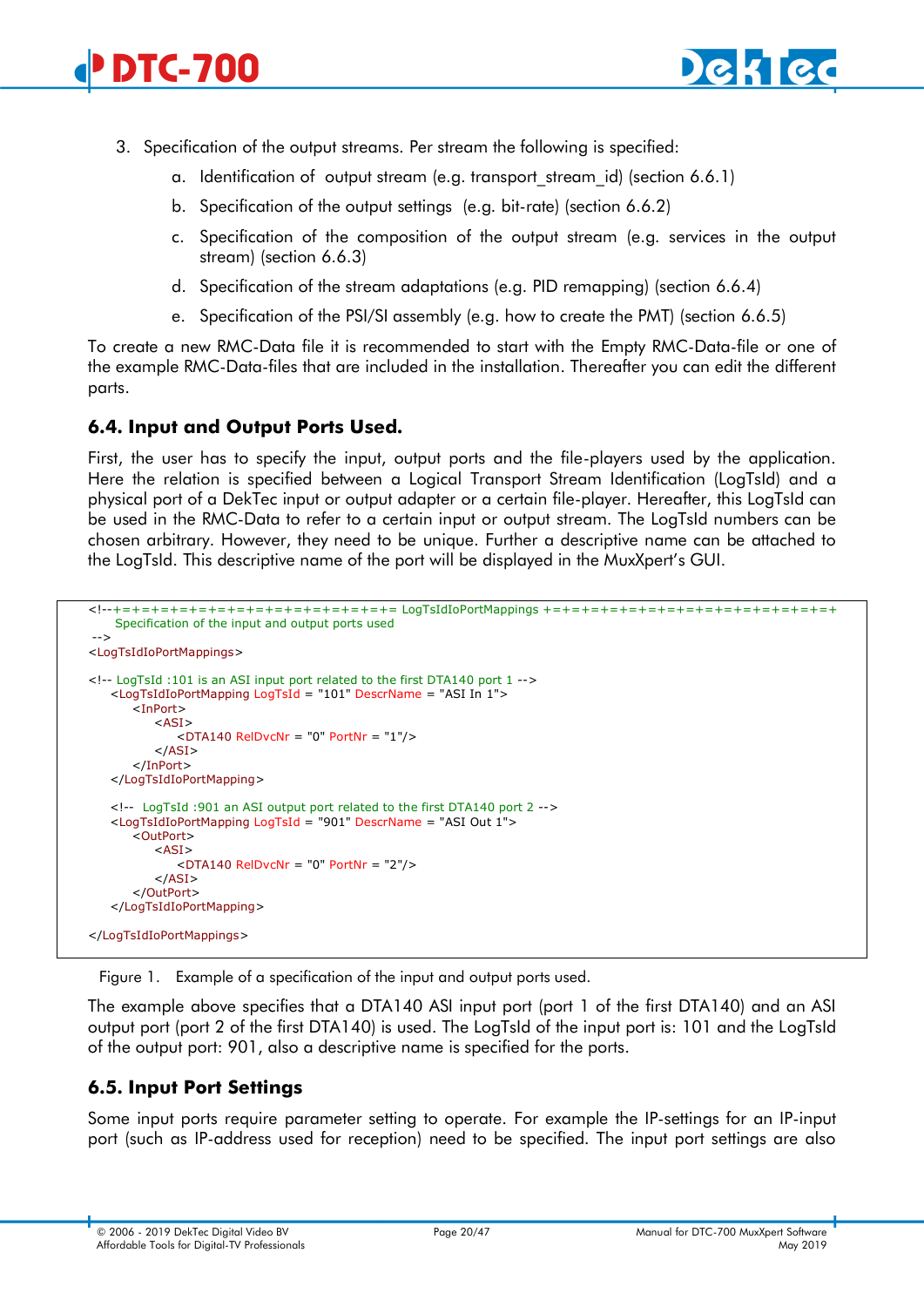used to specify a play-list for a File-Player and to specify a time correction and time offset that has to be applied on the incoming EIT-events.

```
<!-- +=+=+=+=+=+=+=+=+=+=+=+=+=+=+=+=+ TsIns +=+=+=+=+=+=+=+=+=+=+=+=+=+=+=+=+=+=+=
      Input settings
-->
<TsIns>
   <!-- Set IP parameters for input 103-->
   \leqTsIn LogTsId = "103">
        <TsInPars>
           <IP IpAddress="192.168.39.67" IpPortNr="5680" IpProtocol="auto" FecMode="disable"/>
        </TsInPars>
   \langle/TsIn\rangle <!-- Settings for FilePlayer 201-->
   <TsIn LogTsId = "201">
        <!-- Apply time correction to events in the EIT tables based on the TDT in the stream->
       <TsTimeCorrection>
           <ByTsTdt/>
        </TsTimeCorrection>
        <!-- Set PlayList -->
       <TsInPars>
          <File PlayList = "C:\MyPlaylists\PlayList Torino.xml"/>
       </TsInPars>
   </TsIn></TsIns>
```
Figure 2. Example of specification input settings.

The example above shows the input settings for an IP-Port and a File-Player. Note that the LogTsIds that are used are specified before (section [6.4\)](#page-19-0).

# <span id="page-20-0"></span>**6.6. Specification of the Output Streams**

In this part of the RMC-Data a sequence of output streams is specified. The sections below have to be repeated for each output stream.

#### <span id="page-20-1"></span>*6.6.1. Identification of Output Stream*

Identification of the outgoing stream, here the relation between LogTsId and network\_id, transport stream id (and optionally the original network id) have to be specified. The LogTsId refers to an output port that is specified before (section [6.4\)](#page-19-0). The network id and tansport stream id are the DVB-attributes that uniquely identify this outgoing Transport Stream. These DVB-attributes will also be used in the tables that are created for this Transport Stream. If the original network id is not specified it is the same as the network\_id.

An example of the identification of an output stream is given below network id 1000 and transport stream id 2 is assigned to the output stream with LogTsid 901.

<!-- LogTsId 901 identification --> <TsOut LogTsId = "901" NwId = "1000" TsId = "2">

Figure 3. Example of identification of the output stream.

# <span id="page-20-2"></span>*6.6.2. Output Port Settings*

For correct operation of the output port, parameters such as bit-rate, modulation type, IP-address etc. need to be specified. Which parameters must be specified depends on the type of output port. This can be found in the RMC-Data Schemas and the detailed description (See [RMC XSD] and [RMC DOC].

An example of a specification of an output setting is given below. The bit-rate and the IP-parameters of the IP-output port are specified.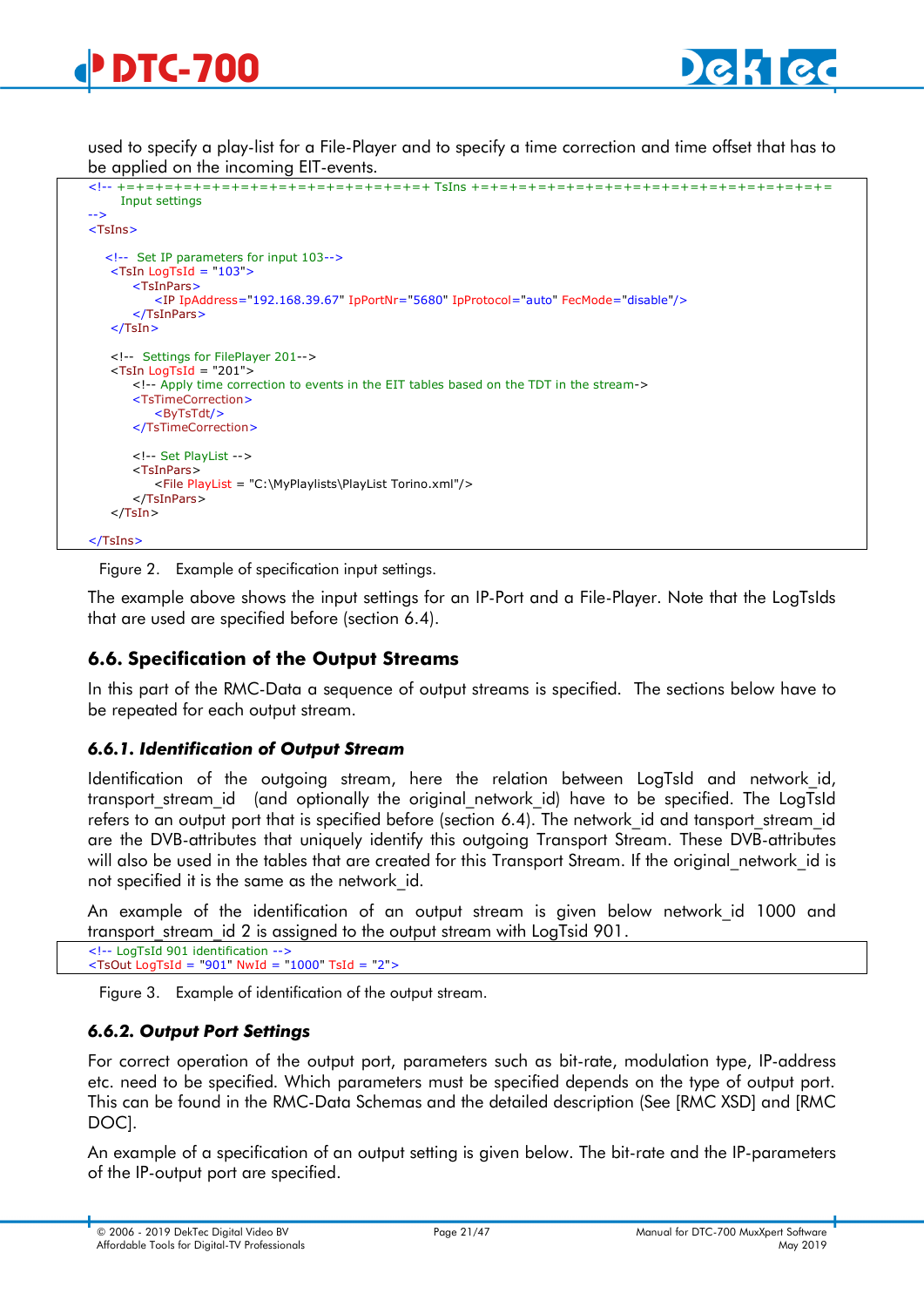

```
<!-- IP setting of the output port -->
<TsOutPars>
   <IP Bitrate = "50000000" IpAddress = "192.168.39.54" IpPortNr = "5678" IpProtocol = "udp" FecMode = "disable"
        NumTpPerIp = "7"/>
</TsOutPars>
```
Figure 4. Example of specification of the output settings.

### <span id="page-21-0"></span>*6.6.3. Composition of the Output Stream*

This part of the RMC-Data file allows the user to specify which services, service components and other streams have to be included in the output stream.

Composition of the output stream: The building of an outgoing Transport Stream from selected services and components from incoming Transport Streams.

There are two levels of composition:

- 1. The Transport-Stream wide composition allows the user to specify a collection of services, service components, EMM-streams and unreferenced Elementary-Streams for the output stream.
- 2. The Service wide composition allows the user to refine the collection of service components within a single service.

Note that when a service is selected to be included output stream, default this includes all its service components and its PSI/SI information.

#### **6.6.3.1. Transport-Stream Wide Composition**

The Transport-Stream wide composition allows the user to specify a collection of services, service components, EMM-streams and unreferenced Elementary-Streams for the output.

The figure below illustrates the Transport-Stream wide composition. It can be seen as a series of filters, that passes (or drops) the services and components from different sources to the output stream.



Elementary-Stream selection

Figure 5. Illustration of the Transport-Stream wide composition.

The filtering is achieved with so-called selectors and subset selectors. See also [RMC DOC] and [RMC XSD] for the selector details.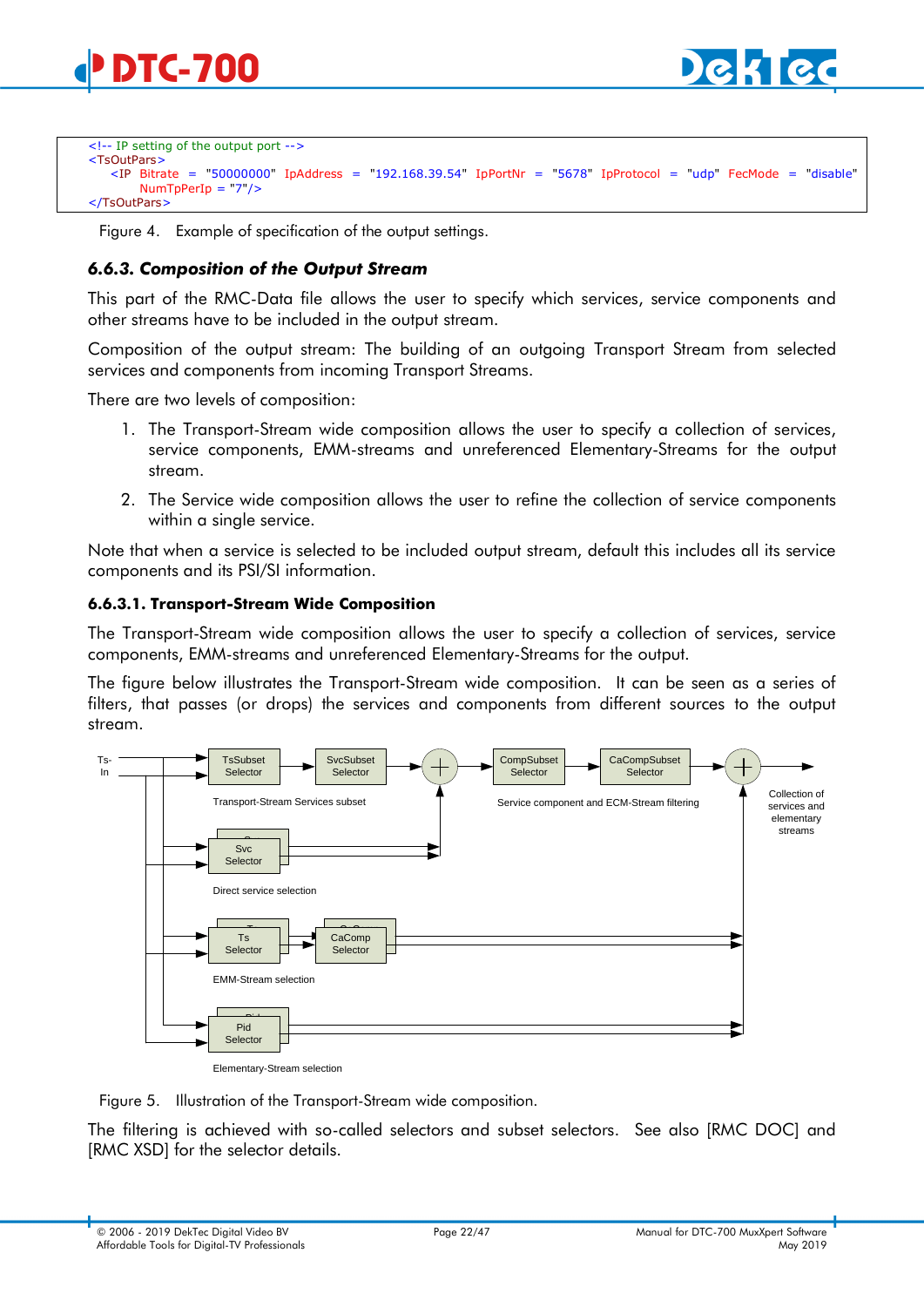- 1. There are two methods to add services to the output stream. A mix of both methods can be used. If a service or service component is selected multiple times via different specifications, the service and the service components will appear only once in the output stream.
	- a. Transport Stream services subset. This method is useful for in case all services of an input stream or all services except for some services have to be passed. First a Transport Stream subset selector is used to get all services from the selected incoming Transport Streams. Thereafter a service-subset selector can be specified to drop (or pass) certain services from the collection.
	- b. Direct services selection. Specifies each service that has to be included in the output stream. This is a very common way of specifying the composition of the output stream.

After the services have been selected for the output, the user may specify: i) service component filtering and ii) ECM-filtering.

Service component filtering; optionally a component subset selector can be specified to drop certain service components globally over all services in the collection of services. For example this can be used to drop certain teletext languages in all services. If it is not specified, all service components are passed

ECM-filtering; optionally a CA-component subset selector can be specified to drop (or pass) certain ECM-Streams globally over all services in the collection of services. If it is not specified, all ECM-Streams are passed.

- 2. EMM-Stream selection. Can be used to add EMM-streams from a particular input stream and from a particular conditional-access system to the output stream.
- 3. Elementary-Stream selection. Can be used to add unreferenced elementary streams (streams that are not referenced in PSI) to the output stream.

Examples of Transport-Stream wide compositions are given below.

The first example below shows the selection of a subset of services within a subset of input streams. First a subset of input streams is specified; thereafter a service subset is specified.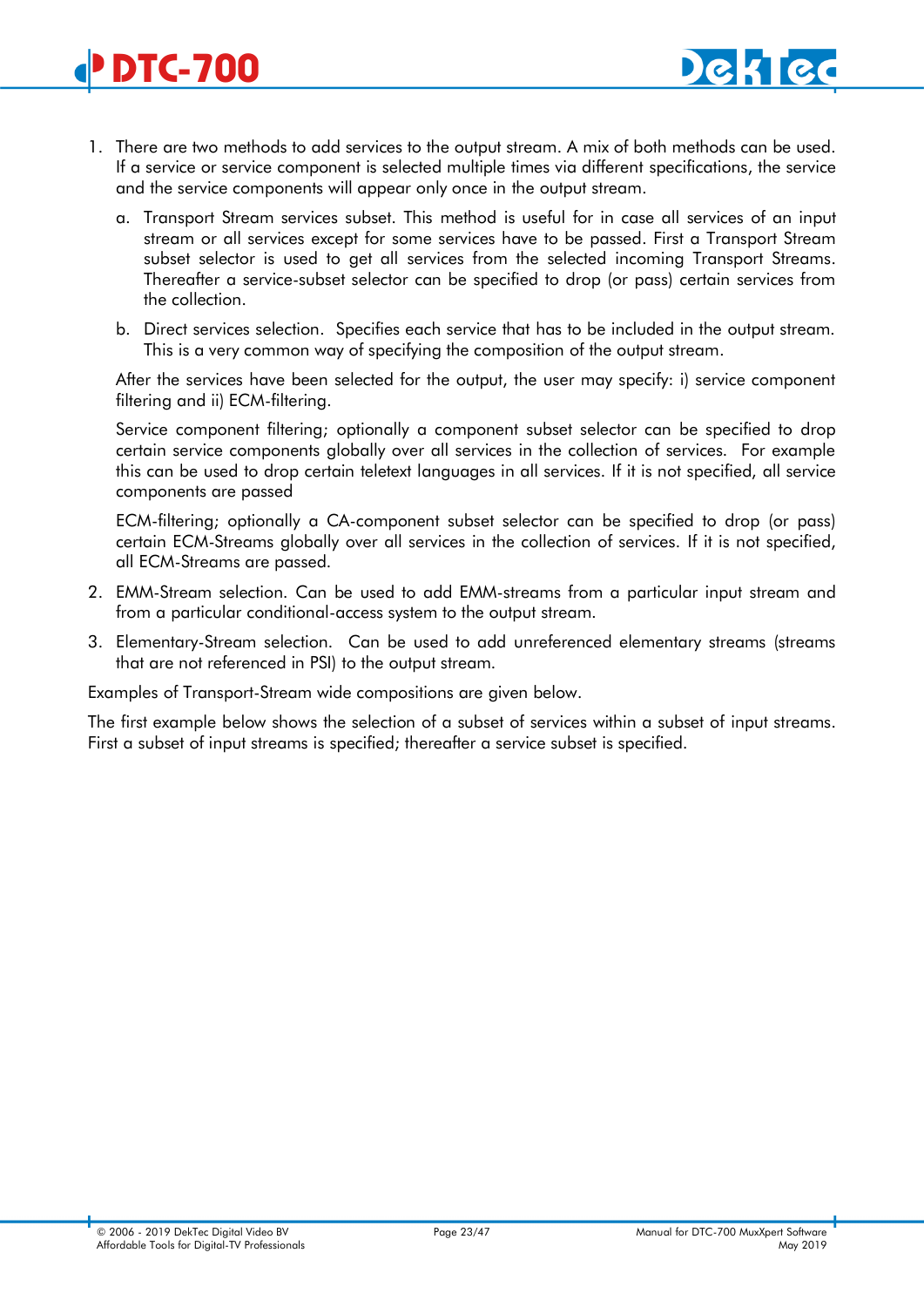



|                             | 1. Transport Stream (sub)selection from which to get all services                                                                                                                                           |
|-----------------------------|-------------------------------------------------------------------------------------------------------------------------------------------------------------------------------------------------------------|
|                             | <tssubsetselector selectionmethod="positive"></tssubsetselector>                                                                                                                                            |
|                             | The input stream LogTsId=101 is selected and                                                                                                                                                                |
| <tsselector></tsselector>   |                                                                                                                                                                                                             |
|                             | <bylogicaltsid logtsid="101"></bylogicaltsid>                                                                                                                                                               |
|                             |                                                                                                                                                                                                             |
|                             | the input stream identified with the DVB-attributes network id=1000, transport stream id=1 is selected                                                                                                      |
| <tsselector></tsselector>   |                                                                                                                                                                                                             |
|                             | <dvbqualified onwid="1000" tsid="1"></dvbqualified>                                                                                                                                                         |
|                             |                                                                                                                                                                                                             |
|                             |                                                                                                                                                                                                             |
|                             | 2. Service (sub)selection specification of a from the (sub)selection of the Transport Streams</td></tr><tr><td></td><td>(because SelectionMethod=negative, this subselection is used for dropping services) |
|                             | <svcsubsetselector selectionmethod="negative"></svcsubsetselector>                                                                                                                                          |
|                             |                                                                                                                                                                                                             |
|                             | drop service-identified with the DVB-attributes network <math>id=1000</math>, transport stream <math>id=1</math> and service-<math>id=1</math>                                                              |
| <svcselector></svcselector> |                                                                                                                                                                                                             |
|                             | <dvbqualified onwid="1000" svcid="1" tsid="1"></dvbqualified>                                                                                                                                               |
|                             |                                                                                                                                                                                                             |
|                             | drop service with service-id=1 and LogTsId=101                                                                                                                                                              |
| <svcselector></svcselector> |                                                                                                                                                                                                             |
|                             |                                                                                                                                                                                                             |
|                             |                                                                                                                                                                                                             |
|                             | <short logtsid="101" svcid="1"></short>                                                                                                                                                                     |
|                             |                                                                                                                                                                                                             |
|                             |                                                                                                                                                                                                             |

Figure 6. Example of selection of a subset of services within a subset of input streams

The second example below shows the direct selection of services; it specifies each service that has to be included in the output stream.



Figure 7. Example of direct service selection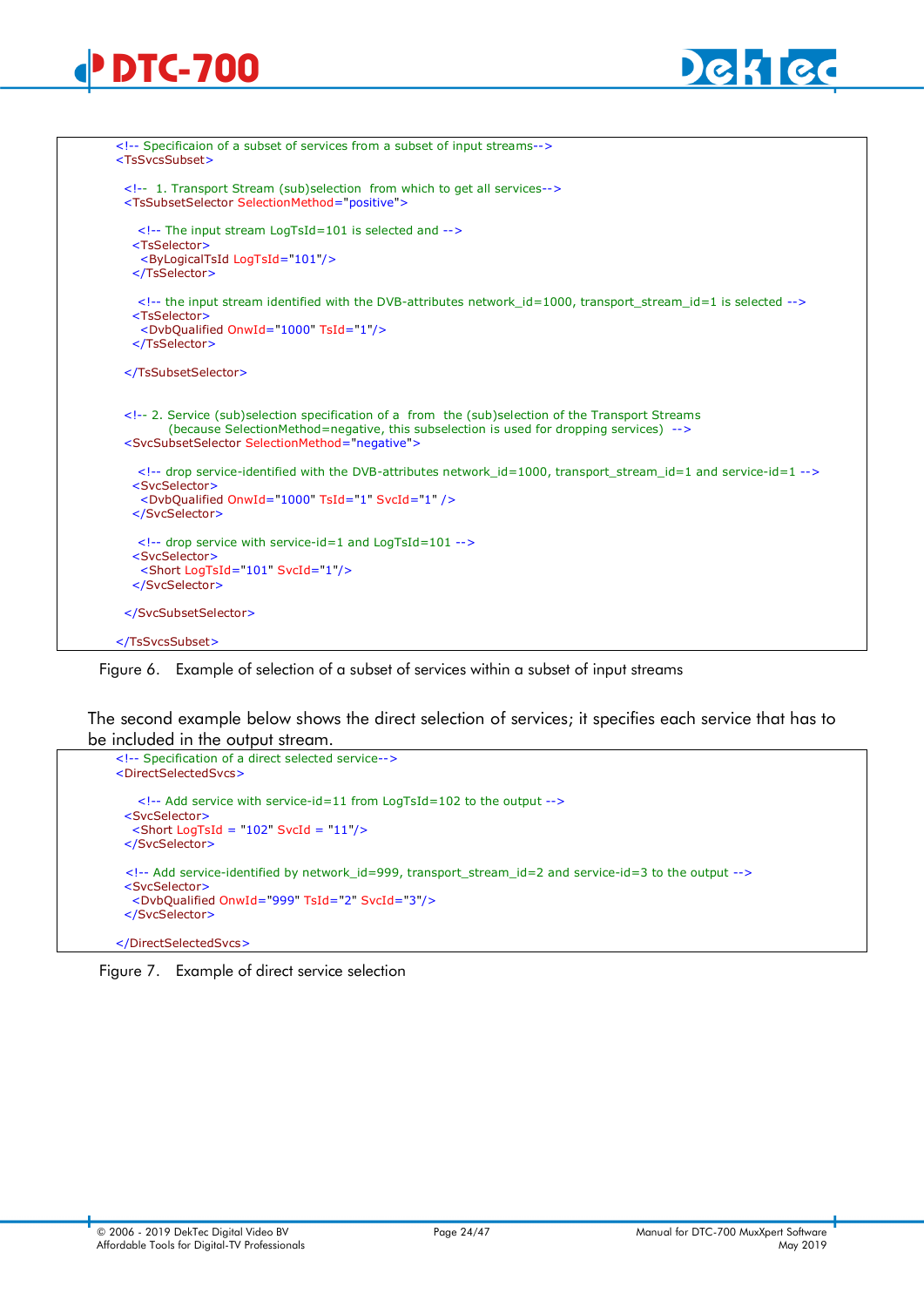<span id="page-24-0"></span>



The example below shows the filtering of service components and ECM-Streams. This example specifies the dropping of service components and the passing of certain ECM-Streams.

```
 <!-- Specification which components not to include (negative selection method) in the output-->
 <CompSubsetSelector SelectionMethod="negative">
 <!-- drop all components were the Teletext language is only Dutch-->
  <CompSelector SingleGroupFlag="group">
    <CombinedSelection>
     <TeletextLanguage LanguageCode="dut"/>
    </CombinedSelection>
  </CompSelector>
 </CompSubsetSelector>
 <!-- Specification which ECM-Streams to include (positive slection method) in the output-->
 <CaCompSubsetSelector SelectionMethod="positive">
  <!-- pass the ECM-Streams that use CA-System-Id 18012 and 18013.-->
  <CaCompSelector CasId="18012"/>
  <CaCompSelector CasId="18013"/>
 </CaCompSubsetSelector>
```
Figure 8. Example of service component and ECM-filtering.

The example below shows the selection of certain EMM-Streams for the output stream. This example specifies an input stream and the CA-System-Ids of the EMM-streams to be included in the output stream.

```
 <!-- Specification which EMM-streams to include (positive slection method) in the output -->
 <EmmStreams>
  <EmmsSubset>
    <!--Use input LogTsId=101 for the EMM selection-->
   <TsSelector>
    <ByLogicalTsId LogTsId="101"/>
   </TsSelector>
   <!-- Selects EMM streams with CA-system-id 18012 and 18013 (from input 101) -->
   <CaCompSubsetSelector SelectionMethod="positive">
    <CaCompSelector CasId="18012"/>
     <CaCompSelector CasId="18013"/>
   </CaCompSubsetSelector>
  </EmmsSubset>
 </EmmStreams>
```
Figure 9. Example of EMM-Stream selection

The example below shows the selection of certain elementary streams for the output stream. This example specifies PIDs of input streams to include in the output stream.

```
 <!-- Specification which unreferenced elementary streams to include in the output-->
 <ElemStreams>
   <!-- add elementary stream with PID=1200 from LogTsId=101 to the output -->
  <PidSelector>
   <ByLogicalTsId LogTsId="101" Pid="1200"/>
  </PidSelector>
   <!-- add elementary streams with PIDs =1300..1399 from LogTsId=101 to the output -->
  <PidSelector>
   < ByLogicalTsIdRange LogTsId="101" MinPid="1300" MaxPid="1399"/>
  </PidSelector>
 </ElemStreams>
```
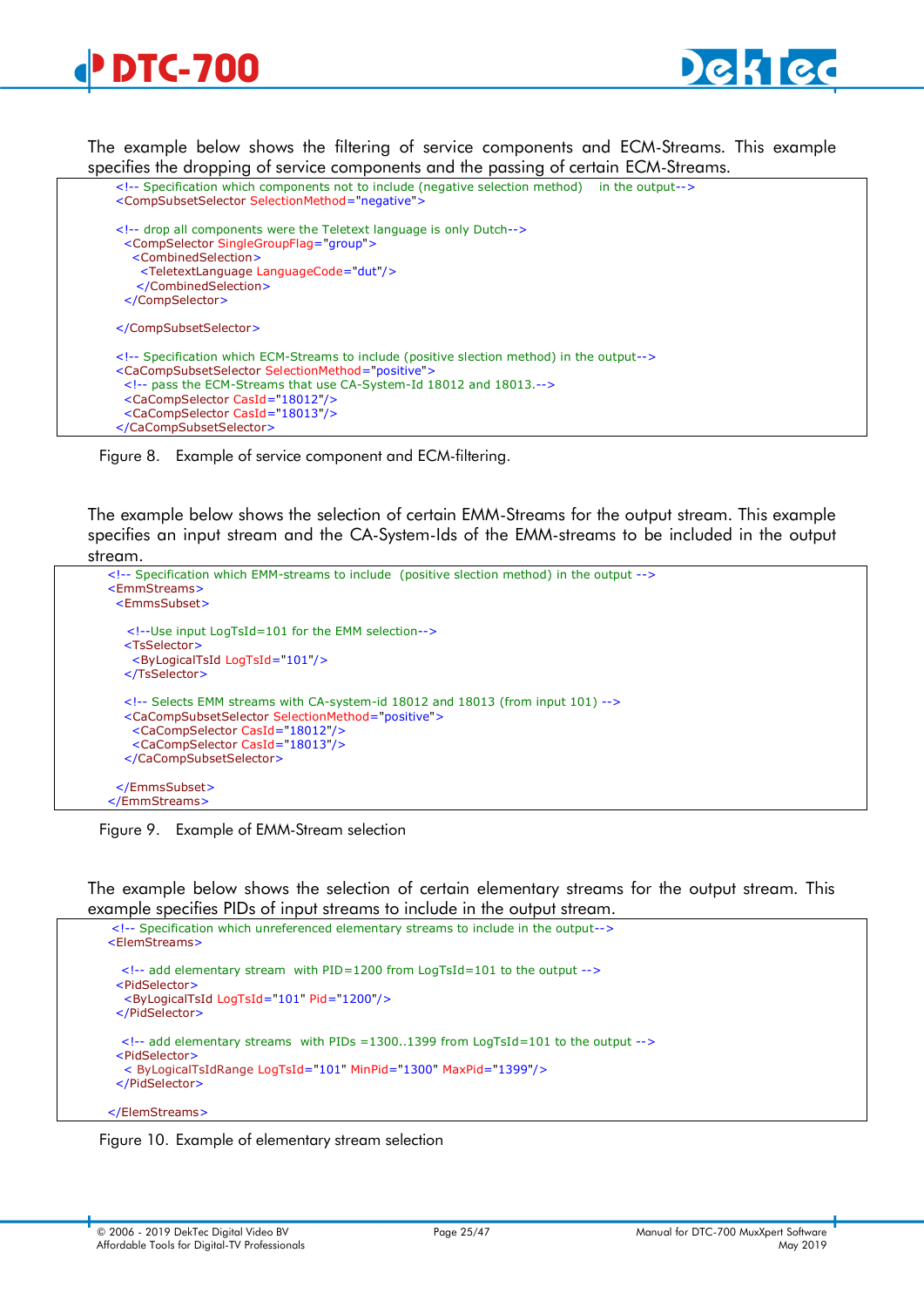#### **6.6.3.2. Service Wide Composition (optional)**

In many cases the Transport-Stream wide composition is sufficient. Then this section can be omitted. However, in some case a user may want to refine a service that was selected for the output stream in the "Transport-Stream Wide Composition" or a user may want to create a new service from scratch. In such cases the service wide composition can be repeated for each service that needs to be composed or refined.

The figure below illustrates the service wide composition. It can be seen as a series of filters that drops or adds components from different sources to the selected service.



Elementary-Stream Selection



- 1. First the service that needs to be refined must be specified. This can be:
	- a. A service that is selected from the Transport-Stream Wide composition. Thereafter, optionally a component subset selector can be specified to drop certain service components from the selected service.
	- b. A new service that is created from scratch. Initially this is a service without any service components. Components and elementary streams can be added to this service. **Notes:**

**In case of newly created services the user needs to specify the PCR-stream, service type, PMT-descriptors and SDT-flags and descriptors. This can be specified in the section "Service Adaptation" (see section [6.6.4.3\)](#page-30-0).**

**The user can refer to the new service by using the service-id of the new service and the identifying attributes of the output stream.**

2. The user can specify service components that must be added to this service, by specifying a service that needs to be selected from an input stream and a component selector that selects a component from the service. Note that the selection of a service component includes the selection of the related PSI and possible related ECM-Streams. The MuxXpert can use this PSI information when the PMT is created for this service.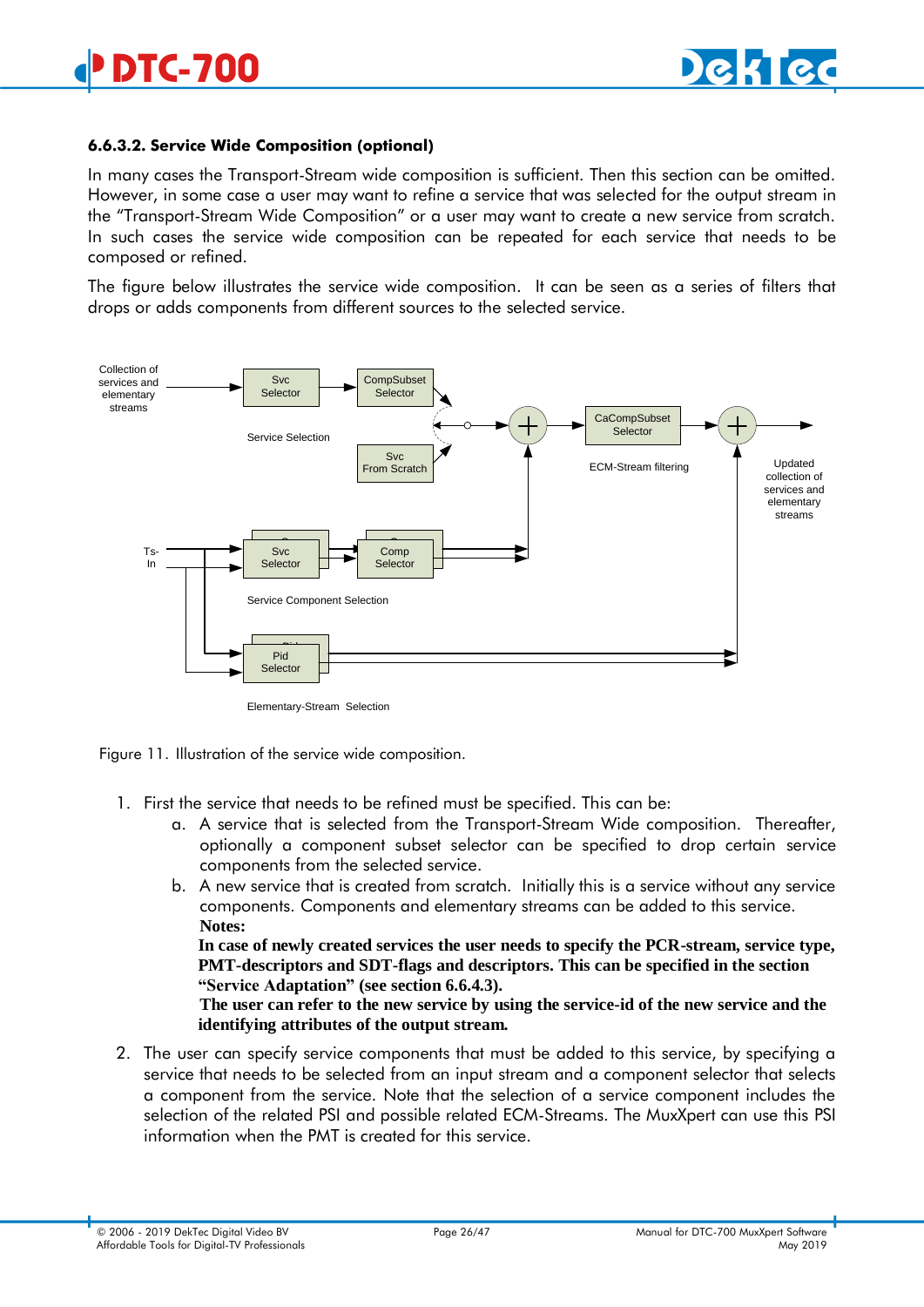- 3. Further, a CA-component subset selector can be specified to drop (or pass) certain ECM-Streams within this service. If it is not specified, all ECM-Streams are passed.
- 4. Finally, the user can specify unreferenced elementary streams that must be added to this service, by specifying a PID that must be included in this service.

**Note: The addition of an unreferenced elementary stream does not include PSI. Possibly the user needs to specify the stream type and the PMT-ES-info descriptors. This can be specified in the section "Service Wide Component Adaptation" (see section [6.6.4.2\)](#page-29-0).**

Below an example is given of the service wide composition. The example below shows the refinement of a service that was selected for the output stream in the Transport-Stream wide composition. The selected service is extended with a service component from another service.



Figure 12. Example of service wide composition

# <span id="page-26-0"></span>*6.6.4. Adaptations of the Output Stream (optional)*

After the output stream has been composed, the contents of the outgoing Transport Stream (services and components) can be *adapted*:

- 1. For *existing* services and components, the user may specify adaptations to change fields and descriptors in the PSI and SI describing those services and components.
- 2. For *new* services and components, the PSI and SI fields to be inserted for those services and components may be specified.

In many cases the MuxXpert will adapt the fields autonomously, for example in case the service-ids in the re-multiplexed stream are conflicting.

The MuxXpert will also perform the *attribute relocation*. This is the function to update references to DVB-objects when that object is re-multiplexed and its attributes are changed. The primary example of relocation is changing the service\_id field in PSI/SI tables and descriptors when the referenced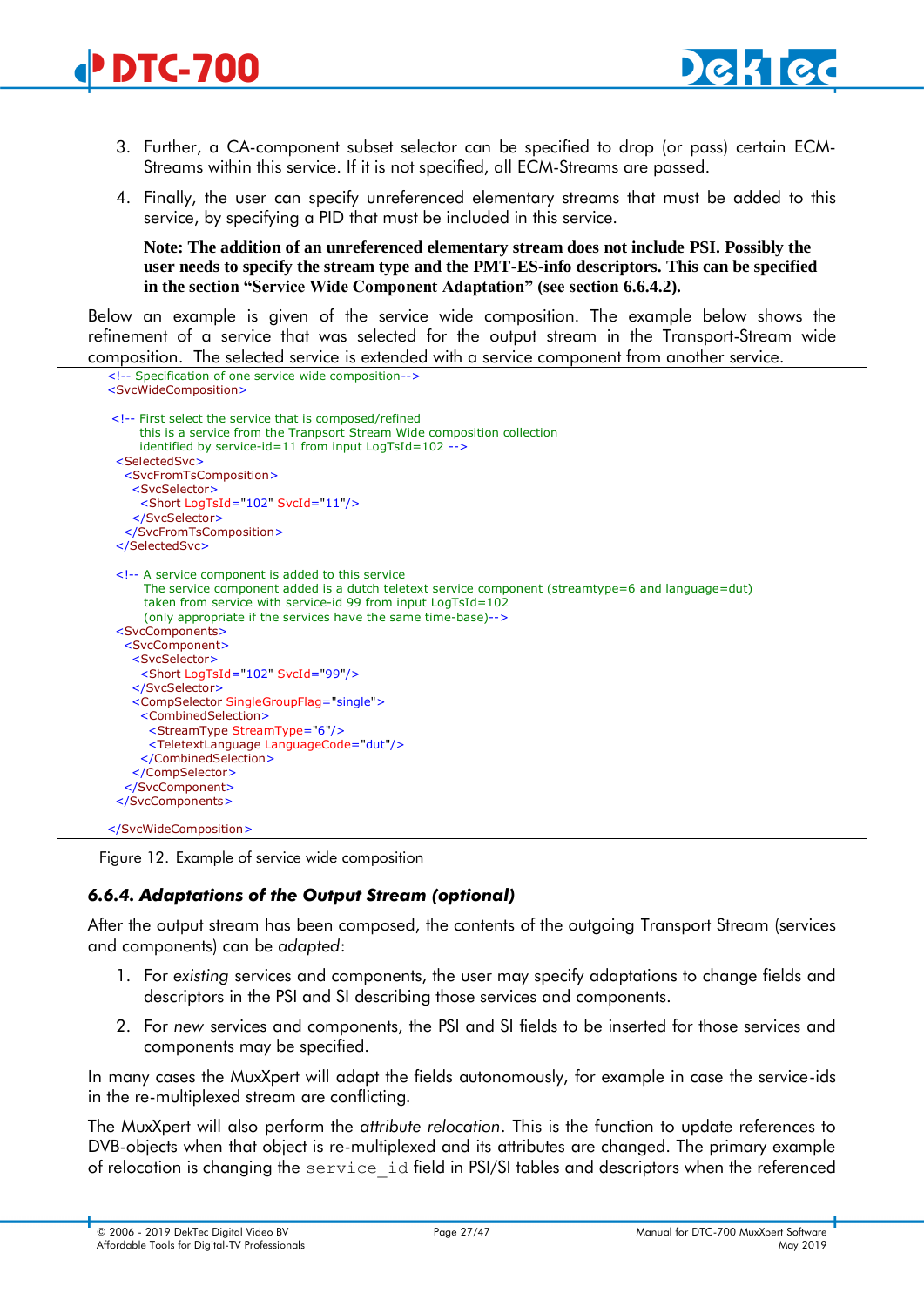

service is re-multiplexed onto a different service-id. The MuxXpert also performs the attribute relocation for: PID, component tag, network id, original network id and transport\_stream\_id.

Default the MuxXpert allocates a free PID to each elementary stream that is included in the output stream likely this differs from the incoming  $PID$ . To suppress the re-allocation of  $PIDs$ , KeepOrigPid attribute can be set to "true" then the outgoing PID values are equal to the original PID values if the PID values are unique and if the PID value is not overruled by PID-assignments.

#### **Note: The user should stay using the original DVB-attributes for identifying a DVB-object, after these attributes have been changed.**

The user can specify the following kind of adaptation:

- 1. Service component adaptation. There are two levels of service component adaptation:
	- a. The Transport-Stream wide component adaptation allows the user to specify a component adaptation that will be applied on the selected service components from the entire collection of services (that will become the output stream).
	- b. The service wide component adaptation allows the user to specify a component adaptation that will be applied on the selected service components from a single service.
- 2. Service adaptation.
- 3. PCR adaptation.
- 4. Transport-Stream wide elementary stream adaptation.
- 5. Transport-Stream wide EMM-Stream adaptation
- 6. Service wide ECM-Stream adaptation

The figure below illustrates the output adaptations. It can be seen as a series of optional adaptors that selects certain objects from the output stream, adapts them and merges them with the output stream again. At the end it outputs an adapted collection of services, service components and elementary streams.

Note that adaptations modify the PSI/SI describing the service components. The contents of the component itself are not modified, with the exception of changing the PID.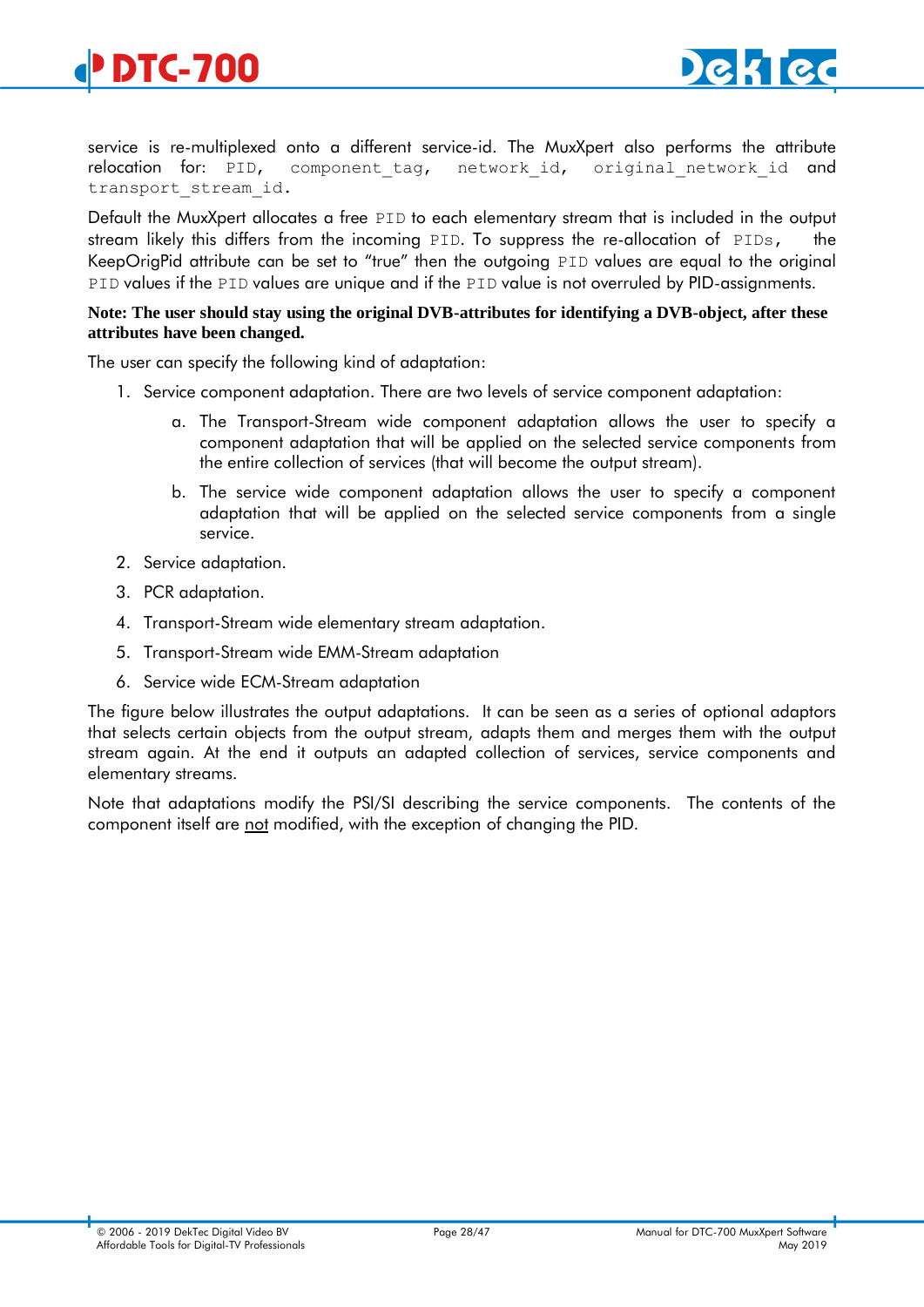





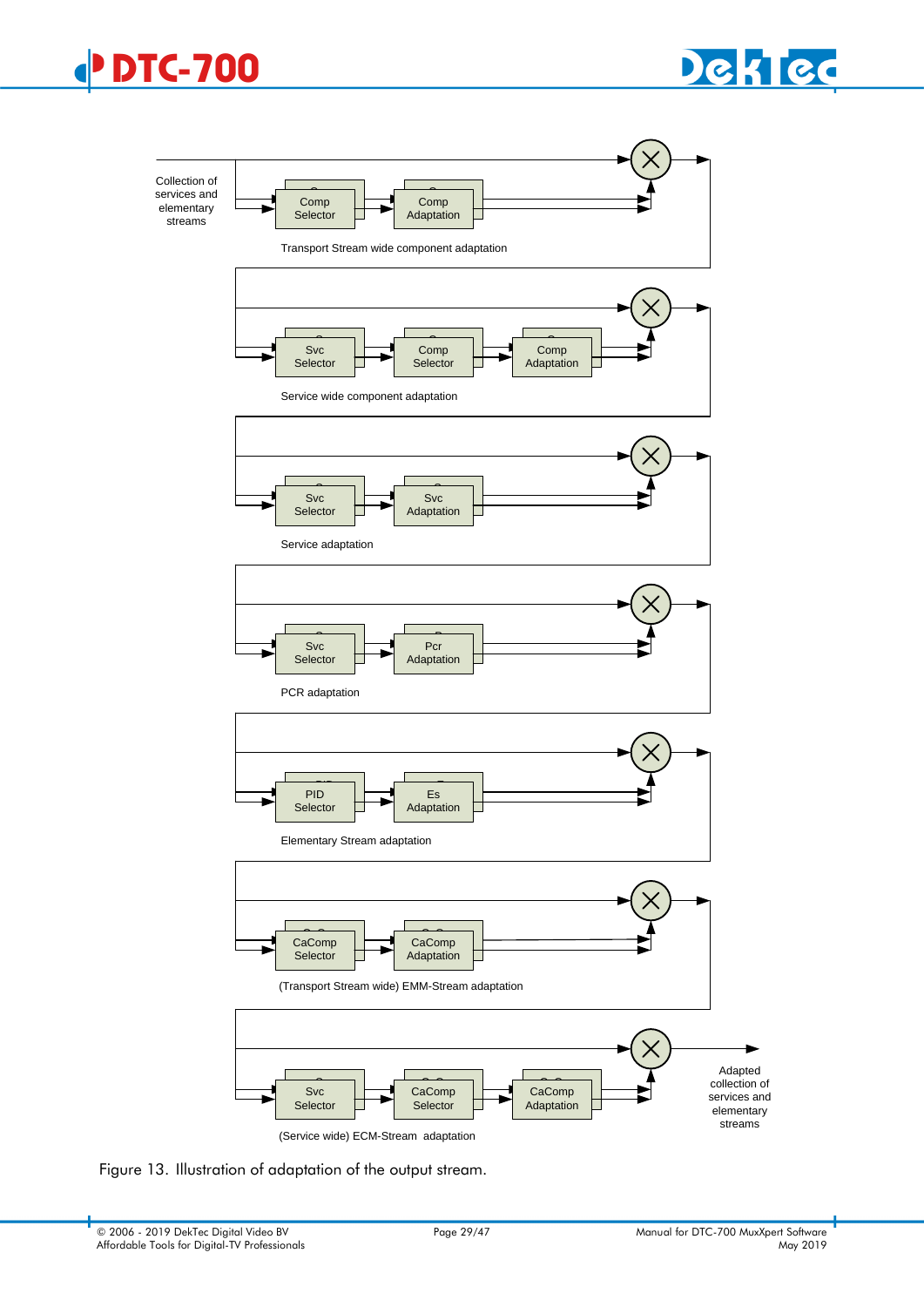

#### **6.6.4.1. Transport-Stream Wide Component Adaptations (optional)**

The Transport-Stream wide component adaptations allow the user to specify adaptations that have to operate on all selected components in the output stream. For example it allows the user to specify: for all Hungarian audio streams in the output stream, add descriptor XYZ to the ES-info section in the PMT.

The component adaptations allow a user to specify:

- 1. RemoveLevel. The RemoveLevel controls the multiplex behaviour in case the sum of the incoming bit rates exceeds the outgoing bit rate for too long. The RemoveLevel can be used to assign a priority to a stream such that "unimportant" streams are removed first. Default this value is set by the MuxXpert (see section [6.7\)](#page-41-0).
- 2. Stream-type. Specifying a (new) value for stream type field for this component (PMT  $2^{nd}$ loop). A user should specify a value in case an unreferenced stream is added to the service (see section [6.6.3.2\)](#page-24-0).
- 3. PID. Specifying a (new) value for the PID. This can be specified for a single component only. Default the MuxXpert allocates a free PID for each component (see section [6.7.2\)](#page-42-2).
- 4. Component-tag. Specifying a (new) value for the component\_tag field. The component-tag (or: Stream Identifier) is used to establish a link between PMT and EIT. This can be specified for a single component only. Default the MuxXpert allocates a free component-tag for each component (see section [6.7.3\)](#page-43-0).
- 5. PMT-ES-Info-descriptors. Allows the user to add, remove or to replace PMT-ES-Infodescriptors. A user needs to specify a value in case an unreferenced stream is added to the service (see section [6.6.3.2.](#page-24-0))

In the example below for all Hungarian audio streams in the output stream, a private descriptor is added to the ES-info section in the PMT. Further, for these streams the RemoveLevel is set to 1.

```
 <!-- Specification of one Transport-Stream wide component adadaptation-->
    <ComponentAdaptation>
     <!-- do for all components in the Transport Stream that have streamtype=3 (audio) and language=hun-->
     <CompSelector SingleGroupFlag="group">
      <CombinedSelection>
        <StreamType StreamType="3"/>
        <Language LanguageCode="hun"/>
      </CombinedSelection>
     </CompSelector>
     <!-- Set Remove Level for these type of streams to 1 -->
     <RemoveLevel RemoveLevel="1"/>
     <!-- Add a private descriptor to the PMT-ES-Info loop -->
     <PmtEsInfoDescriptorComposition>
      <NewDescriptors>
        <Descriptor DescrInsertMode="add" DescrTagScope="private" PrivDataSpecifier="12345" DescrTag="200"
                   DescrData="0A 0B 0C"/>
       </NewDescriptors>
     </PmtEsInfoDescriptorComposition>
    </ComponentAdaptation>
```
Figure 14. Example of component adaptation

#### <span id="page-29-0"></span>**6.6.4.2. Service Wide Component Adaptations (optional)**

The service wide component adaptations allow the user to specify adaptations that have to operate on one or all selected component(s) from one single service in the output stream. For example it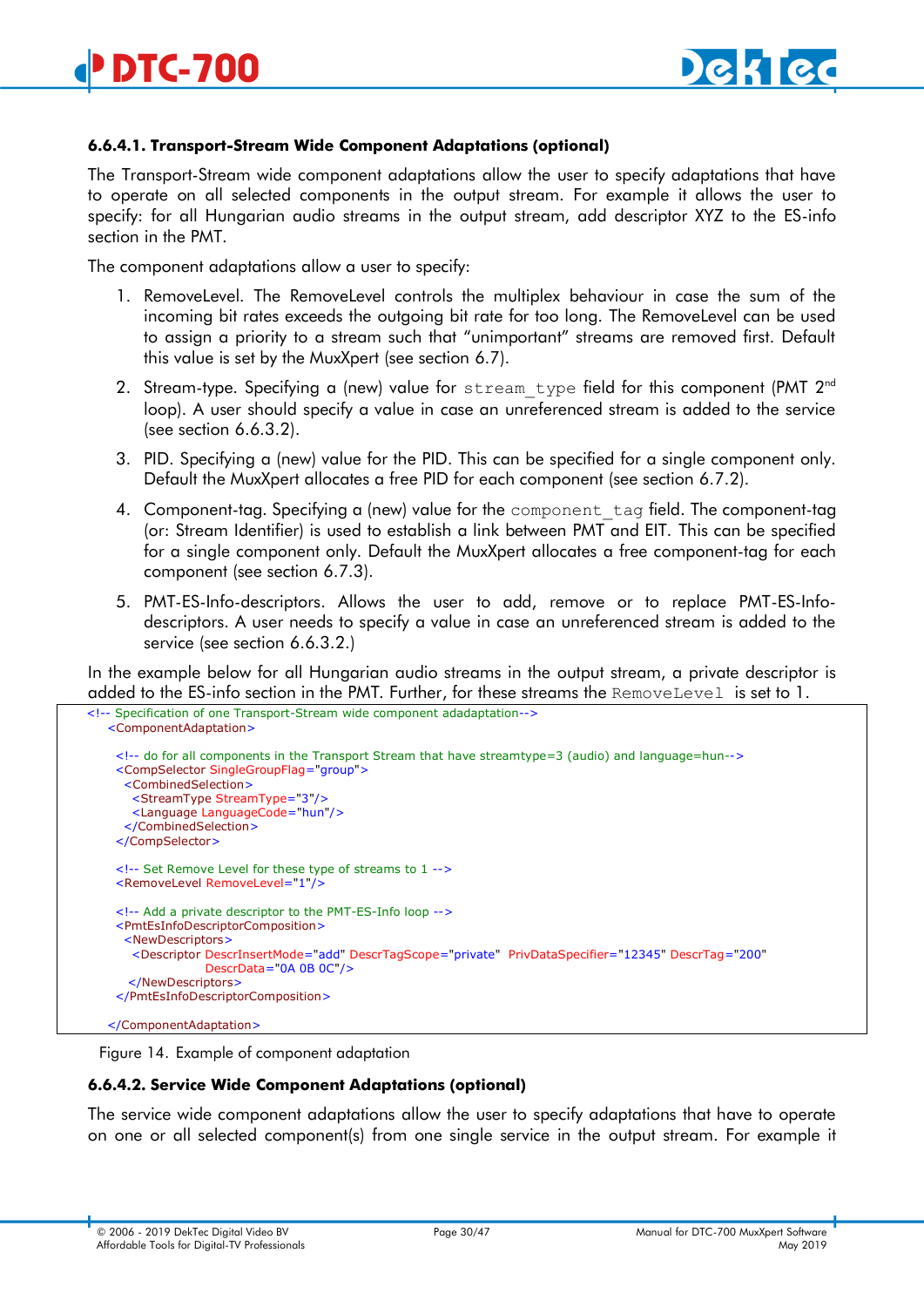

allows the user to specify: for the Hungarian audio streams in service 1234 in the output stream, add descriptor XYZ to the ES-info section in the PMT.

The service wide component adaptations are similar to the Transport Stream wide component adaptations with difference that the service wide component adaptations operate on all selected components within a single service.

#### <span id="page-30-0"></span>**6.6.4.3. Service Adaptations (optional)**

The service adaptations allow the user to specify adaptations that have to operate on a single service. The output is the same service, but with adapted PSI/SI. Service adaptation allows a user to specify:

- 1. Service-id. The user can specify a (new) service-id for a certain service. Default the MuxXpert allocates a free service-id (see section [6.7.4\)](#page-43-1).
- 2. Service-type. The user can specify a new service-type. This new value will be used in the SDT, NIT and BAT tables. For newly created services the user should specify a value. Default, the MuxXpert doesn't alter the service-type.
- 3. PCR-Stream. The user can specify which (new) PCR-Stream must be used by a certain service. In case of a newly created service the user should specify a PCR-Stream. Default, the MuxXpert doesn't alter the PCR-Stream.
- 4. PMT-PID. Specifying a (new) value for the PMT-PID. Default the MuxXpert allocates a free PID for each PMT (see section [6.7.2\)](#page-42-2).
- 5. PMT-First-Loop-descriptors. Allows the user to add, remove or to replace PMT-first-loopdescriptors. In case of a newly created service the user should specify these descriptors. Default, the MuxXpert doesn't alter the descriptors, except from the attribute relocations.
- 6. SDT-Actual-Adaptation. Allows the user to specify fields and descriptors in the SDT-loop related to a certain service. This can be used to change the service name, by specifying a new service-descriptor. In case of a newly created service the user should specify these fields and descriptors. Default, the MuxXpert doesn't alter the fields and descriptors, except from the attribute relocations.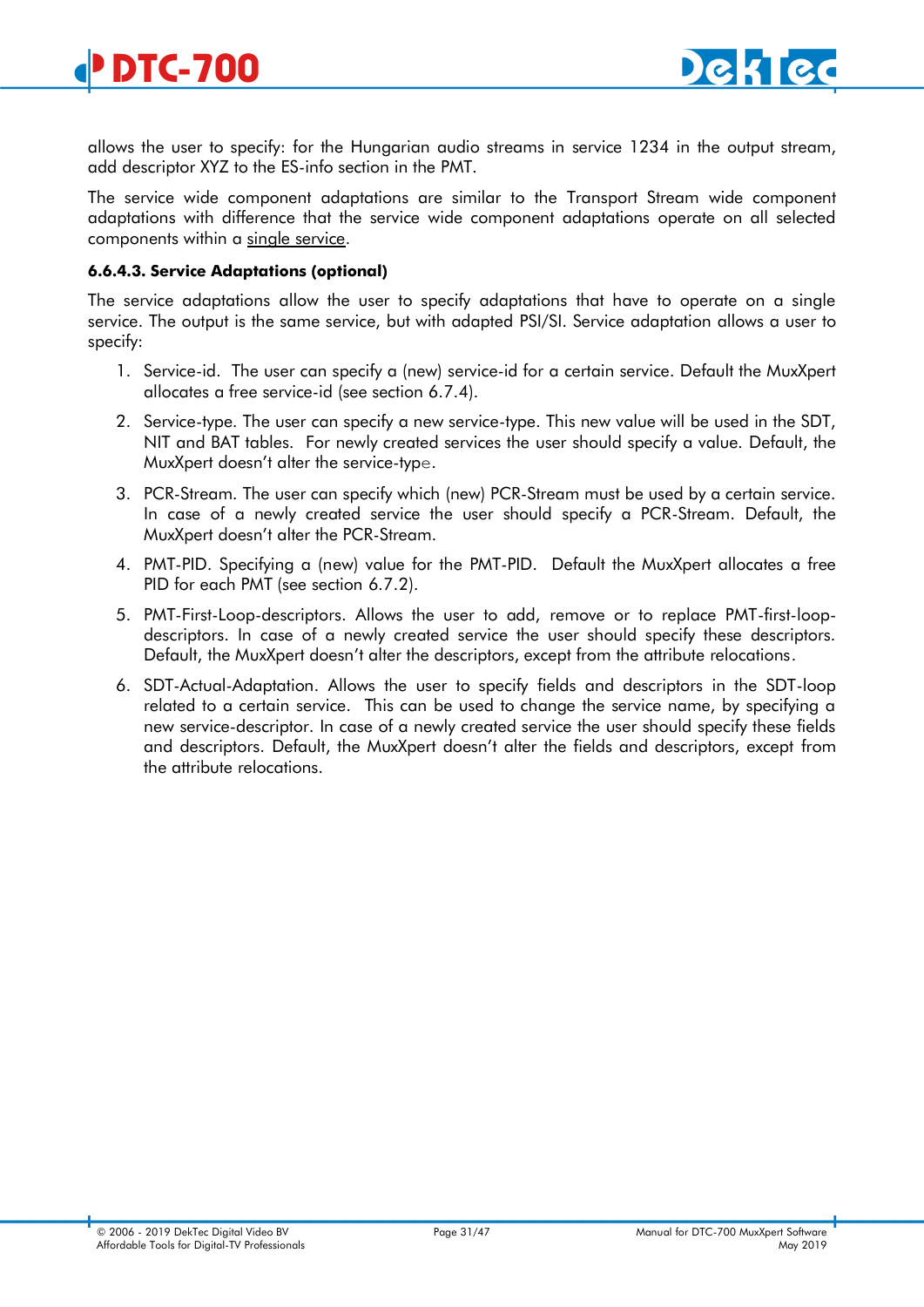

<span id="page-31-0"></span>An example of a service adaptation is shown below. The service-id of a selected service is adapted and the EIT-flags related to this service in the SDT-loop are cleared. Further a new service descriptor is specified in the SDT-Loop, specifying a new service-name and provider-name for this service.



Figure 15. Example of service adaptation

#### **6.6.4.4. PCR Adaptations (optional)**

The PCR adaptations allow the user to specify a fixed PID and the RemoveLevel for a certain PCR stream.

**Note: After the PCR Adaptations, the service(s) will keep using the same PCR streams however with a possible different PID value. (Use the Service Adaptation section [6.6.4.3,](#page-30-0) to change the PCR stream within a service.)**

The RemoveLevel controls the multiplex behaviour in case the sum of the incoming bit rates exceeds the outgoing bit rate for too long. The RemoveLevel can be used to assign a priority to a stream such that "unimportant" streams are removed first.

Default the PID and the RemoveLevel are determined by the MuxXpert (see section [6.7\)](#page-41-0). However, the user can overrule this default by specifying a new value.

Below an example is shown, a PCR stream from a service is selected for which a new PID and RemoveLevel is specified.

```
 <!--PCR Adaptation-->
 <PcrAdaptation>
  <!--The PCR to be adapted is part of the service that is identified by service_id=12 and LogTsId=101 -->
  <SvcSelector>
   <Short LogTsId="101" SvcId="12"/>
  </SvcSelector>
 \langle --New value for the PID = 123-->
  <NewPid Assignment="mandatory" Pid="123"/>
  <!--New value for the RemoveLevel=1 -->
  <RemoveLevel RemoveLevel ="1"/>
 </PcrAdaptation>
```
Figure 16. Example of elementary stream adaptation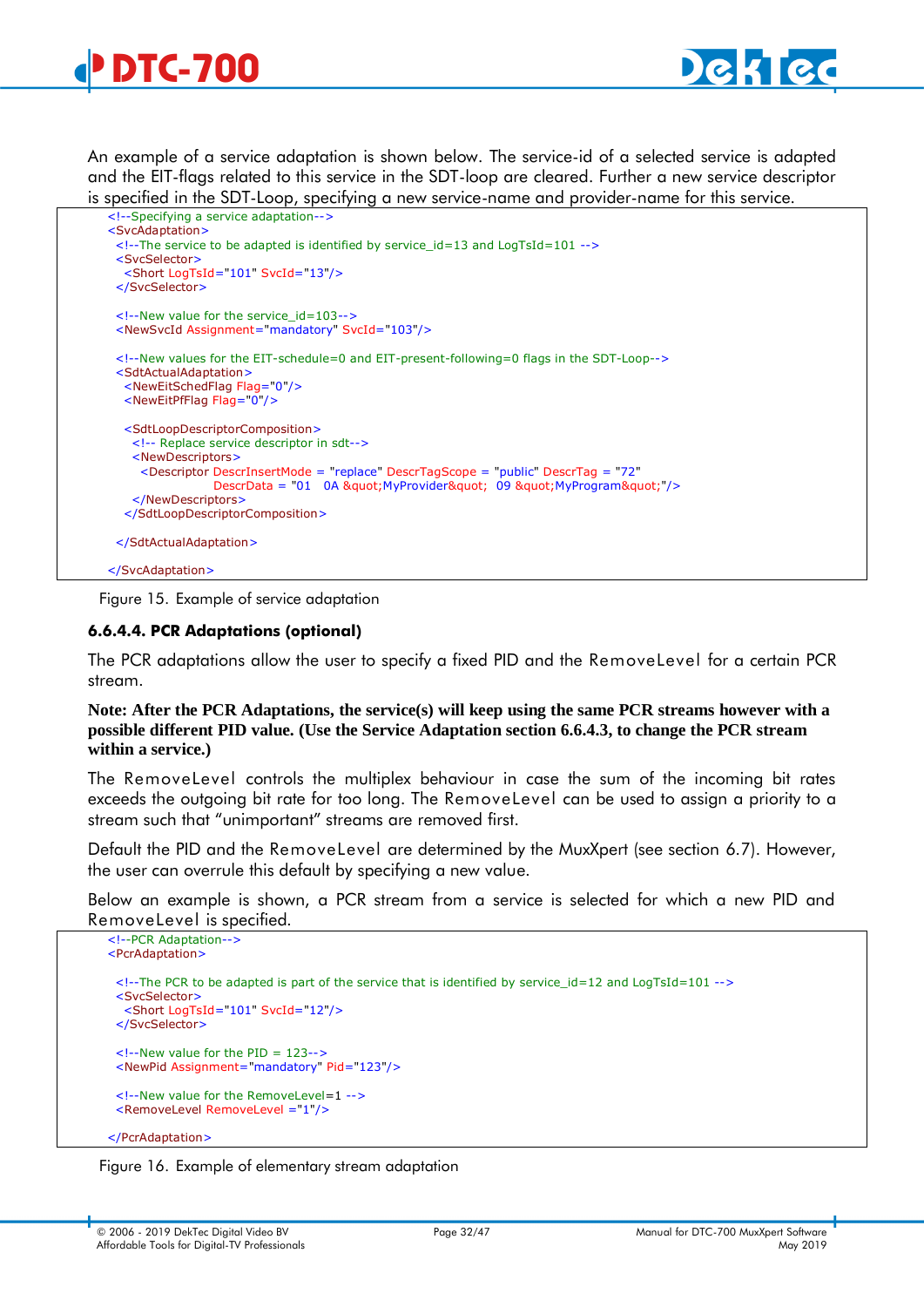#### **6.6.4.5. Transport-Stream Wide Elementary Stream Adaptations (optional)**

The elementary stream adaptations allow the user to specify a fixed PID and the RemoveLevel for a certain elementary stream.

The RemoveLevel controls the multiplex behaviour in case the sum of the incoming bit rates exceeds the outgoing bit rate for too long. The RemoveLevel can be used to assign a priority to a stream such that "unimportant" streams are removed first.

Default the PID and the RemoveLevel are determined by the MuxXpert (see section [6.7\)](#page-41-0). However, the user can overrule this default by specifying a new value.

Below an example is shown, an elementary stream from the output stream is selected for which a new PID and RemoveLevel is specified.

```
 <!--Elementary Stream Adaptation-->
 <EsAdaptation>
  <!--The Elementary Stream to be adapted is identified by network_id=1001, transport_stream_id=1 and PID=1234-->
  <PidSelector>
   <DvbQualified OnwId="1001" TsId="1" Pid="1234"/>
  </PidSelector>
  <!--New value for the PID = 5678-->
  <NewPid Assignment="mandatory" Pid="5678"/>
 \leq --New value for the RemoveLevel=1 -->
  <RemoveLevel RemoveLevel ="1"/>
 </EsAdaptation>
```
Figure 17. Example of elementary stream adaptation

#### **6.6.4.6. Transport-Stream Wide EMM-Stream Adaptations (optional)**

The EMM-Stream Adaptations allow the user to specify a fixed PID and the RemoveLevel for a certain EMM-Stream, similar to the elementary stream adaptation (see section [6.6.4.5](#page-31-0) ).

#### **6.6.4.7. Service Wide ECM-Stream Adaptations (optional)**

<span id="page-32-0"></span>The ECM-Stream Adaptations allow the user to specify a fixed PID and the RemoveLevel for a certain ECM-Stream, similar to the elementary stream adaptation (see section [6.6.4.5](#page-31-0) ).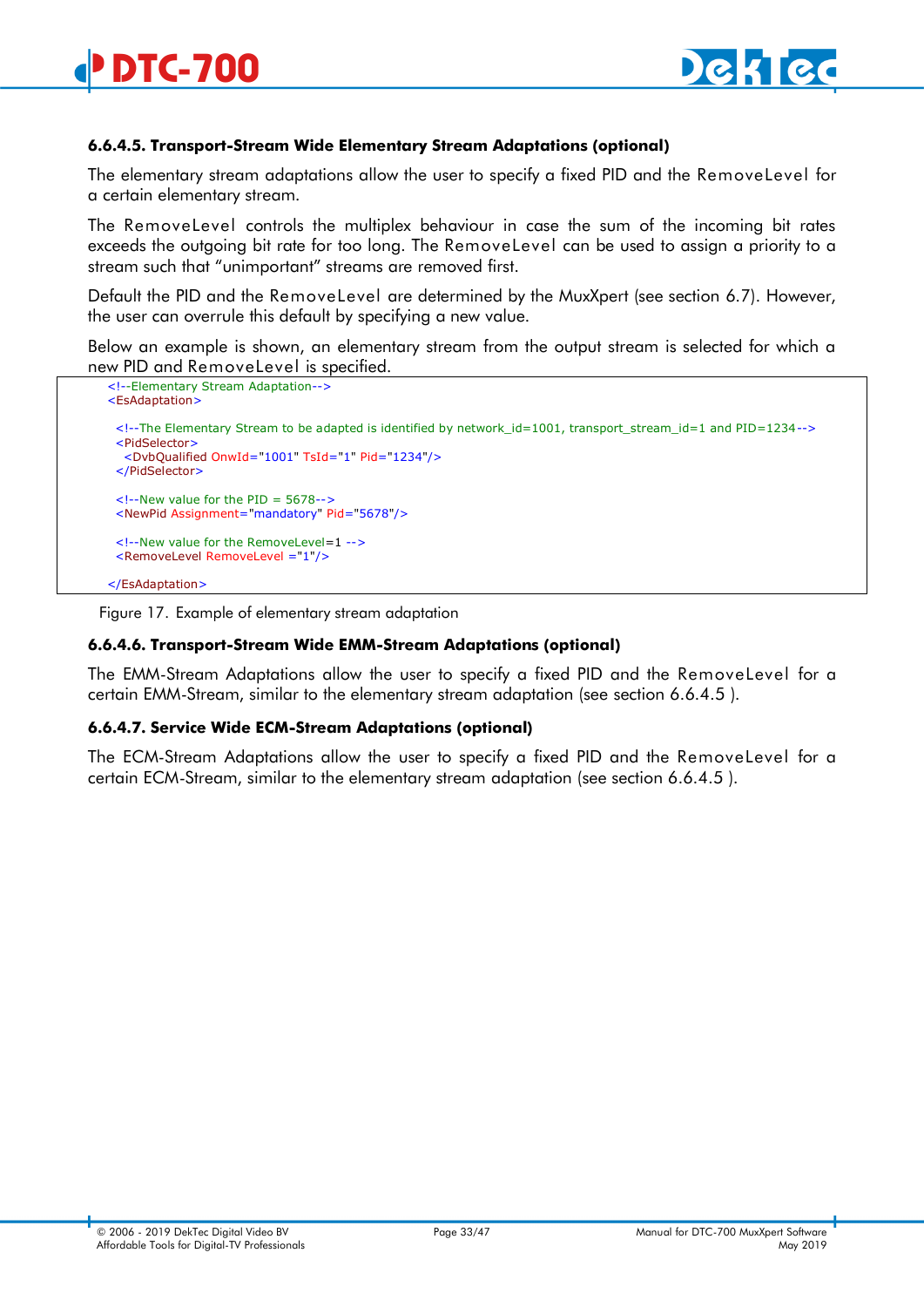

# <span id="page-33-0"></span>*6.6.5. Table Assembly*

This section describes the specification of *table assembly* (= composition + adaptation) of PSI/SI. The Table Assembly allows the user to specify:

- 1. Which PSI/SI (sub-) tables will be included in the output
- 2. how are these tables constructed
- 3. and what adaptations are applied to the incoming tables

The specification of the table assembly is not the same for all tables. In this section most common options are explained. For the detailed table assembly options see the RMC-Data specification [RMC XSD] and [RMC DOC].

For all tables the user can specify:

- 1. That the table is not generated at all. (MuxXpert's default).
- 2. The section data of the Tables as a sequence of "raw" data bytes.
- 3. The table cycle properties (cycle rate, priority, etc.) See [RMC DOC]. Default the MuxXpert will use the DVB-recommended cycle-rates.
- 4. Descriptor sorting. Specifying the descriptor sort order for each descriptor-tag scope. Default, the MuxXpert will not change the descriptor order.

Descriptor sorting is not applied to tables which section data is specified directly (as in 2.).

For the PAT, CAT, PMT, SDT-Actual, EIT-Present-Following-Actual and EIT-Schedule-Actual tables the user can specify:

5. That the table is automatically generated from the output stream composition and the output stream adaptation specification (See section [6.6.3](#page-21-0) and section [6.6.4\)](#page-26-0). The PSI/SI information is taken from the incoming streams and the specified compositions and adaptations are applied.

For the NIT-Actual, NIT-Other, BAT, SDT-Other, EIT-Present-Following-Other, EIT-Schedule-Other and TOT tables the user can specify:

- 6. The table assembly instructions according to which the table has to be created. For example the user can specify:
	- a. That the generated (sub-) table is derived from an incoming (sub-) table (e.g. NIT-Other -> NIT-Actual or NIT-Actual -> NIT-Other conversion)
	- b. The fields and descriptors to build up a (sub-) table.
	- c. Or by combinations of a. and b.

For the TDT table the user can specify:

7. That the TDT table must be generated and inserted.

The following pages will show some examples of PSI and SI table assembly specifications.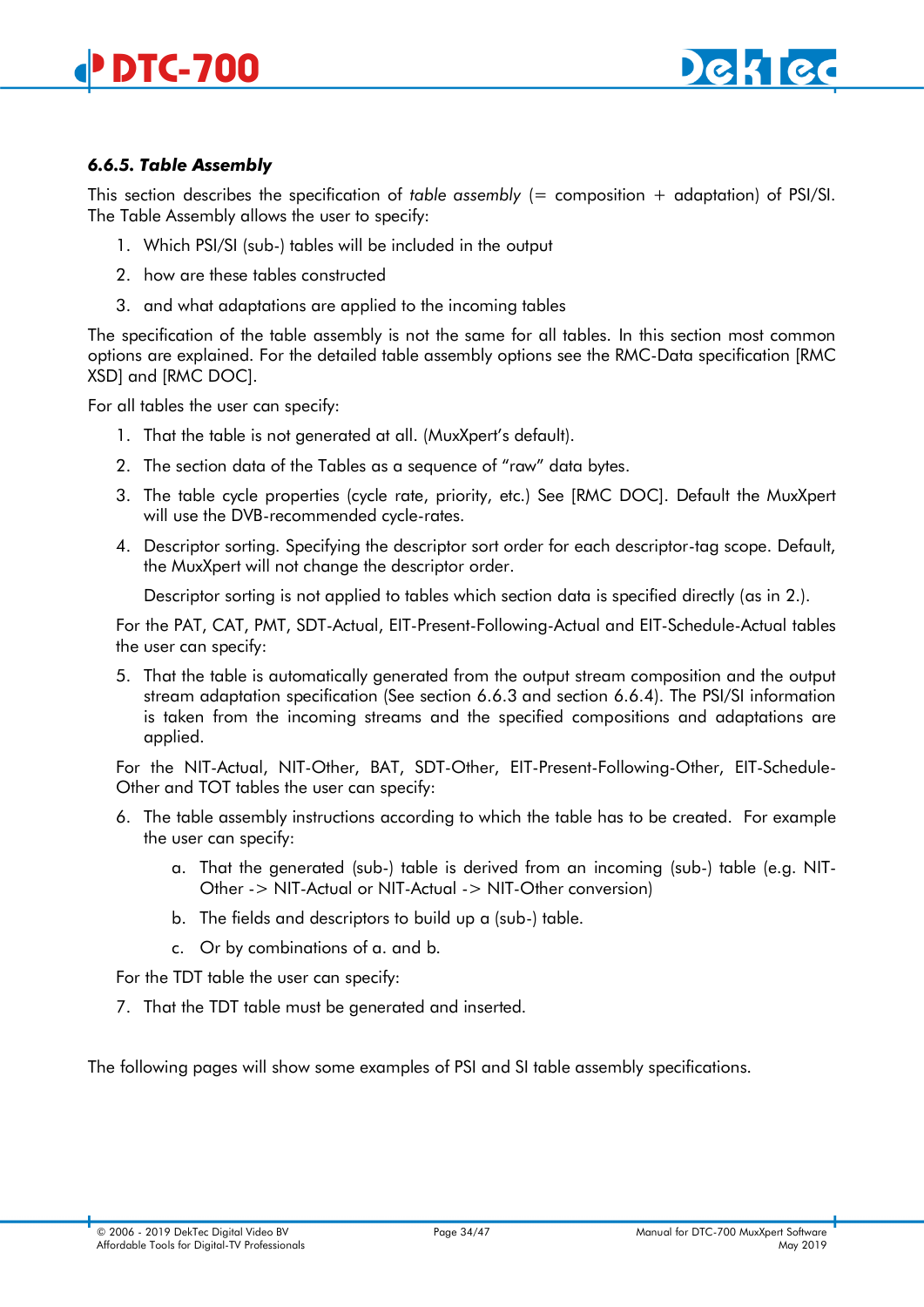

Below an example of the specification of the PAT, CAT and PMT table assembly. Typically these tables are automatically generated from the output stream composition and the output stream adaptation specification. In this example PAT and PMT are derived from the composition, no CAT is generated, default cycle-rates are used and no descriptor sorting is applied.

```
 <!-- Specification of the MPEG PSI table assembly -->
 <MpegTables>
  <Pat>
   <FromTsComposition/>
  </Pat>
  <Cat>
   <TableNotGenerated/>
 </Cat> <Pmt>
   <FromTsComposition/>
  </Pmt>
 </MpegTables>
```
Figure 18. Example of PSI table (PAT, CAT and PMT) assembly

Below an example of the specification of a custom table assembly is given. The section data of the custom table is specified as a sequence of "raw" data bytes. A new cycle-rate of the custom table is specified. Multiple custom tables with different table ids can be specified.

```
 <!-- -.-.-.-.-.-. specification of a Custom Table (RST table table_id 113) -.-.-.-.-.-.-. -->
 <Custom TableId="113">
  <ExternallySuppliedTable>
   <ExternalTableProperties Pid="19" VersionMgmtFlag="false" AddCrcFlag="false"
                            SyntaxIndicator="0" PrivateIndicator="1" />
   <SubTables>
     <SubTable>
      <!-- SectionData; without first 3 bytes (table_id, section_syntax_indicator and section_length) -->
      <Section SectionData="0001 1001 0382 0006 FC
                              0001 1001 0383 0006 FC
                             0001 1001 0384 0007 FC">
      </Section>
     </SubTable>
   </SubTables>
  </ExternallySuppliedTable>
  <!-- -.-.-.-.-.-.-.-. specification of the Custom Table cycle properties -.-.-.-.-.-.-.-.-. -->
  <TableCycleProperties MinimumCycleRate="9" TargetCycleRate="11"/>
 </Custom>
```
Figure 19. Example of a custom table assembly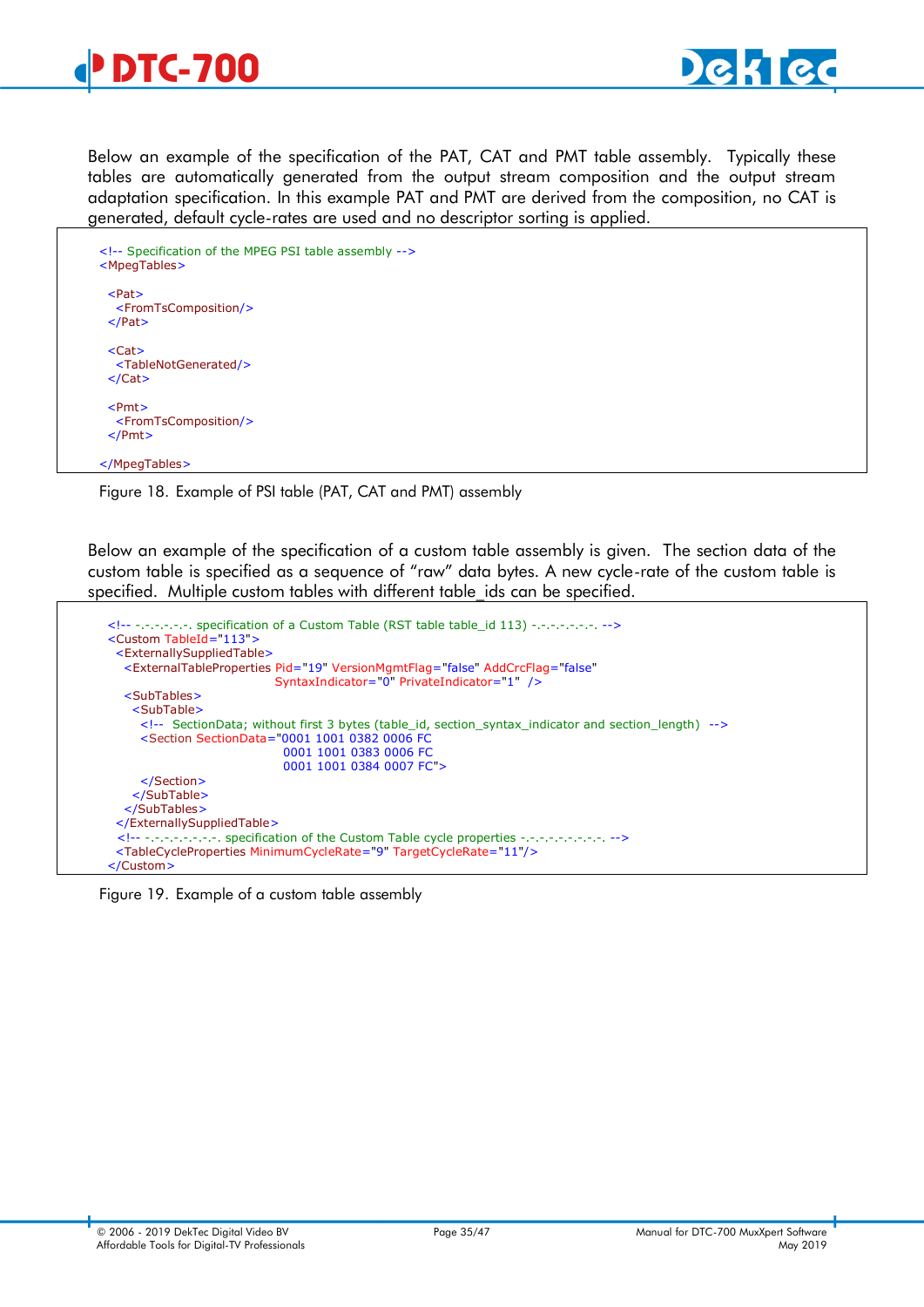

Below a typical example of the specification of the SDT-Actual is given. Typically the SDT-Actual is derived from the composition and adaptation specification. The default cycle-rates are used and no descriptor sorting is applied.

```
<!-- -.-.-.-.-. specification of the SDT actual table -.-.-.-.-.-.-.-. -->
<SdtActual>
  <FromTsComposition/>
 </SdtActual>
```
Figure 20. Example of SDT-Actual table assembly

Below another example of the specification of the SDT-Actual is given. Here the raw table data of the SDT is specified.



Figure 21. Example of SDT-Actual table assembly by using ExternallySuppliedTable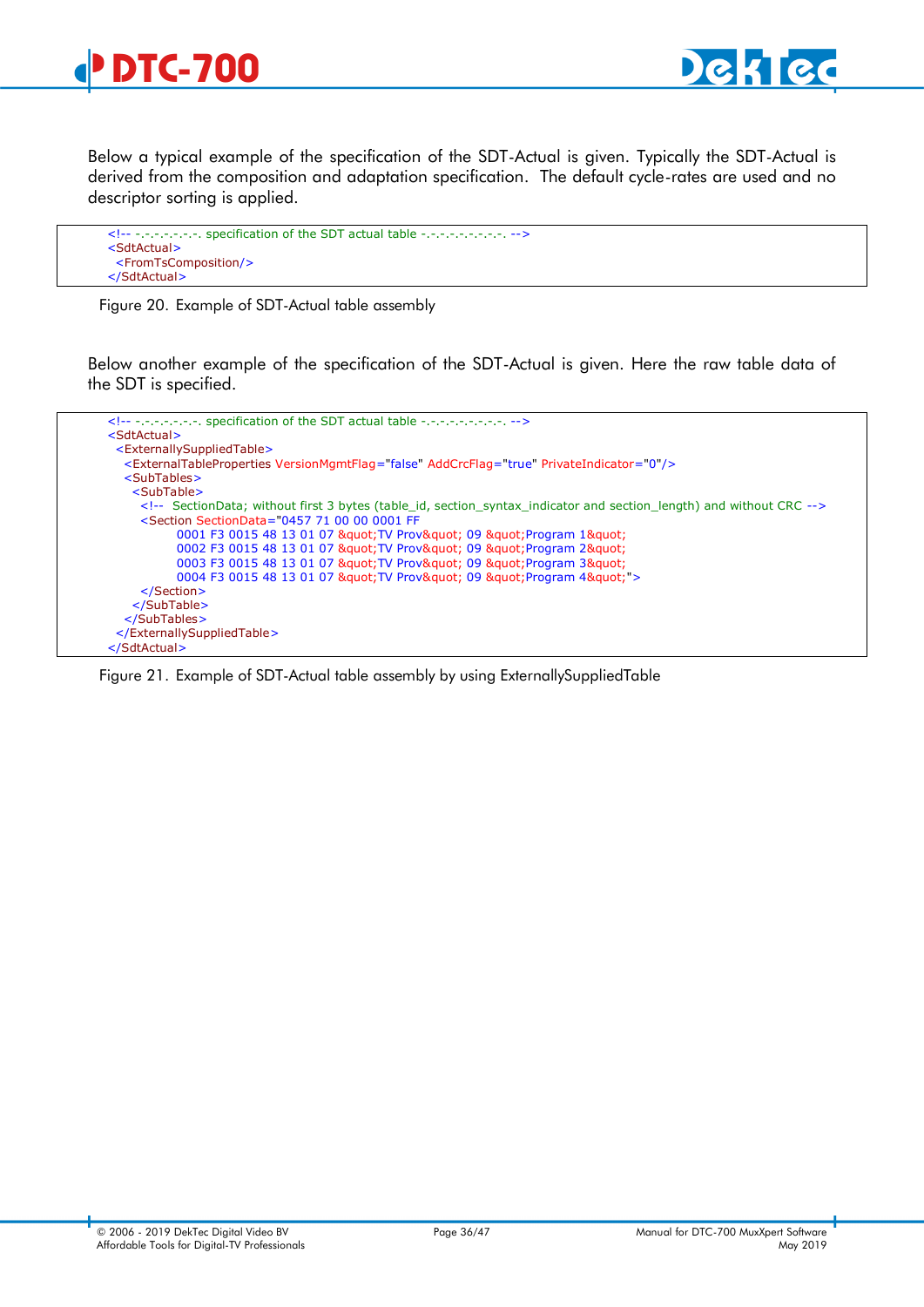

Below a typical example of the specification of a NIT-Actual table assembly is shown. The NIT-Actual table is built from scratch by specifying the descriptors in the NIT's first loop and thereafter specifying the fields of the NIT's second loop (network id and transport stream id) and the related descriptors.

Note that for the Transport Streams that are created by the MuxXpert (NativeNitTss) the user can refer to an output stream and the MuxXpert can automatically generate a service list descriptor.

```
 <!-- -.-.-.-.-.-. specification of the NIT actual table from scratch -.-.-.-.-.-.-. -->
 <NitActual>
   <AssembledTable>
    <NitActualFromScratch>
     <!-- Specification of the NIT first loop descriptors -->
     <NitFirstLoopDescriptors>
       <!-- Addition of the network_name_descriptor -->
       <Descriptor DescrInsertMode = "add" DescrTagScope = "public" DescrTag = "64"
                  DescrData = "" MyNetworks " "/>
       <!-- Add possible additional NIT first loop descriptors here -->
     </NitFirstLoopDescriptors>
     <!-- Specification of NIT second loop -->
     <!-- Specification of the "elsewhere" created Transport Streams in this network -->
     <ForeignNitTss>
       <!-- none -->
     </ForeignNitTss>
     <!-- Specification of the "here" created Transport Streams in this network.
         create the service list descriptors automatically -->
     <NativeNitTss AutoGenerateSvcListDescriptorFlag = "true">
       <NativeNitTsDescription>
        <!-- Specify the native TSS -->
        <TsSelector>
          <ByLogicalTsId LogTsId = "901"/>
        </TsSelector>
        <!-- Additional NIT 2nd loop descriptors for this TS-->
        <TsDescriptors>
         <!-- Addition of the cable_delivery_system_descriptor-->
         <Descriptor DescrInsertMode = "add" DescrTagScope = "public" DescrTag = "68"
                      DescrData = "04470000 FFF2 03 0052740 F"/>
          <!-- Addition of the logical_channel_descriptor-->
         <Descriptor DescrInsertMode = "add" DescrTagScope = "private" PrivDataSpecifier = "40" DescrTag = "131"
                      DescrData = "6DCE FC15 6DCF FC16 0383 FC17 0384 FC18" />
        </TsDescriptors>
       </NativeNitTsDescription>
     </NativeNitTss>
    </NitActualFromScratch>
  </AssembledTable>
 </NitActual>
```
Figure 22. Example of NIT-Actual table assembly from scratch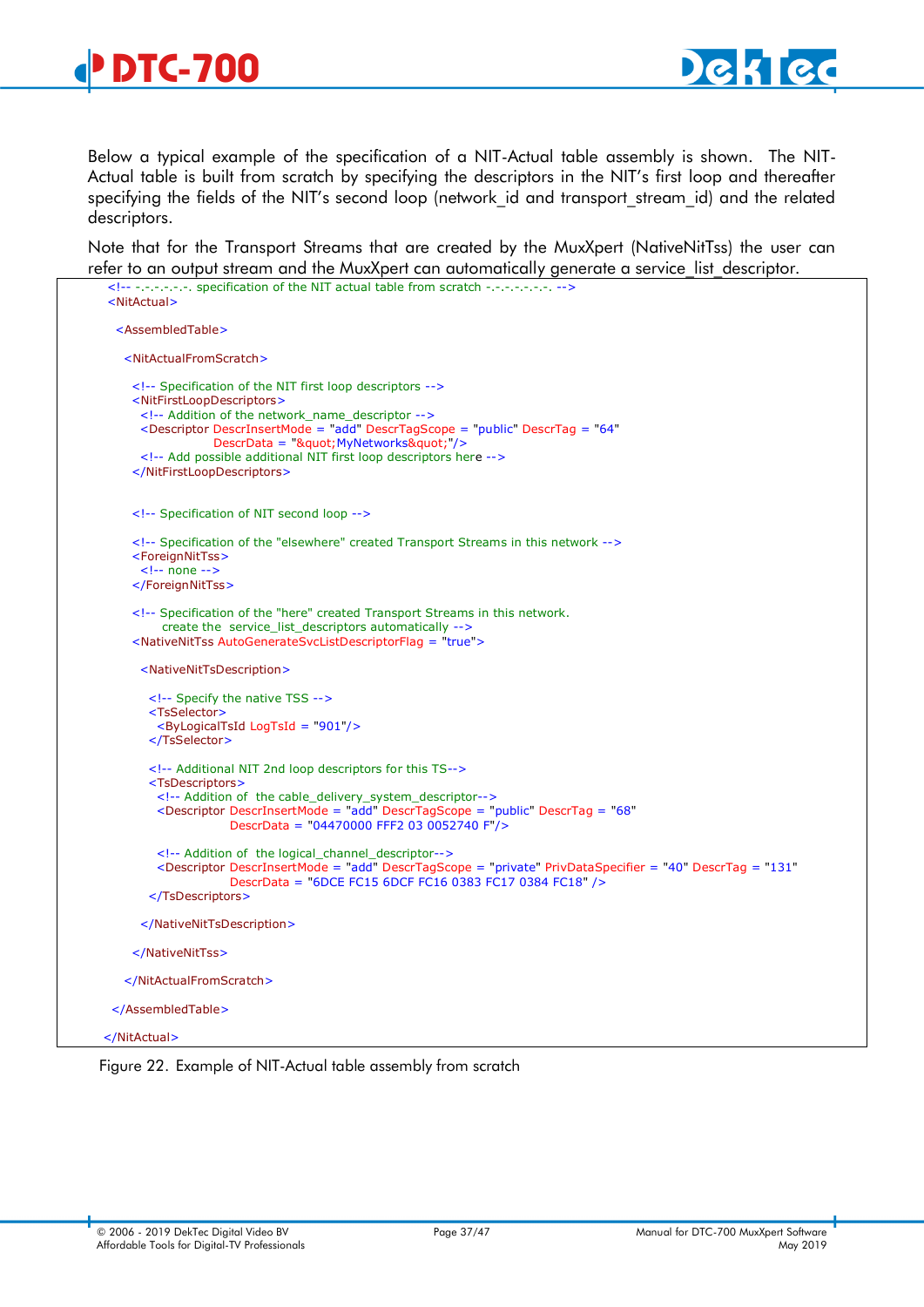

Below another example of the specification of a NIT-Actual table assembly is shown. The NIT-Actual table is built from an incoming NIT-Actual by specifying incoming Transport Stream from which the NIT-Actual is taken. Thereafter the original NIT's second loop information related to the incoming Transport Stream is removed and new NIT second loop information is added. This way of specifying a NIT-Actual can be useful in case only the modulation type of a Transport Stream is changed and therefore a small NIT adaptation is needed.

| -.-.-.-.-. specification of the NIT actual table from incoming NIT actual -.-.-.-.-.-.-.<br><nitactual></nitactual>                      |
|------------------------------------------------------------------------------------------------------------------------------------------|
| <assembledtable></assembledtable>                                                                                                        |
| NIT actual is derived from an incoming NIT actual                                                                                        |
| <nitactualfromnitactual></nitactualfromnitactual>                                                                                        |
| NIT actual from input 201 is used                                                                                                        |
| <tsinselector></tsinselector>                                                                                                            |
| <bylogicaltsid logtsid="201"></bylogicaltsid>                                                                                            |
|                                                                                                                                          |
| No modifications to NIT 1st loop                                                                                                         |
| Remove the original NIT 2nd loop related to the incoming Transport Stream                                                                |
| <secondlooptssubsetselector selectionmethod="negative"></secondlooptssubsetselector>                                                     |
| <tsselector></tsselector>                                                                                                                |
| <bylogicaltsid logtsid="201"></bylogicaltsid>                                                                                            |
|                                                                                                                                          |
|                                                                                                                                          |
| No modification to the other NIT 2nd loops                                                                                               |
| Add the "here" created Transport Stream's NIT 2nd loop information.</td></tr><tr><td>Create the service_list_descriptors automatically   |
| <nativenittss autogeneratesvclistdescriptorflag="true"></nativenittss>                                                                   |
|                                                                                                                                          |
| <nativenittsdescription></nativenittsdescription>                                                                                        |
| Specify the native TS                                                                                                                    |
| <tsselector></tsselector>                                                                                                                |
| <bylogicaltsid logtsid="901"></bylogicaltsid>                                                                                            |
|                                                                                                                                          |
| Additional NIT 2nd loop descriptors for this TS                                                                                          |
| <tsdescriptors></tsdescriptors>                                                                                                          |
| Addition of the cable delivery system descriptor                                                                                         |
| <descriptor <br="" descrinsertmode="add" descrtag="68" descrtagscope="public">DescrData = "04470000 FFF2 03 0052740 F"/&gt;</descriptor> |
|                                                                                                                                          |
|                                                                                                                                          |
|                                                                                                                                          |
|                                                                                                                                          |
|                                                                                                                                          |

Figure 23. Example of NIT-Actual table assembly from an incoming NIT-Actual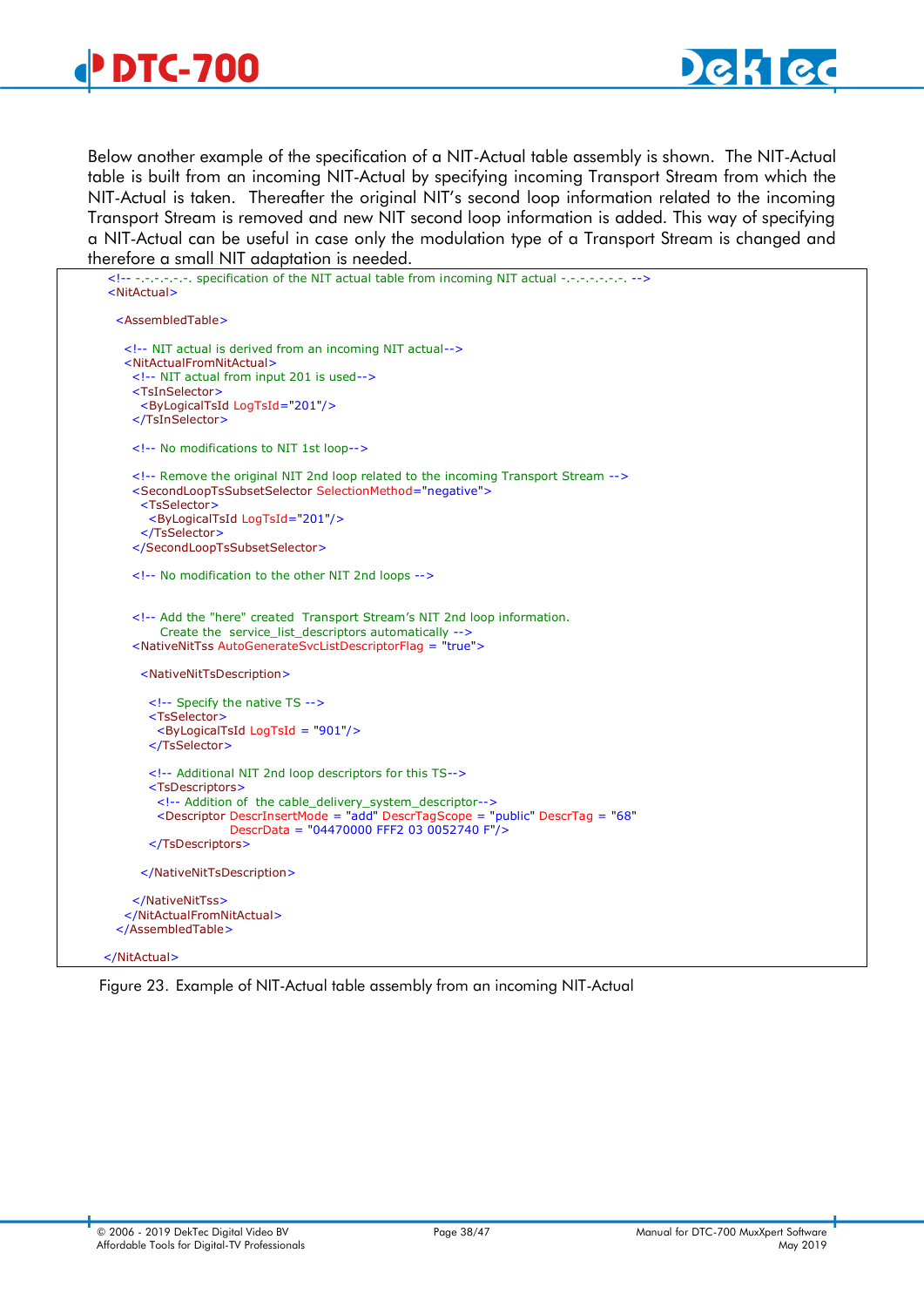

Below a typical example of the specification of a SDT-Other table assembly is shown. The SDT-Other table is generated by converting a SDT-Actual Tables from the input and output stream into SDT-Other sub-tables. Note that the SDT-Other assembly may also include sub-tables generated from scratch and from SDT-Others. A new cycle rate is specified for this table and a descriptor order is specified.

| <assembledtable></assembledtable>                                                              |
|------------------------------------------------------------------------------------------------|
| SDT Actual on input 101 becomes an SDT other subtable                                          |
| <sdtothersubtable></sdtothersubtable>                                                          |
| <sdtotherfromsdtactual></sdtotherfromsdtactual>                                                |
| <tsinoutselector></tsinoutselector>                                                            |
| <bylogicaltsid logtsid="101"></bylogicaltsid>                                                  |
|                                                                                                |
|                                                                                                |
|                                                                                                |
| SDT Actual on output 902 becomes an SDT other subtable                                         |
| <sdtothersubtable></sdtothersubtable>                                                          |
| <sdtotherfromsdtactual></sdtotherfromsdtactual>                                                |
| <tsinoutselector></tsinoutselector>                                                            |
| <bylogicaltsid logtsid="902"></bylogicaltsid>                                                  |
|                                                                                                |
|                                                                                                |
|                                                                                                |
|                                                                                                |
| New cycle rates. The target rate is once per 10 seconds                                        |
| <tablecycleproperties minimumcyclerate="0.09" targetcyclerate="0.1"></tablecycleproperties>    |
| Apply descriptor sorting; first de service_descriptor thereafter the data_broadcast_descriptor |
| <tabledescriptorsorting></tabledescriptorsorting>                                              |
| <scopedescrsorting descrtagscope="public"></scopedescrsorting>                                 |
| $\langle$ Tag DescrTag = "72"/>                                                                |
| $\langle$ Tag DescrTag = "100"/>                                                               |
|                                                                                                |
|                                                                                                |

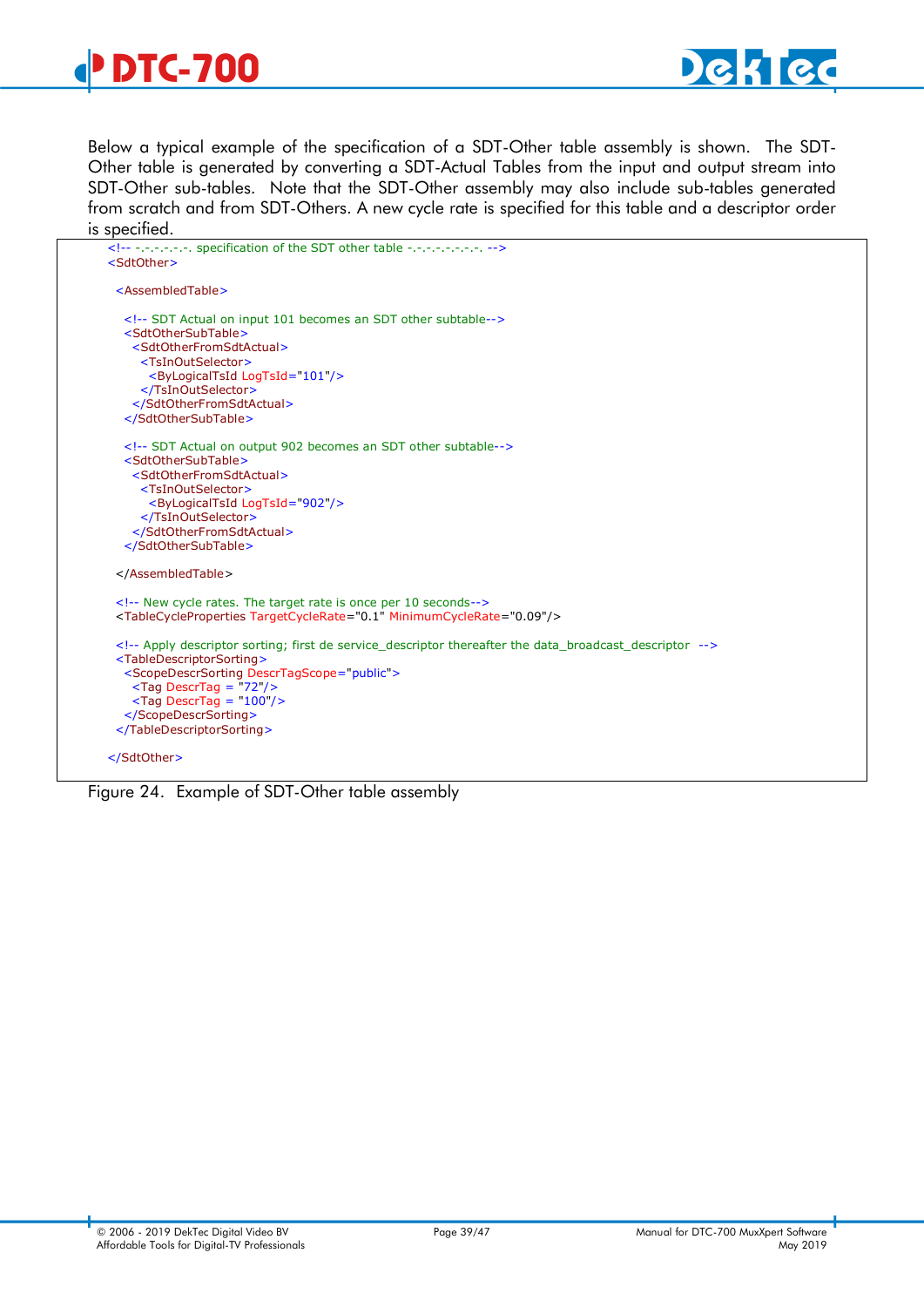



Below a typical example of the specification of the EIT-Present-Following-Actual and the EIT-Schedule-Actual table assembly is shown. In this example the EITs are derived from the composition and adaptation specification. The EIT-events related to the services in the outgoing Transport Stream are taken from the EIT information in the incoming Transport Streams.



Figure 25. Example of EIT-Actual table assembly

**Note: The MuxXpert deletes old EIT-events. In case of recording from the past it is often desired to transfer these "old" EIT-event into "new" EIT-events. This can be achieved by specifying a time correction, see section [6.5.](#page-19-1)**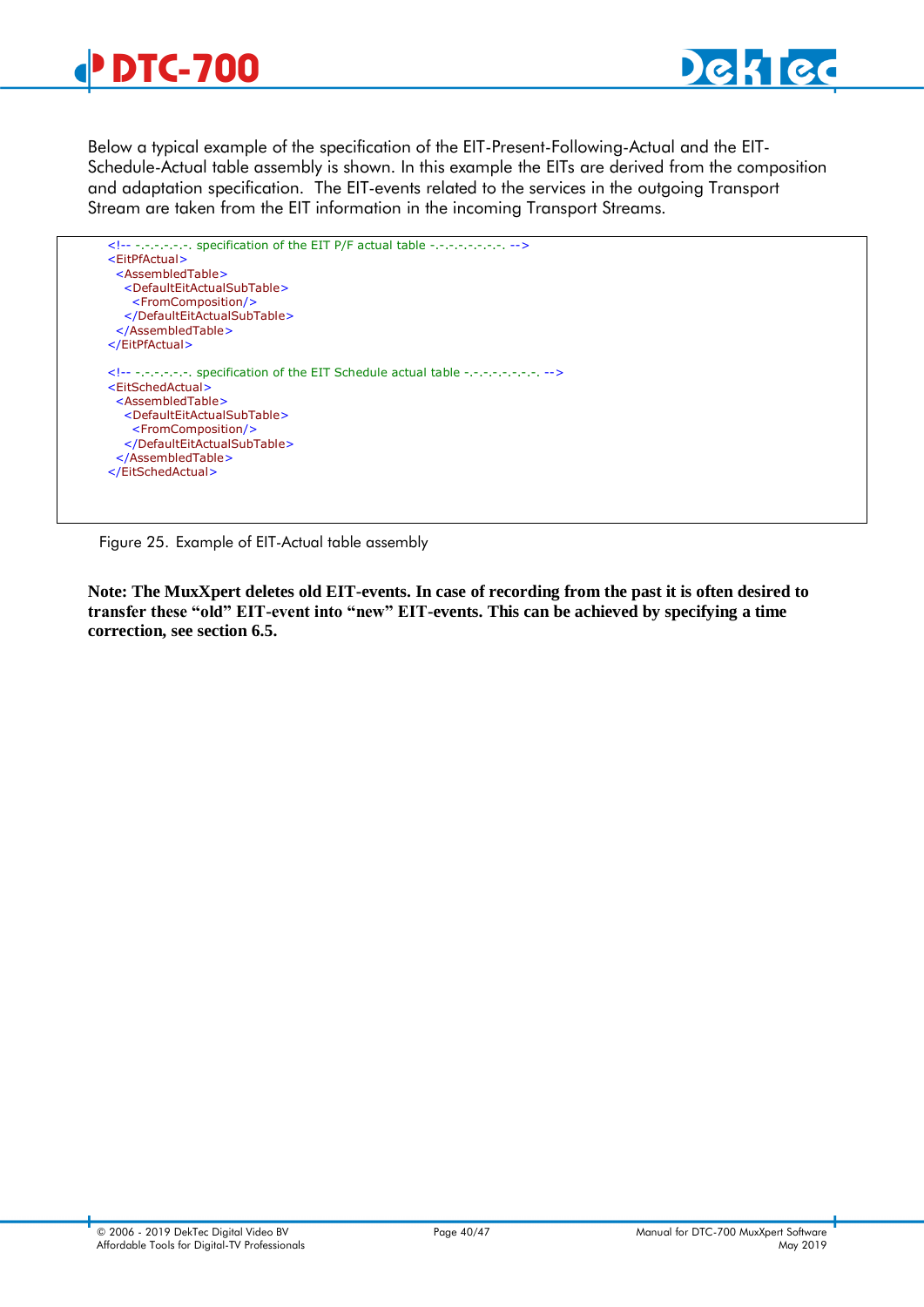



Below another example of the specification of the EIT-Present-Following-Actual assembly is shown. In this example the EIT-Present-Following-Actual sub-tables are derived from the composition and adaptation specification except from one sub-table. For this sub-table that is related to a certain service, a new EIT-P/F-Actual sub-table is specified.

| - - - - - - - specification of the EIT P/F actual table - - - - - - - - - -><br><EitPfActual></th><th></th></tr><tr><td><AssembledTable></td><td></td></tr><tr><td><!-- Specification of the EIT P/F subtable related to ServiceId 4164 <td></td> |  |
|---------------------------------------------------------------------------------------------------------------------------------------------------------------------------------------------------------------------------------------------------|--|
| <eitactualsubtable></eitactualsubtable>                                                                                                                                                                                                           |  |
| <eitactualfromscratch></eitactualfromscratch>                                                                                                                                                                                                     |  |
| <svcselector></svcselector>                                                                                                                                                                                                                       |  |
| <short logtsid="201" svcid="4164"></short>                                                                                                                                                                                                        |  |
|                                                                                                                                                                                                                                                   |  |
| Specification of present and following event                                                                                                                                                                                                      |  |
| <eventdescriptions></eventdescriptions>                                                                                                                                                                                                           |  |
| $\lt!$ !-- Present event for the same service -->                                                                                                                                                                                                 |  |
| $<$ Event $>$                                                                                                                                                                                                                                     |  |
| <eventpars <br="" duration="PT30M" eventid="0806" eventtype="present" starttime="2007-06-12T12:00:00">RunningStatus="1" FreeCaMode="0"/&gt;</eventpars>                                                                                           |  |
| <eventdescriptors></eventdescriptors>                                                                                                                                                                                                             |  |
| <descriptor <br="" descrinsertmode="add" descrtag="77" descrtagscope="public">DescrData=""eng" 04 "News" 12 "Todays news events""/&gt;</descriptor>                                                                                               |  |
|                                                                                                                                                                                                                                                   |  |
| $<$ /Event $>$                                                                                                                                                                                                                                    |  |
|                                                                                                                                                                                                                                                   |  |
| Following event for the same service                                                                                                                                                                                                              |  |
| <event></event>                                                                                                                                                                                                                                   |  |
| <eventpars <br="" duration="PT1H45M" eventid="0807" eventtype="following" starttime="2007-06-12T12:30:00">RunningStatus="1" FreeCaMode="0"/&gt;</eventpars>                                                                                       |  |
| <eventdescriptors></eventdescriptors>                                                                                                                                                                                                             |  |
| <descriptor <="" descrinsertmode="add" descrtag="77" descrtagscope="public" td=""><td></td></descriptor>                                                                                                                                          |  |
| DescrData=""enq" 06 "Sports" 13 "Live football match""/>                                                                                                                                                                                          |  |
|                                                                                                                                                                                                                                                   |  |
| $<$ /Event>                                                                                                                                                                                                                                       |  |
|                                                                                                                                                                                                                                                   |  |
|                                                                                                                                                                                                                                                   |  |
|                                                                                                                                                                                                                                                   |  |
| Default the EIT P/F subtables are derived from the composition                                                                                                                                                                                    |  |
| <defaulteitactualsubtable></defaulteitactualsubtable>                                                                                                                                                                                             |  |
| <fromcomposition></fromcomposition>                                                                                                                                                                                                               |  |
|                                                                                                                                                                                                                                                   |  |
|                                                                                                                                                                                                                                                   |  |
|                                                                                                                                                                                                                                                   |  |
|                                                                                                                                                                                                                                                   |  |

Figure 26. Example of EIT-Present-Following-Actual table assembly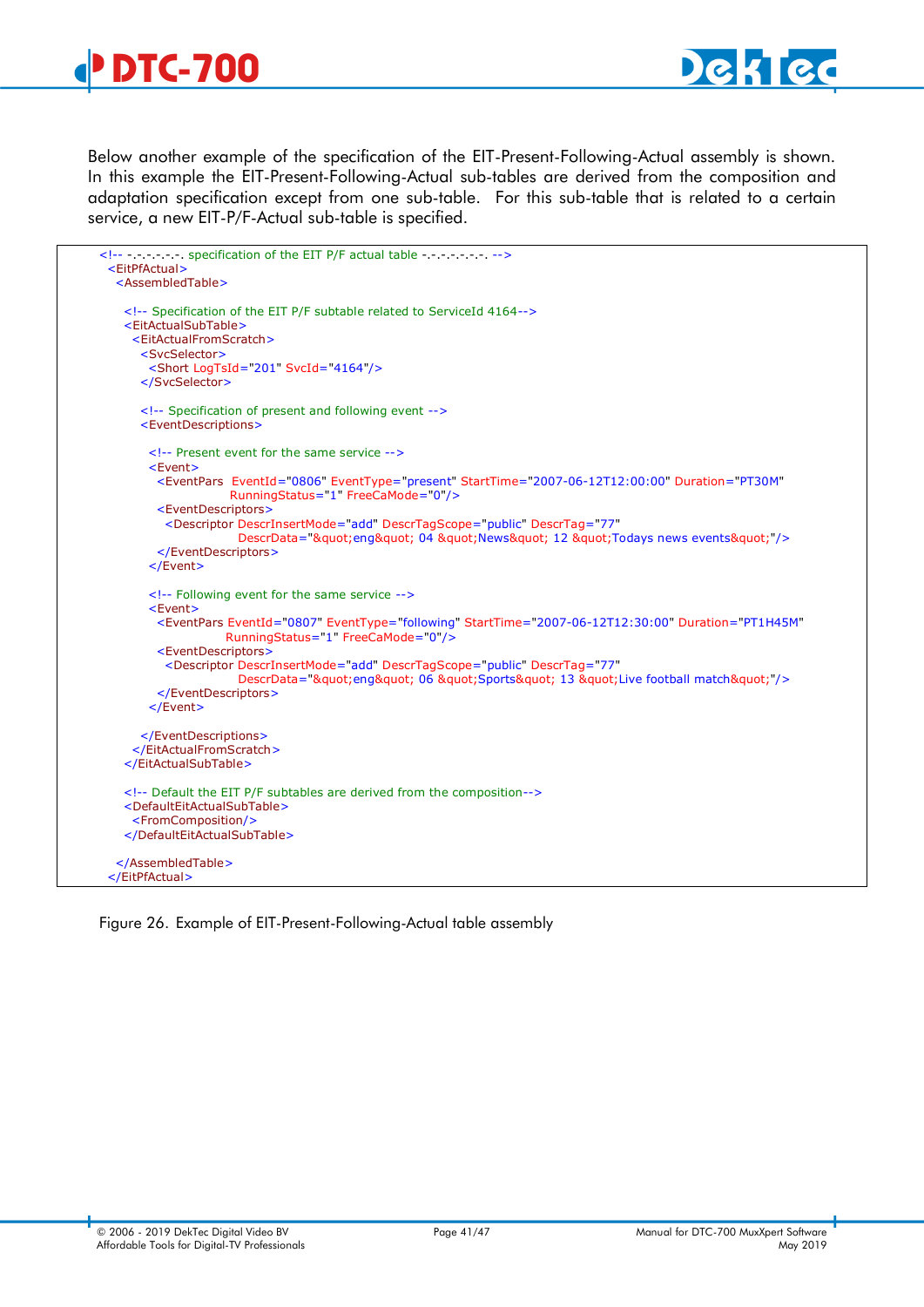



Below a typical example of the specification of the TDT and TOT table assembly is shown. In this example TDT is generated. The TOT is created and the descriptors are taken from an incoming TOT the local time offset descriptor is replaced.

```
 <!-- -.-.-.-.-.-.-.-. specification of the TDT actual table -.-.-.-.-.-.-.-. -->
 <Tdt>
  <AssembledTable>
   <TdtFromScratch/>
  </AssembledTable>
 </Tdt>
 <!-- -.-.-.-.-.-.-.-. specification of the TOT actual table -.-.-.-.-.-.-.-. -->
 <Tot>
  <AssembledTable>
   <!-- Get the TOT descriptors from the TOT on input 101 -->
   <TotFromTot>
     <TsInSelector>
      <ByLogicalTsId LogTsId = "101"/>
     </TsInSelector>
     <TotDescriptors>
      <!-- Replace the local_time_offset_descriptor-->
      <Descriptor DescrInsertMode="replace" DescrTagScope="public" DescrTag ="88"
                 DescrData =""nld" 02 0200 D481020000 0100
                              "deu" 02 0200 D481020000 0100"/>
     </TotDescriptors>
   </TotFromTot>
  </AssembledTable>
 </Tot>
```
<span id="page-41-0"></span>Figure 27. Example of TDT and TOT table assembly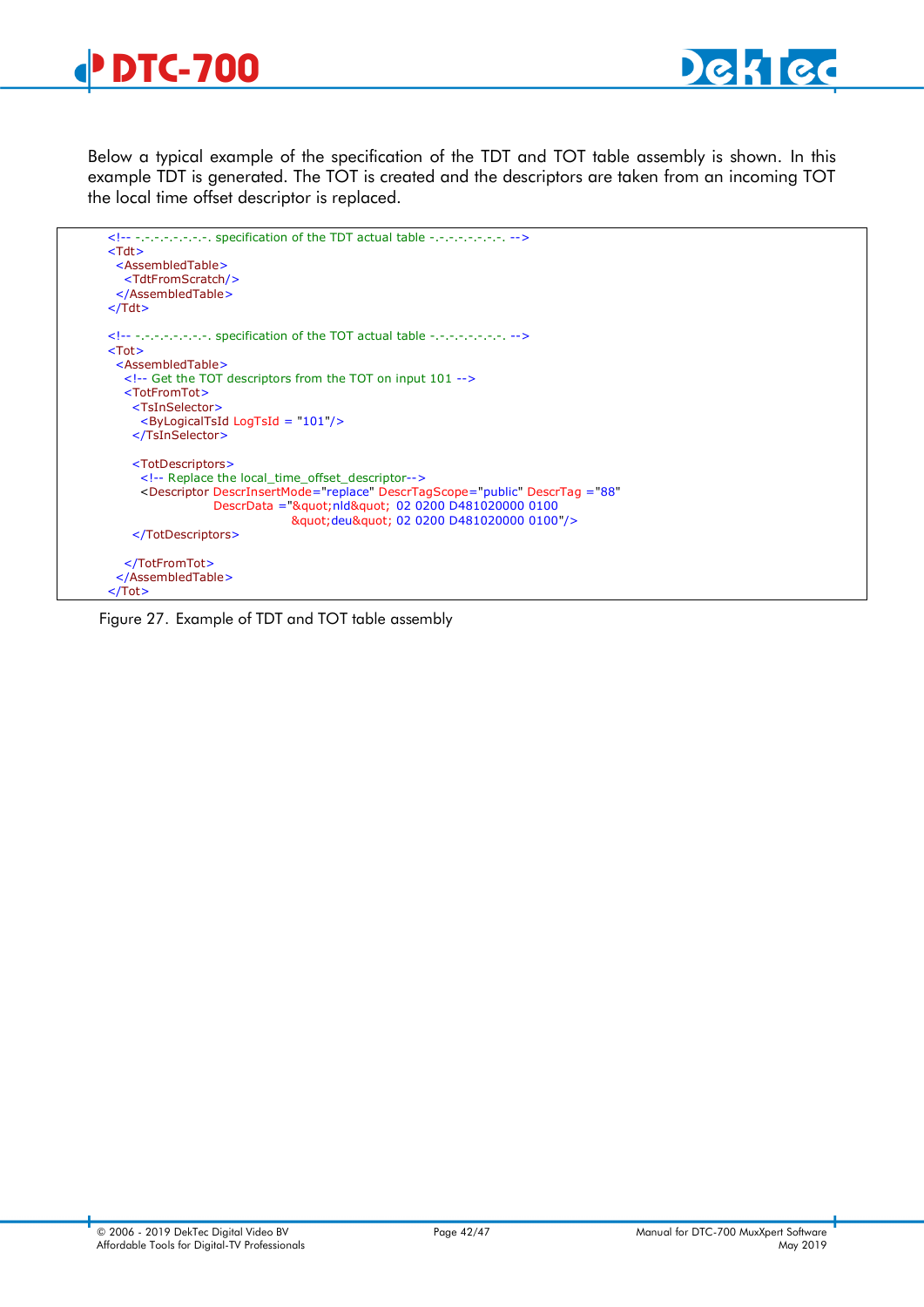

# <span id="page-42-0"></span>**6.7. Allocation Strategies**

#### <span id="page-42-1"></span>*6.7.1. Assignment of RemoveLevels*

The MuxXpert supports a graceful-degradation algorithm to handle bit rate overflows. To control this algorithm, the MuxXpert sets the value of the RemoveLevel attribute, for each PID in each outgoing Transport Stream.

The RemoveLevel controls the multiplex behaviour in case the sum of the incoming bit rates exceeds the outgoing bit rate for too long. The RemoveLevel can be used to assign a priority to a stream such that "unimportant" streams are removed first. Streams with RemoveLevel=1 are removed first, streams with RemoveLevel=4 last and streams whit RemoveLevel=0 should not be removed at all.

The Remux Controller derives the value of RemoveLevel from the characteristics of the elementary stream, according to the table below. The default remove level can be overruled through the Remux Configuration Data.

| <b>Elementary-Stream Characteristics</b>                                                                                            | RemoveLevel |
|-------------------------------------------------------------------------------------------------------------------------------------|-------------|
| Elementary stream contains time stamps<br>synchronised to PCR (stream carries DTS and/or<br>PTS), or elementary stream carries PCRs |             |
| Elementary does not contain time stamps (data<br>stream)                                                                            |             |
| PSI (PAT, PMT, CAT)                                                                                                                 | 2           |
| SI (NIT, SDT, $\dots$ )                                                                                                             |             |
| Custom table                                                                                                                        |             |
| Unreferenced PID                                                                                                                    |             |

Table 1. Default value of RemoveLevel, as a function of elementary stream characteristics.

#### <span id="page-42-2"></span>*6.7.2. Allocation of PIDs*

The MuxXpert assigns a PID to each elementary stream that is included in the output stream.

PID allocation strategy of the MuxXpert is defined below as a series of rules that are executed sequentially. Once a certain rule applies, a PID value is assigned and the PID cannot be overruled by subsequent rules.

- 1. Assignment of PIDs for which the user has specified a *mandatory* PID assignment. These assignments will overrule user reserved PIDs.
- 2. If the KeepOrigPid option is set, output PIDs will be fixed (equal) to the incoming PID. These assignments will not overrule user reserved PIDs.
- 3. Assignment of unreferenced PIDs, their output PID will be fixed (equal) to the incoming PID. These assignments will overrule user reserved PIDs.
- 4. Assignment of PIDs of PSI/SI tables for which DVB or MPEG has defined mandatory PIDs. These assignments will overrule user reserved PIDs.
- 5. Keep PIDs constant. When the configuration changes or input stream changes, the MuxXpert assigns for each elementary stream the same PID as before the change. This only succeeds if the PID is not yet assigned and is not a user reserved PID.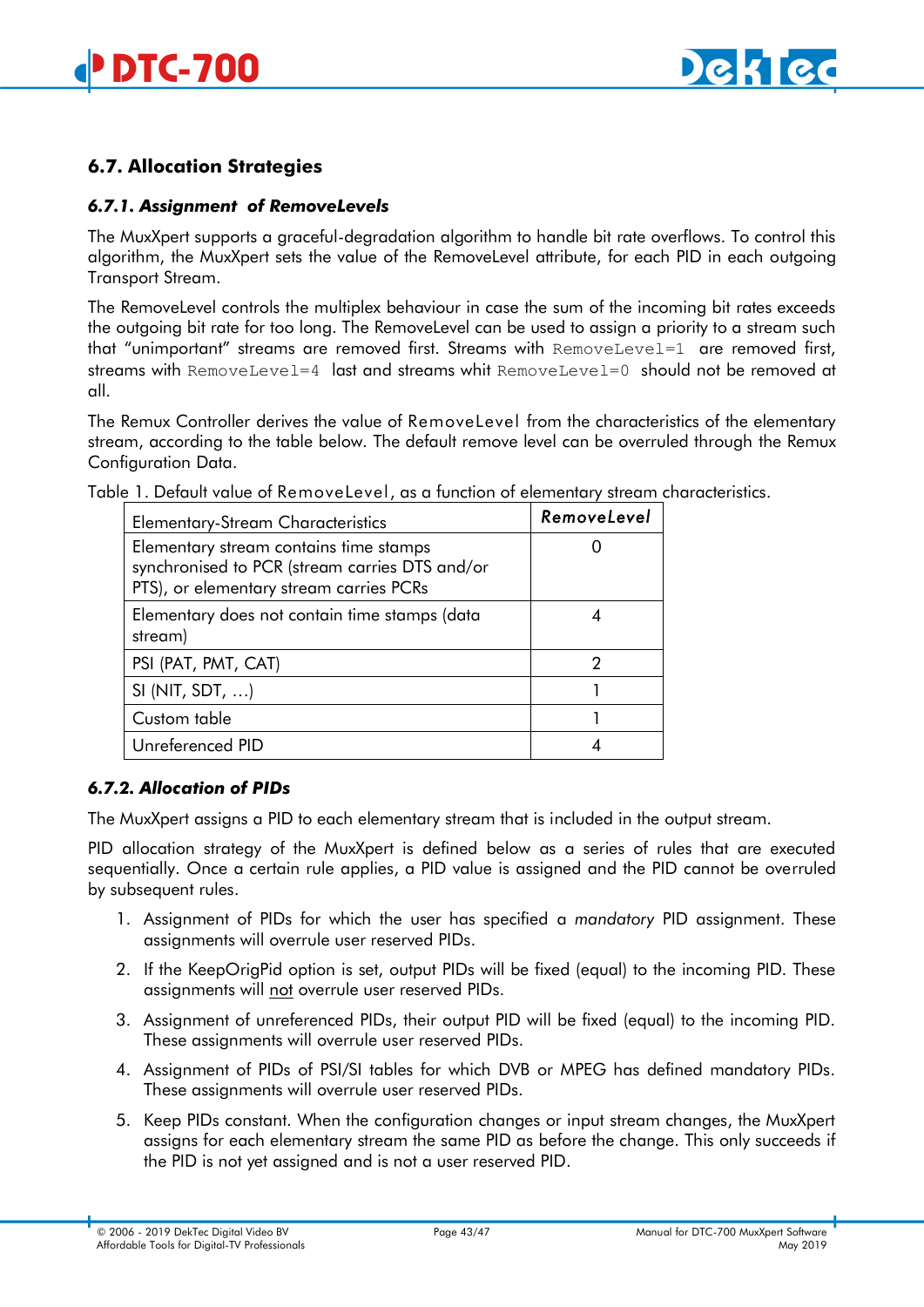- <span id="page-43-1"></span>6. Assignment of PIDs for which the user has specified a preferred PID assignment. This only succeeds if the PID is not yet assigned and is not a user reserved PID.
- 7. Assignment of PIDs that have a preferred PID assignment that could not be honoured (PID in use); the MuxXpert assigns the first unassigned/unreserved PID value (with wrap-around to 0) above the specified *preferred* value.
- 8. Assignment of PIDs of remaining elementary streams. For each elementary stream that did not get a PID assigned through one of the other PID-allocation rules the MuxXpert assigns a PID value. If the KeepOrigPid option is set the MuxXpert assigns the first unassigned/unreserved PID value (with wrap-around to 0) above the specified incoming PID value. If the KeepOrigPid option is not set the MuxXpert assigns the first unassigned/unreserved PID value starting at zero.

In case the PID of an elementary stream changes, implies that the MuxXpert updates all references to that elementary stream.

# <span id="page-43-0"></span>*6.7.3. Allocation of Component-tags*

The *Component-tag* (or: Stream Identifier) is used to establish a link between PMT and EIT. Component-tag is a field in the stream-identifier descriptor.

The scope for component-tag allocation is a service. Different services may use the same set of component-tag values. This is also true for shared components. A shared component may have a different component-tag value for each service in which it is included.

The rules for component-tag allocation are similar to PID-allocation rules. The following rule set is applied sequentially.

- 1. Assignment of component-tags for which the user has specified a *mandatory* Component-Tag assignment.
- 2. Assignment of component-tags for which the user has specified *preferred* Component-Tag assignment. This only succeeds if the component-tag is not yet assigned.
- 3. Keep incoming component-tags untouched. The MuxXpert assigns to each component the same component-tag value as it had in the incoming stream. This only succeeds if the component-tag is not yet assigned.
- 4. Assignment of component-tags that have a preferred assignment that could not be honoured (tag in use), the MuxXpert assigns the first unassigned tag value (with wrap-around to 0) above the specified *preferred* value.
- 5. For incoming components that cannot keep their original component-tag, (tag in use), the MuxXpert assigns the first unassigned tag value (with wrap-around to 0) above the original value.
- 6. Assignment of component-tags of remaining components. For each component that did not get a tag assigned through one of the other rules, the MuxXpert assigns the first tag that is still unassigned, starting at zero.

Changing the component-tag of a re-multiplexed component implies that the MuxXpert updates all references to the component.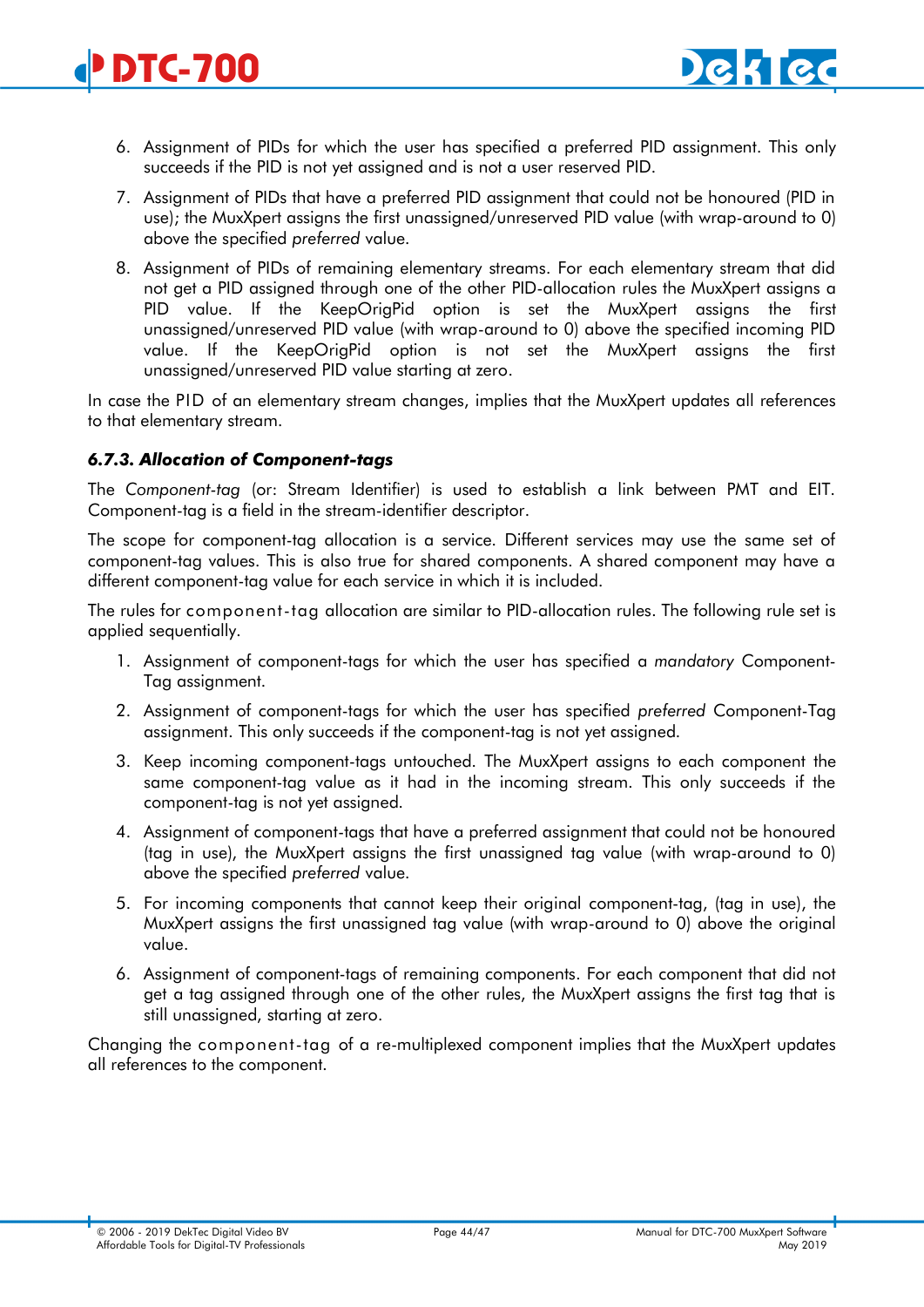

# *6.7.4. Allocation of Service-ids*

The *Service-identifier* uniquely identifies a service within a Transport Stream.

The rules for service-id allocation are similar to PID- and component-tag allocation rules. The following rule set is applied sequentially.

- 1. Assignment of service-ids for which the user has specified a *mandatory* service-id assignment.
- 2. Assignment of service-ids for which the user has specified a *preferred* service-id assignment. This only succeeds if the service-id is not yet assigned.
- 3. Keep incoming service-ids untouched. The MuxXpert assigns to each service the same service-id value as it had in the incoming stream. This only succeeds if the service-id is not yet assigned.
- 4. Allocation of remaining services. For each service without service-id assignment, and for each incoming service that has a service-id conflicting with another service-id in the same output stream, the MuxXpert assigns a service-id value that is still unassigned, starting at the lowest unallocated value.

Changing the service-id of a re-multiplexed service implies that the MuxXpert updates all references to the service.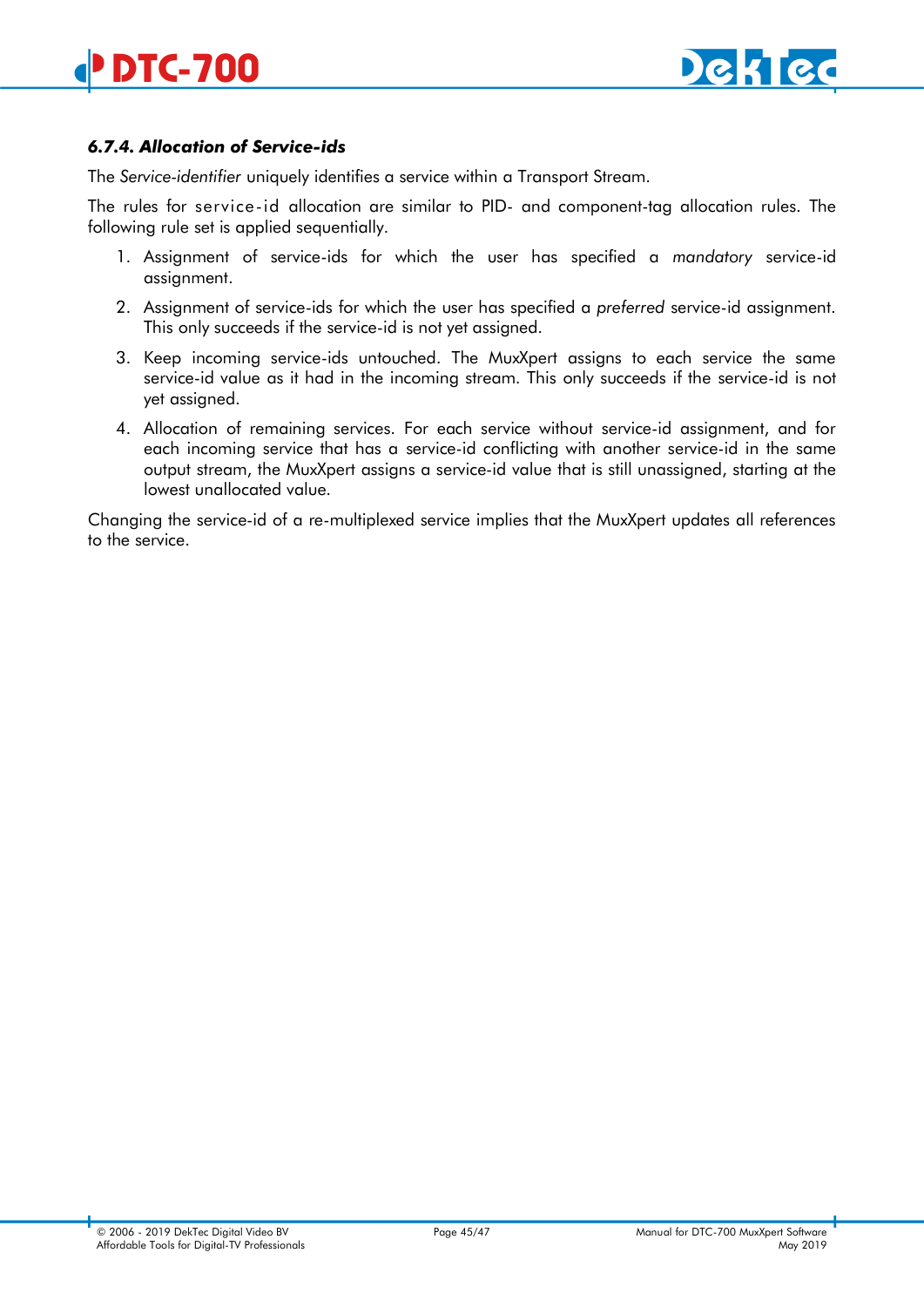# <span id="page-45-0"></span>**Appendix A: Play-list XML Syntax**

The sequence of files to be played out by the file-player can be specified in a play-list. The play-list is a XML-formatted file. This appendix specifies the syntax of the XML-file.

The top-level element in a play-list file is the **PlayList** element.

#### **PlayList**

Root-element of a play-list document. The PlayList contains the following child elements:

- 1. PlaySettings: Optional element that specifies the settings of the file-player.
- 2. A sequence of PlayListltem elements, each element specifies one item in the play-list.

Below the graphical diagram of the **PlayList** element is shown.



Figure 28. Graphical diagram of PlayList.

# **PlayList/PlaySettings**

Optional element, used for specifying the state of the play-out operation after loading the playlist. It has the following attributes:

# Play

*Type*: boolean, Use: optional, Default: true (=play) Specifies whether the file-player starts or continues the play-out operation.

# Loop

*Type*: boolean, Use: optional, Default: false (=not looping) Specifies whether the file-player starts play-out of a file to occur in a continuous loop.

#### LoopList

*Type*: boolean, Use: optional, Default: false (=not looping) Specifies whether the file-player starts play-out of the playlist to occur in a loop.

#### **PlayList/PlayListItem**

Element that can occur multiple times, the **PlayListItem** element is used for specifying one item in the play-list. It has the following attributes:

# Filename

*Type*: string, Use: required

Specifies the path of the file to be played-out. The path must start with a drive-letter.

#### FileIid

*Type*: integer, Use: optional

The Filelid uniquely identifies an instance of a file (play-list-item) within the play-list and within two subsequent loaded versions of the play-list. The file-iids used in a new play-list determine the behaviour of the file-player. There are three possible cases: